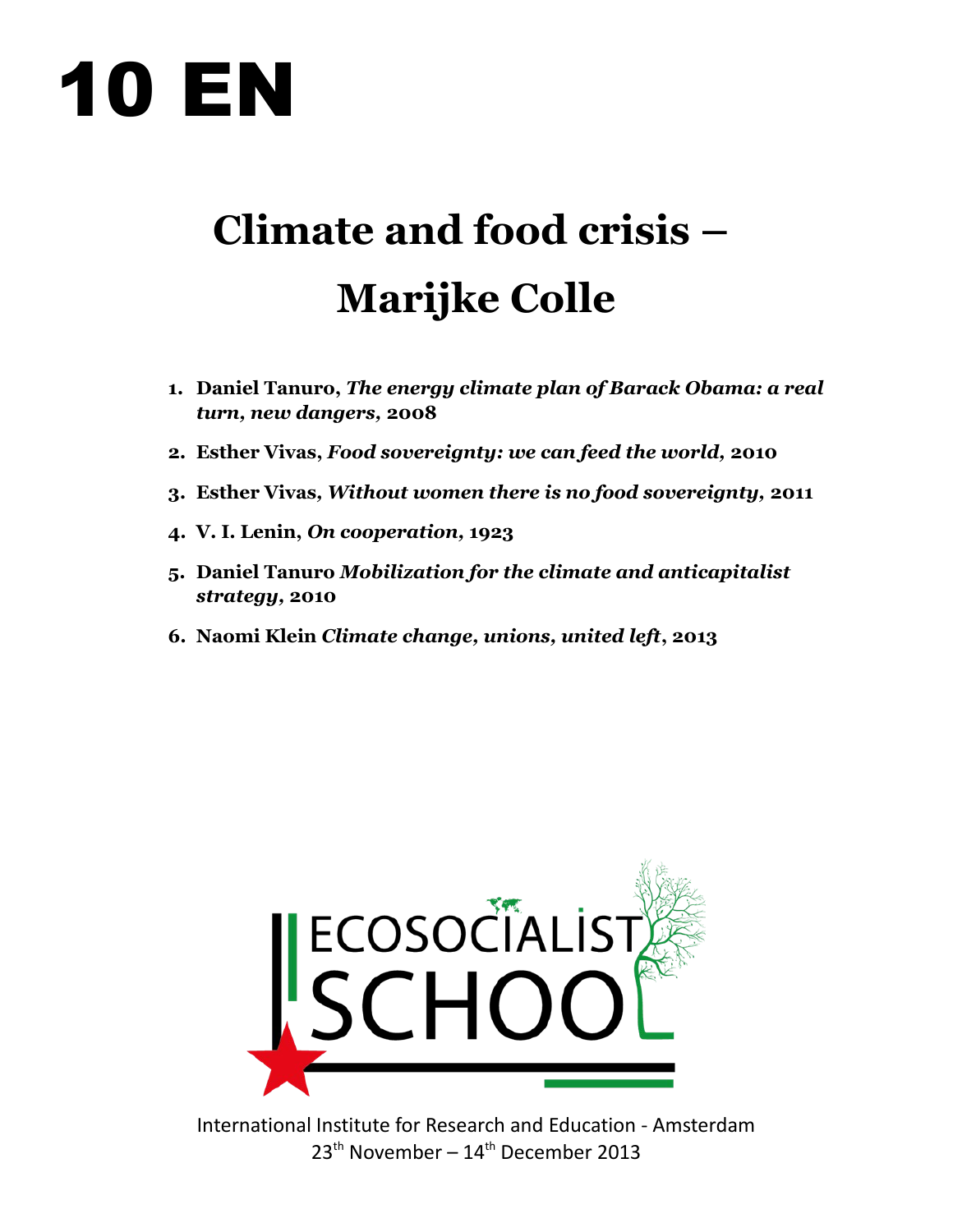[Europe Solidaire Sans Frontières] - http://www.europe-solidaire.org/spip.php?article12575 English > International > Americas North  $&$  South > USA Environment **The energy climate plan of Barack Obama: A real turn, new dangers** TANURO Daniel 10 November 2008

The energy-climate question is one of those areas where the policy of Barack Obama could be most radically distinguished from that of George W. Bush. Under the leadership of the new president, in fact, the United States should quickly adopt an obligatory plan of reduction of greenhouse gases, invest massively in renewable energies and play an active role in the negotiation of a new international treaty to take over from Kyoto, in 2013. The turn is undeniable. We should take note of it, but we should also measure its limits… and dangers.

Since it slammed the door of the Kyoto Protocol, the Bush administration has refused any timetable for obligatory reduction in greenhouse gas emissions. As an alternative it argues in favour of voluntary commitments by companies and a policy of support for technological innovation. The least that can be said is that this orientation has not produced the effects that were anticipated: between 1993 and 2005, the CO2 emissions of the US energy sector increased by more than 15 per cent. Obama is adopting a radically different approach, promising a law whose objective would be to reduce emissions by 80 per cent in 2050, compared to 1990. To do this, his programme envisages in particular a system of exchange of emission rights ("cap-and-trade") with a fixed ceiling, an annual rate of obligatory reduction, accelerated implementation of "clean" technologies, massive investment in research and development and a series of measures in favour of energy efficiency. The objective: to restore the leadership of the USA

It should be noted that Obama's starting point is not the rescue of the climate but the safeguarding of the world leadership of the United States, in particular in the strategic domain of energy. "Barack Obama's Plan to Make America a Global Energy Leader": that is the title of the energy-climate chapter in the programme of the new president [1]. Obama reproaches Bush for having increased the dependency of the United States on oil, and therefore on the producer countries and their hostile regimes, and to have committed the US army massively in Iraq rather than in Afghanistan. According to him, Bush's policy has led the USA into a dead end where it is weakened in relation to the European Union and to China, while losing absolute control over its back-yard in Latin America. Obama thus incarnates the project of a total geostrategic reorientation aimed at restoring the hegemony of the empire in a context of sharpened competition between imperialist powers and new rising capitalist powers. His energy-climate programme must be analyzed within this framework.

This link between climate and geostrategy appears clearly in the way in which Obama positions himself with regard to the big emergent countries. Let us remember that the refusal of an obligatory fixing of emission quotas was not the only reason for Bush's opposition to the Kyoto Protocol. A second reason was that the Protocol does not impose any limitation of emissions on the club of five - China, India, Brazil, Mexico and South Africa. On this point, the senator from Illinois is in strategic agreement with his predecessor, but dissociates himself from him on the tactics to follow: according to him, by refusing any domestic fixing of quotas, Bush played the game of India and China, not to mention that the EU benefited from the US withdrawal to install itself in a position of leadership on the question of the climate (and to take the lead in the market for renewable energies). In this respect, it is significant that Obama does not plan to follow the example of Australia, which ratified Kyoto in Bali, in December 2007: his project is not to get back into line but to take the reins of the negotiation of a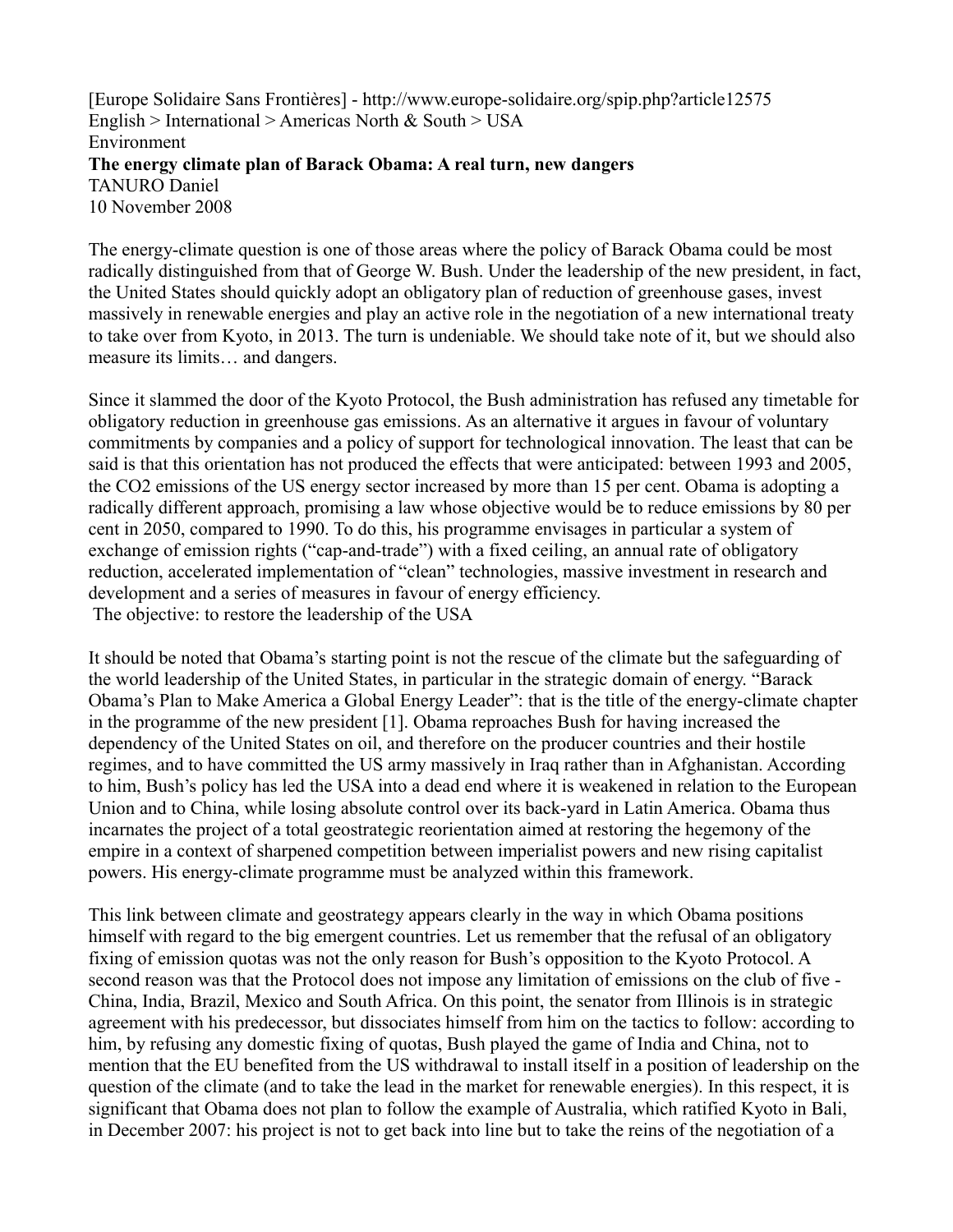new post-Kyoto climate agreement, so that this agreement corresponds to the interests of American capitalism.

To take the reins, but how? Considering the discredit of the USA on the climate question, which was obvious during the Bali Conference, the turn must be radical and spectacular. This is a condition of success. Time is short: events will unfold in quick succession until the Copenhagen conference in December 2009. It is thus essential that Washington starts by unilaterally adopting its own plan to fight against global warming, and this plan has to be constraining and ambitious. This is the price to pay in order to approach the two following stages: 1) to take back leadership from Europe; and 2) to form a front with the EU in order to impose on the emergent countries a deal that will be favourable to the multinationals of the North. The EU will balk but it can only fall into line with this perspective: it also wants to impose constraints on the big emergent countries, but it cannot do it without Washington.

Reduction of emissions: the 80 per cent mountain turns out to be a molehill

Let us now look at the contents of the plan itself. According to the fourth report of the IPCC, the developed countries, taken overall, must reduce their emissions by between 80 and 95 per cent between now and 2050 (compared to 1990) [2]. This Herculean effort is necessary in order not to too much exceed a rise of 2°C compared to the pre-industrial period, while respecting the principle of "common but differentiated responsibilities" between countries of the North and South. At first sight, Obama's objective is – just - in conformity with this recommendation of the scientists. Except that, since an average American consumes annually about twice as much fossil fuels as a European - for a standard of living that is scarcely higher - the other countries of the North would have to agree to make an effort of reduction proportionally greater than that of the United States, so that the developed world as a whole achieves the minimum goal laid down by the IPCC [3]. So we can look forward to some lively intercapitalist disputes. They will give invaluable indications as to the relationships of forces.

Another remark, much more important, relates to the intermediate stages. According to the IPCC, it is out of the question that the rich countries wait until 2030 or 2040 to start to decrease their emissions: they must start immediately and reach a first stage of between 25 and 40 per cent reduction in 2020, compared to 1990. However, the energy-climate programme of Obama is far from satisfying this condition: between now and 2020, its aim is only to bring US emissions back to their level of 1990. To put things in perspective, let us remember that the United States, if they had ratified the Kyoto 'Peanuts' Protocol, should have brought their emissions down to 5 per cent below the level of 1990… between 2008 and 2012. Obama is not taking much of a risk here: even if he were to occupy the White House for two terms, most of the hard work would be for his successors, after 2020. Tomorrow, the beer will be free

To guide the transition towards 2050, the new president has opted for a system of exchange of emission rights, following the example of the one that has functioned in Europe since 2005. His programme goes even further than the "energy-climate package" of the European Commission for 2012-2020: it envisages the auctioning of all rights. Part of the revenues from this sale would be used to finance the development and the deployment of clean energies, to invest in energy efficiency and to face the costs of the transition. These costs include in particular assistance to those on low incomes who are confronted with the increase in the price of energy (various mechanisms are envisaged, such as the reinforcement of the system of premiums for insulation of houses and the creation of special funds so that the poorest can pay their electricity and energy bills).

In the context of the economic recession, it is doubtful whether Obama will keep this promise of auctioning all rights. The European experience is instructive in this respect. Let us remember that the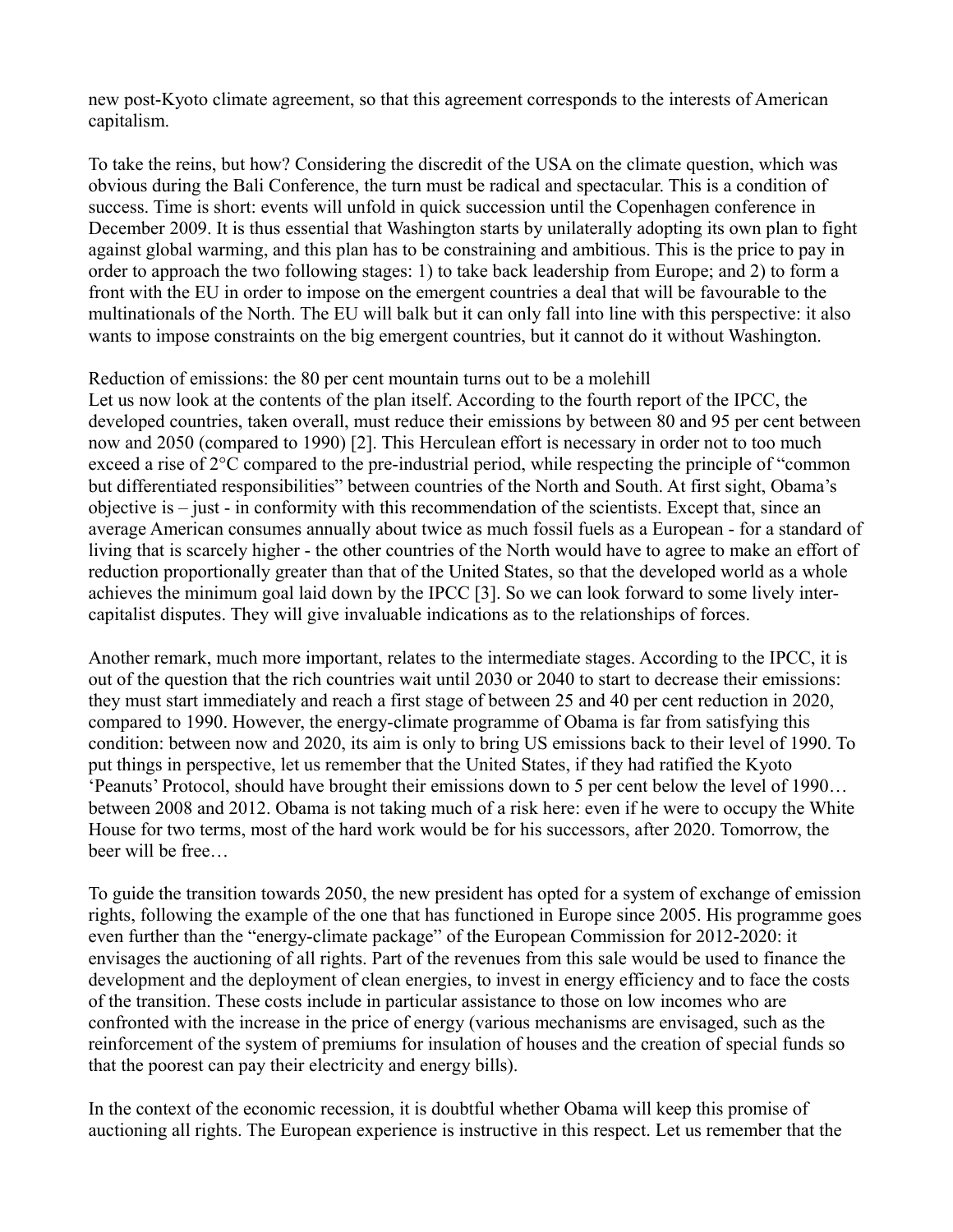Commission, in 2005, started by distributing rights free and distributing too many of them, which allowed the electricity companies, among others, to pocket enormous superprofits (even making the consumers pay on their electricity bills the market price of the rights that they had received for nothing!). Within the framework of the "energy-climate package", Brussels, last January, proposed a full-scale auction in the electricity production sector and the maintenance of free (or partially free) distribution of rights in the sectors most exposed to international competition (without specifying which). Since then, the stock exchanges have had their troubles and a series of member states, shouting that it is a crime against competitiveness, are threatening to torpedo the energy-climate package. What will the EU do when the time comes to decide, between now and December? It will probably maintain its course for a 20 per cent reduction in emissions in 2020. Its credibility is at stake here, especially now that its leadership on the climate question is threatened by the USA. But we can bet that it will give some ground on the sale of rights… and that US employers will put Obama under very strong pressure to do the same [4]. In that case, there will be a shortage of money to implement the plan. We will come back to this in the conclusion. (Since this article was written, the EU indeed decided to change its "climate package", cancelling the auction of rights for industry and for utilities burning coal in the new member states)

The twists and turns of 'cap-and-trade'

To appreciate the effort of reduction of the emissions promised by Obama, we cannot be satisfied with quoting the objectives for the horizon of 2020 and 2050: we have to know to what extent these objectives will be reached by structural measures on the territory of the United States. In order to understand this point, it is necessary to recall that the Kyoto Protocol (1997) makes it possible to replace reductions in emissions in the North by "clean" investments in the South, on the one hand, and on the other hand to replace reductions in emissions by plantations of trees - in other words by absorption of atmospheric carbon. These two mechanisms are very much open to criticism. Instituted by the Kyoto Protocol and pompously baptized "Clean Development Mechanism" (CDM), the first was studied in detail by researchers at Stanford University, who showed that more than 50 per cent of the carbon credits exchanged within the framework of the CDM do not correspond to any real reduction in emissions! As for the second mechanism, it is disputed, in particular for its imprecision (the quantity of carbon absorbed by trees varies according to many parameters, and global warming is likely to transform carbon sinks into sources) as well as for its non-structural character (when the trees are cut down and the wood is burned, the carbon returns to the atmosphere).

The CDM and carbon sinks are pseudo-solutions. However, the more governments and the business world are obliged to admit reality and the danger of global warming, the more they orient towards these pseudo-solutions, and the more they exert pressure to be able to resort to them without obstacles. Barack Obama does not say what proportion of the American effort of reduction would be replaced by compensatory purchases of credits. His programme contents itself with affirming that "US emitters who are subject to obligations within the framework of the exchange of rights will be authorized to compensate for some of their emissions by investing in low-carbon energy projects in the developing world". Concerning carbon sinks, he evokes the development of incentives rewarding forest owners, farmers and ranch owners who plant trees, restore meadows or adopt cultivation methods making it possible to capture atmospheric carbon dioxide. No detailed estimate is provided. Dingell-Boucher: no "domestic" reduction before 2029!

We can however approach the possible ways of concretizing these principles by examining a project presented very recently to the US Congress by John Dingell and Rick Boucher [5]. Dingell and Boucher, two Democratic friends of Barack Obama, are respectively president of the committee on energy and trade of the House of Representatives, and chair of the sub-committee on energy and air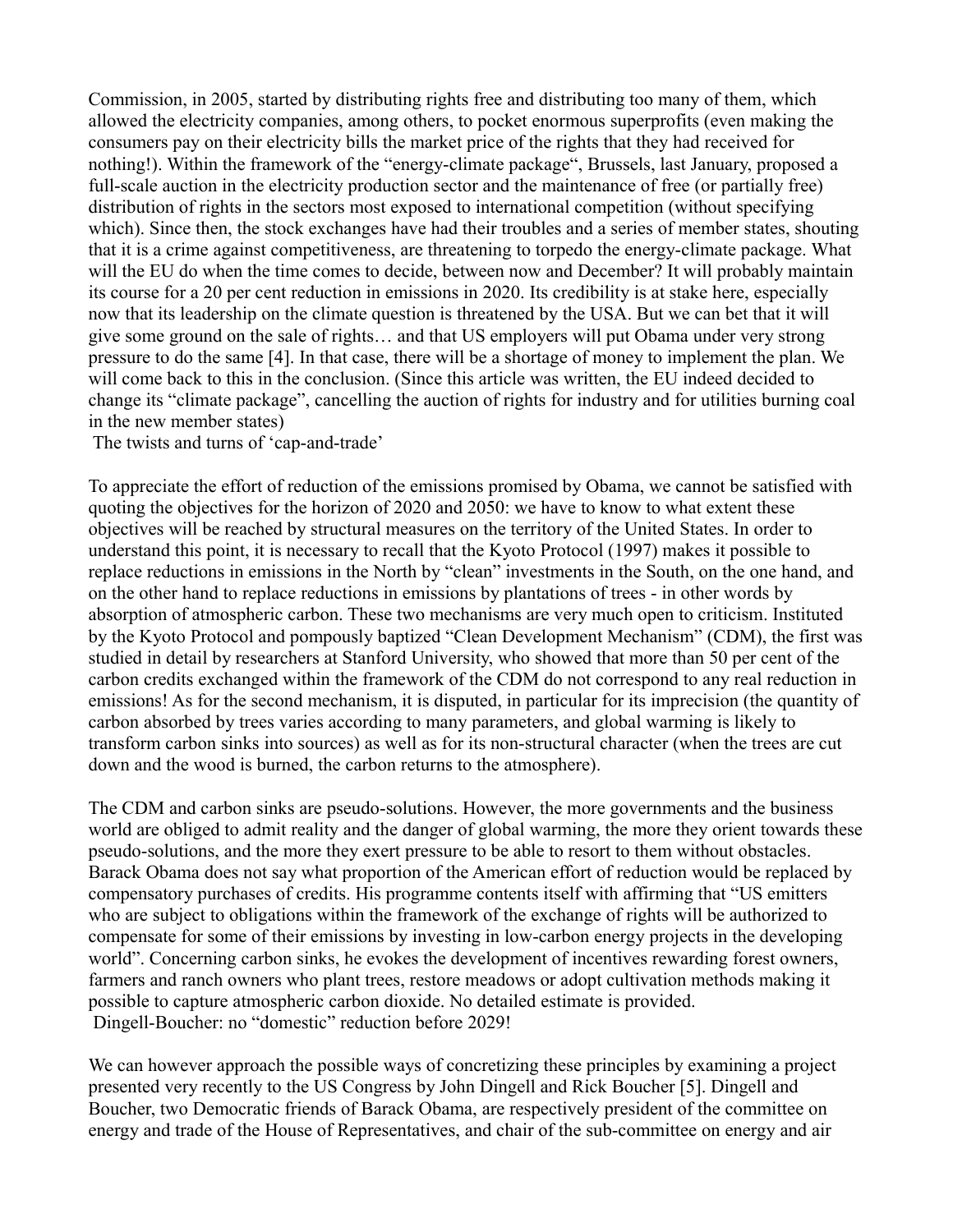quality. Many observers consider that their draft is very likely to be used as a basis for the future law on the rescue of the climate. However, what does this document say? That companies will be able to fulfil part of their commitments by buying carbon credits generated by domestic or international projects, and that their quota of credits will increase as the ceiling of authorized emissions decreases: from 5 per cent of obligation to reduce during the first five years, the quota will gradually go up to 35 per cent in 2024 and beyond.

Now there is an ingenious system: the more the climatic constraints increase, the more they open up to companies the possibility of withdrawing from the obligation to reduce emissions. You only had to think of it. Because that is really what is involved: if you relate the progression of the quotas of carbon credits to the envisaged progression of total reductions in emissions in the Dingell-Boucher proposal, (6 per cent in 2020, 44 per cent in 2030 and 80 per cent in 2050, compared to 2005), what do we see? That a company which took maximum advantage of the possibility of buying credits could defer until… 2029 the obligation to bring its own emissions below their level of 2005 [6]. It is obvious that many companies will choose this solution, for the simple reason that the carbon credits coming from the CDM or the forest sinks are much less expensive than the investments necessary to decrease emissions of CO2. And then, between now and 2029, a lot of water will run under the bridges of the Potomac. If Obama is indeed inspired by the project of his colleagues, US employers will not exactly have a pistol put to their heads. Long live "clean"...coal?

Let us now look at the "clean" technologies that Barack Obama proposes to deploy. The new president has four priorities: "clean coal", biofuels, nuclear power and the "clean car". This enumeration should be enough to vaccinate against Obamamania all those who have a minimum of social and ecological consciousness. This is unfortunately not the case: following the example of social democracy, the European Green parties are dancing around throwing rose petals on the triumphal road which leads Obama to the White House. So we will make some comments, concentrating on clean coal and biofuels. Basically, "clean coal" does not exist, neither for the miners, nor for the populations living around the mines, nor for the environment in general. The expression refers to the technique known as capture and sequestration of carbon (CSC). It consists of extracting CO2 from smoke as it leaves large industrial facilities which emit a lot (power stations, cement factories, iron and steel mills) and putting it in an intermediate state between the solid state and the gas state ("supercritical state") before injecting it at great depth into impermeable geological layers. This mode of storage of CO2 is already practised on a large scale in the North Sea, by the Norwegian company Statoil [7], but it is an exception. CSC still seems far from being operational.

We can discuss the system itself. It goes without saying that CSC does not constitute a structural answer to climate change: even though it is enormous, geological storage capacity is inevitably finite, and the risks of escape of CO2 cannot be excluded. However, in our opinion, we could possibly have recourse to CSC (as, moreover, to other non-structural measures) within the framework of a plan of transition towards an economy without fossil fuels. Provided that it gives indispensable guarantees in terms of sealing the geological reservoirs and of ecological impact, CSC could help to counter the threat of a new wave of construction of nuclear plants, while making it possible to plan the reconversion with maintenance of social rights of the millions of workers whose existence depends on the extraction of coal.

This is a discussion, and the opinion defended here is disputed by other environmentalists. But this not what we are discussing with Barack Obama. What the president-elect is in fact envisaging is not a transition but a new coal era. "Coal is our most abundant energy source and it is a decisive component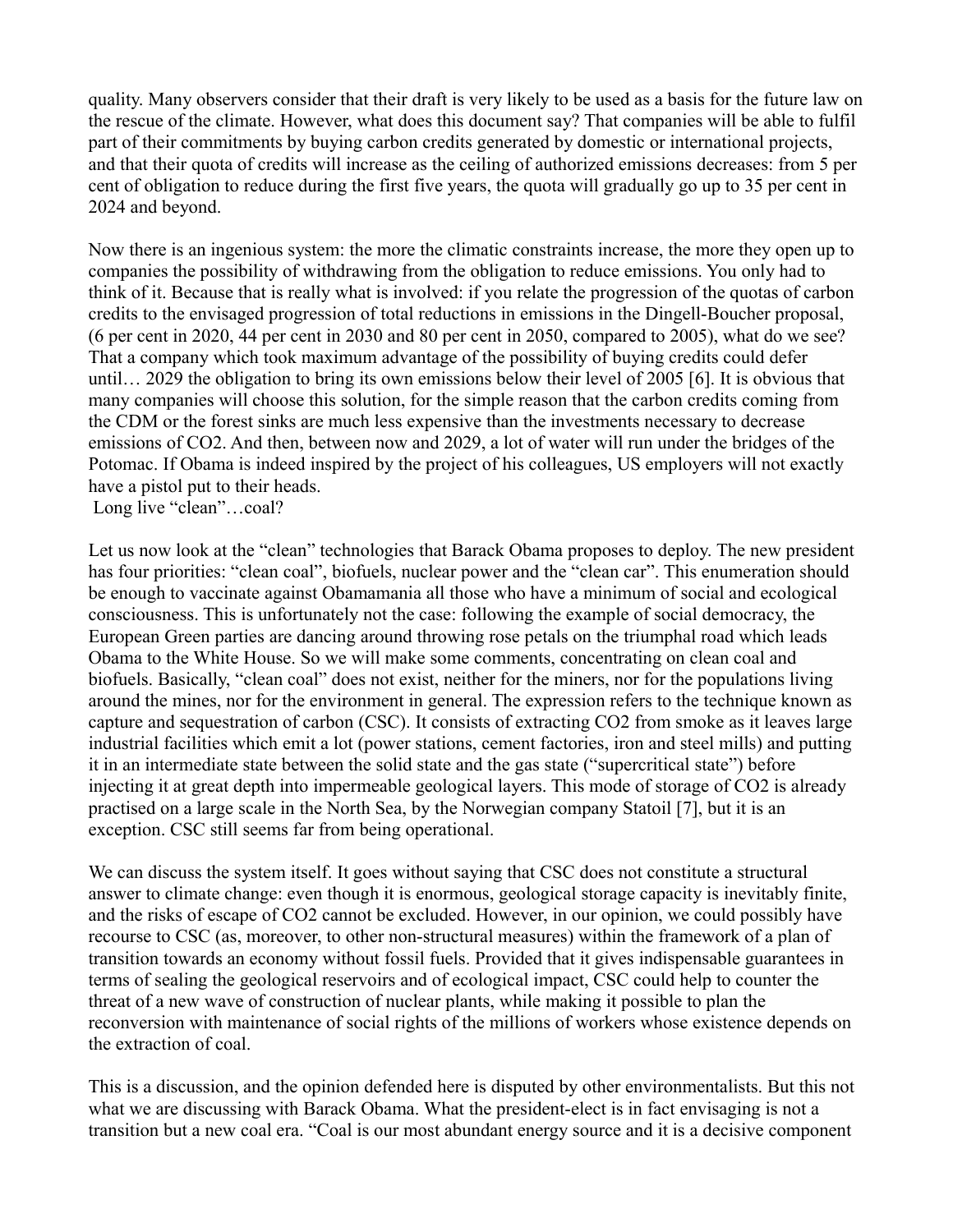of the economic development of India, China and other growing economies", he writes in his programme. The next part of the document is explicit: "Obama thinks that the imperative fight against climate change demands that we avoid a new wave of construction of conventional coal-fired power stations in the USA and that we work in an aggressive way to transfer low-carbon coal technologies to the whole world". So it really is question of new mines and new coal-fired power stations (which would operate for a minimum of 30 years), in the United States and in the whole world!

We come back here to the remark made at the beginning of this article. Obama's objective is first and foremost not climatic but geostrategic: he wants to reduce dependence on imported oil and to make the United States the world energy leader, in order to restore the hegemony of the empire. Concerning coal, the calculation is clever. Firstly, the proven reserves of coal correspond to three hundred years of consumption at the current rhythm. Most of these reserves are located in the United States and coal is a major export product of the US economy (with probably a 45 per cent increase in 2008) [8]. Secondly, India, China and South Africa also have very important deposits that they are afraid of not being able to continue to use freely - for the simple reason that coal, for the same energy efficiency, produces twice as much CO2 as natural gas. By selling them CSC technology, the USA could solve this problem and gain allies in the climate negotiations. Thirdly, "clean coal" would open up to US capital a vast field of foreign investment. Apart from the fact that these exports of capital would contribute to increased imperialist control, they would in addition make it possible to generate the precious cheap carbon credits which US companies will need in order to continue to pollute until 2029 and beyond. Long live ecological...biofuels?

Mutatis-mutandis, Obama's calculation on coal is in continuity with the creation by George W. Bush of the Asia Pacific Alliance for the Climate, involving in particular the USA, Australia, India and China. A similar continuity appears in the field of biofuels. As a senator of Illinois - the third-ranking American state in the production of ethanol from maize - Obama has very strongly committed himself to support for this harmful industrial production, which has experienced a boom thanks to the incentives liberally offered by the administration. When George. W. Bush announced his decision to increase from 5 to 36 billion gallons the quantity of ethanol that would be obligatorily added to gasoline in 2022, the planet resounded with protests in the name of the fight against hunger, the stability of the price of food products and ecology. There has been nothing like that with Obama. The new president, however, promises to go even further than his predecessor: his programme envisages increasing the ethanol quota in gasoline to 60 billion gallons in 2030 - almost double [9]. "Maize ethanol is the biggest success as regards commercially-available alternative fuel", he says. And he goes on, not without a certain demagogy: "We should fight the efforts of the big oil companies and agribusiness that are aimed at undermining this nascent industry".

Faced with the "real concerns" raised by the conversion of fallow land into maize energy crops (with the use of pesticides, the pumping of water resources, an increase in food prices), Obama is committing himself to developing second generation biofuels, in other words the production of ethanol from cellulose - and not from sugar. The technology necessary for this production is almost ready and giant machines have been developed to "harvest" the young rapid-growth trees which would provide the raw material. Hallelujah? No. Second generation biofuels do not as such make it possible to eliminate the conflict between the agriculture-based food and energy industries. To do that, it would be necessary to prohibit arable land being allocated to the plantation of rapid-growth trees, and to maintain this prohibition even if cellulose-based ethanol is ten times more profitable than food crops. Supposing that the market would allow such obstacles to the search for profit, it remains the case that the conversion of fallow and poor-quality land into industrial woods for cellulose-based production of ethanol will have a very heavy ecological impact, in particular in terms of biodiversity (monocultures with use of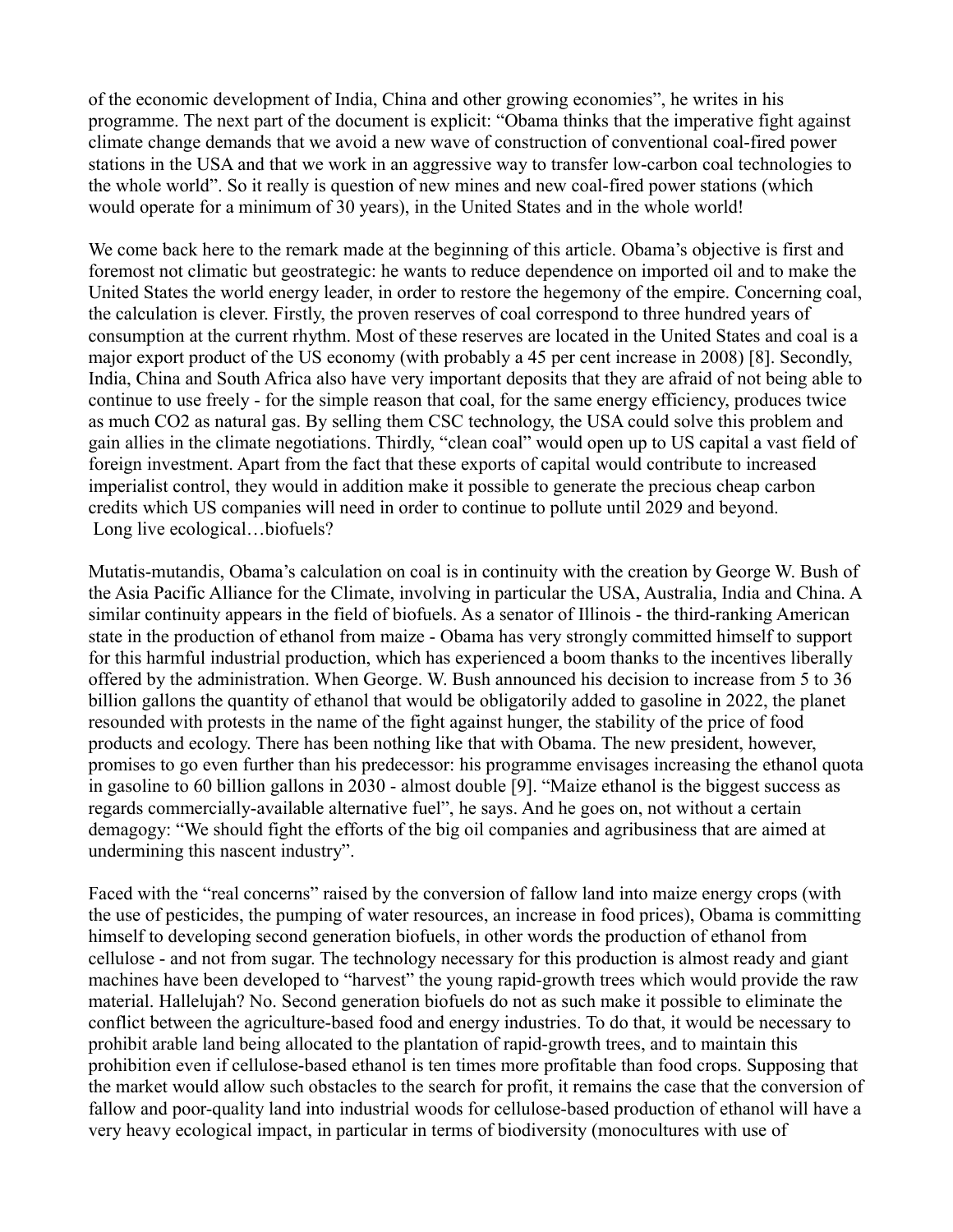pesticides). Who will pay?

Through his campaign and his energy-climate plan, Barack Obama held out the prospect that the fight for the world leadership and the energy independence of the United States will create jobs. According to him, the investment over ten years of 150 billion dollars of public funds in the development and deployment of clean energies and in the improvement of energy efficiency (objective: + 50 per cent in 2030) would make it possible to create 5 million jobs. Jobs for American workers who are "the best in the world". Jobs which "will not go to other countries". Jobs in the building in America of American clean cars running on American gasoline and ethanol, whose sale will be boosted by tax credits to American taxpayers. Protectionist, popular, even populist accents are very much present in this discourse. Thus, Obama has promised to tax the excessive profits that the oil companies are pocketing by benefiting from windfall profits, and to distribute the revenues collected so that every family receives 1000 dollars to pay its energy bills…

There is a small problem: this programme was conceived before the stock exchange maelstrom. Where will the 150 billion dollars come from for subsidies to clean energy, knowing that 700 billion dollars were absorbed in the rescue of Wall Street and that tax revenues are decreasing with the recession? Where will the money come from to increase the premiums for the insulation of the houses of those on low incomes? Obama wants 10 per cent of the electricity consumed in the United States in 2012 to come from renewable sources… which are more expensive, and the extra cost will be passed on to customers' bills. Who will put money into the special fund intended to limit the increase in electricity bills for those who are the most disadvantaged, if the employers refuse the auctioning of emission rights? And how will American workers react if the ambitious objectives concerning biofuels lead to spiralling prices for basic food products? Does the Obama team hope to circumvent these difficulties by increasing even more the enormous American budget deficit? Wouldn't this be creating a new dependence on hostile regimes?

It is too early to answer each of these questions in detail. But the European precedent enables us to draw an important lesson: capitalist energy and climate policy, with its premiums and its incentives, its market in rights and credits, its feed-in tariffs, its green certificates and its taxes, is at the centre of the overall offensive against the working class and the poor. The more capitalist governments are convinced that they have to do something to save the climate, the more their climate policy will increase social inequality. The more united they are, the more they will try to impose unjust solutions on the poor countries, and on the poor in the poor countries. That is the danger that is appearing today.

Obama's victory marks a real turn in the energy and climate policy of the United States. We can only be delighted by the defeat of McCain who - although his proposals were not so far from those of his rival had chosen as his running mate a thinly veiled climate negationist: Sarah Palin. But the American workers and the peoples of the world will not take long to notice that this turn will be carried out at their expense. In order to oppose it, it will not be enough to say "no": it will be necessary to propose another climate and energy policy, anti-capitalist and internationalist. An ecosocialist policy.

[1] "Barack Obama's Plan to Make America a Global Energy Leader", consultable on the BarackObama.com site

[2] Contribution of Working Group III to the 2004 report of the IPCC, page 776.

[3] 8 tons of emission per person (tep) per annum in the USA, against approximately 4.5 tep in the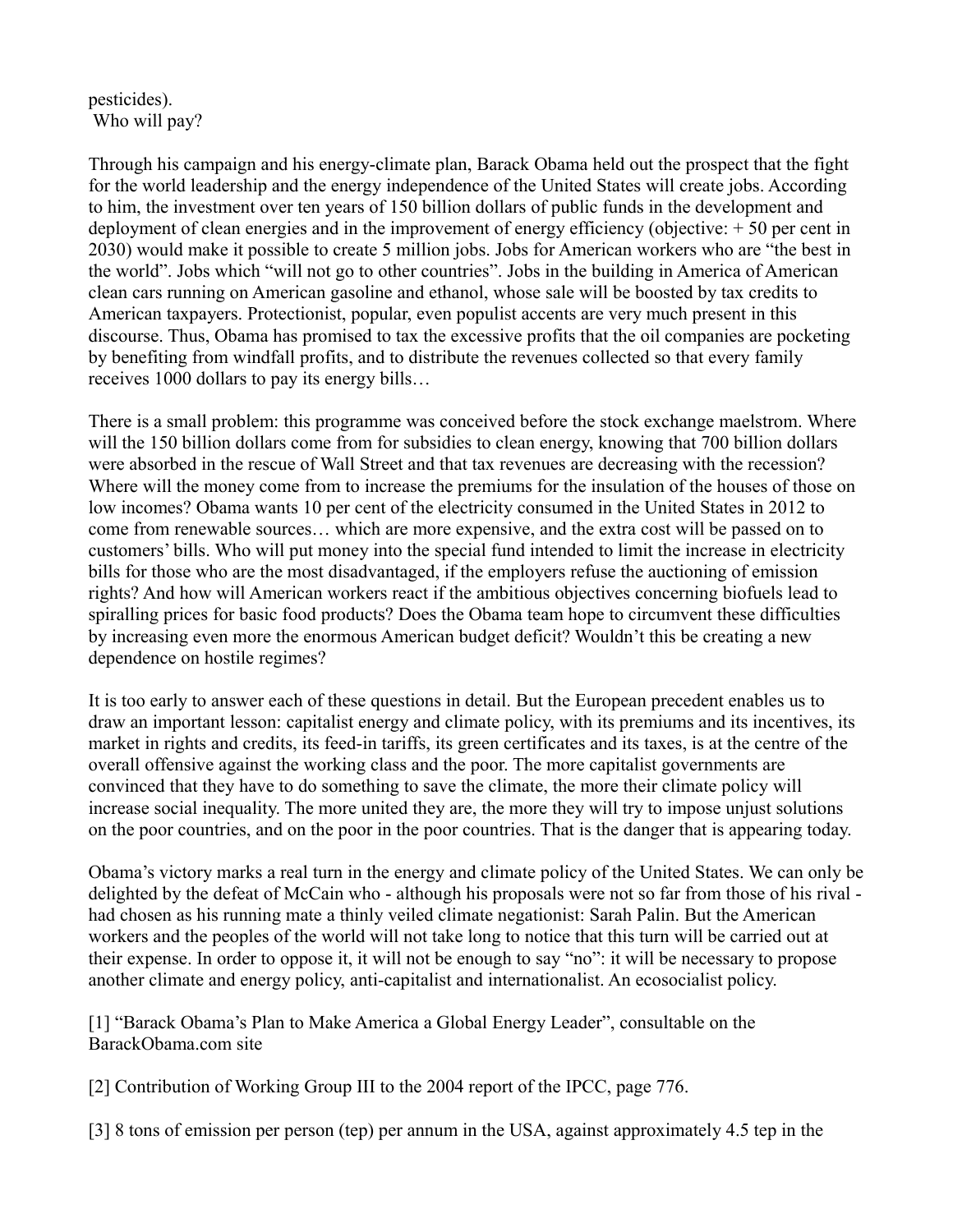European Union.

[4] "Obama' s Energy Plan May Be Curbed But Not Halted", Reuters, http://www.planetark.org/avantgo/da...

[5] House Committee on Energy and Commerce, 202-225-2927, "Executive Summary of the discussion draft",

http://energycommerce.house.gov.

See also the memorandum to the members of the Committee (October 7, 2008

[6] "Dingell and Boucher draft climate bill: Likely No CO2 cut until near 2030", http://climateprogress.org

[7] The Sleipner project has allowed Statoil to inject a million tons of CO2 per annum since 1996 into a confined saline aquifer, located 800 m below the sea-bed. http://www.statoil.com/statoilcom/S...

[8] "US Coal Exports Seen as Target in Climate Fix", Reuters, http://www.planetark.org/avantgo/da...

[9] Custom Biofuels Sector Sees Ally in Obama", Reuters, 6/11/2008, http://planetark.org/avantgo/dailyn...

\* English version from International Viewpoint Online magazine : IV # 407 - December 2008.

\* Daniel Tanuro, a certified agriculturalist and eco-socialist environmentalist, writes for "La gauche", (the monthly of the LCR-SAP, Belgian section of the Fourth International), and Inprecor. Google Analytics

[Europe Solidaire Sans Frontières] - http://www.europe-solidaire.org/spip.php?article17032 English > Theory > **Agriculture**

**Food sovereignty: we can feed the world** VIVAS Esther 29 March 2010

We live in the context of a multiple systematic crisis: economical, ecological, alimentary, care, energetic… And the capitalist system, far from providing answers to a crisis that itself has generated, bets for a gateway characterized by the same concepts: major privatization of the public services, plundering of the natural resources, technological answers to climate change, giving subsidies and financial grants to private companies and banc institutions.

The food crisis shows one of the most dramatic faces of the current capitalist system, with more than a billion people in the world, one out of six, who starves, especially in countries from the Southern hemisphere. Paradoxically, in the last twenty years, while population has been growing at a 1.14% yearly rate, the production of food has increased in more than a 2% rate. Therefore, and evaluating this data, we can conclude that currently we are producing enough food to feed the population of the whole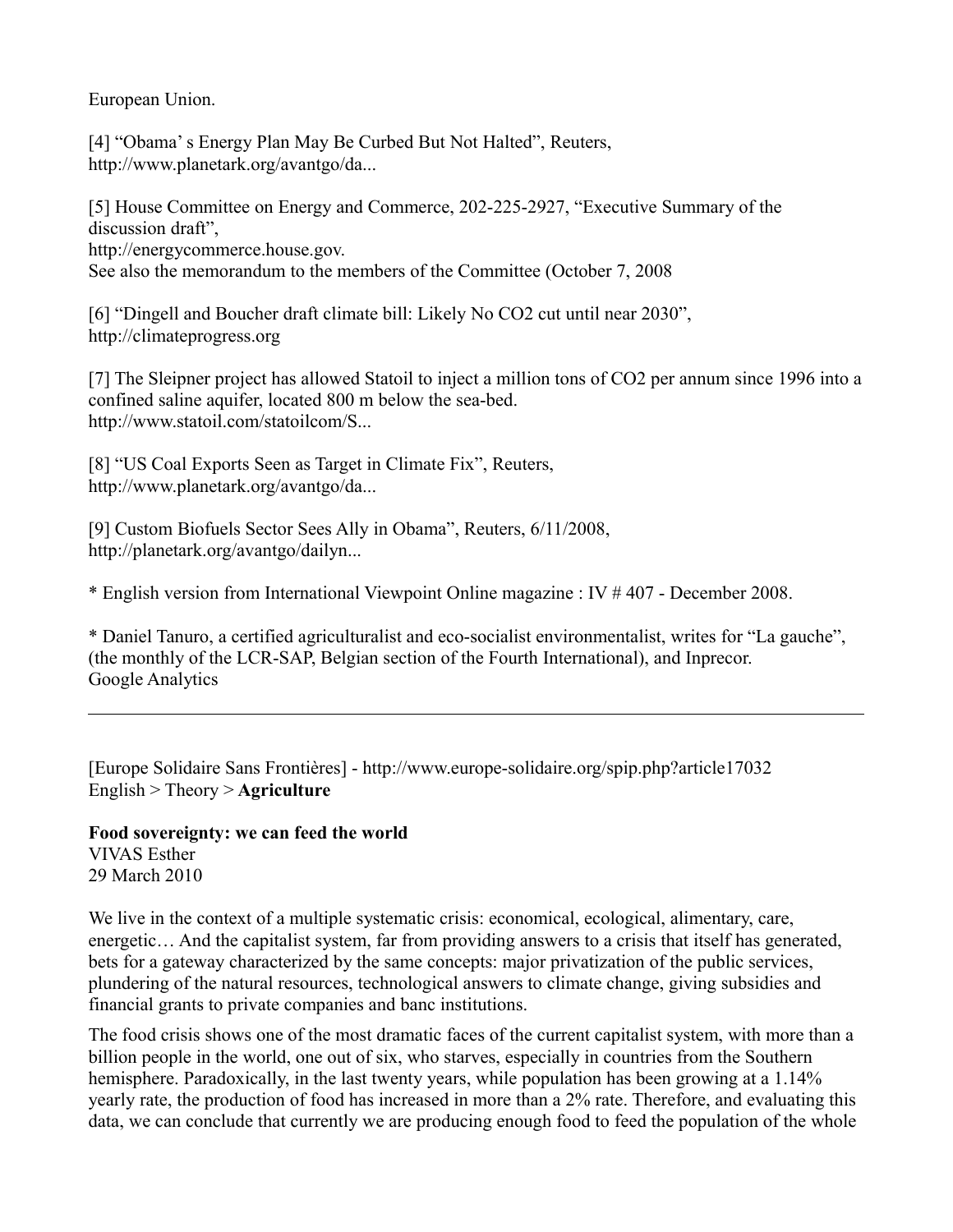world. Then, where does the problem lie? Well, that if there is not enough income to pay the price, people cannot eat.

The neoliberal policies applied to agriculture in the last thirty years (green revolution, delocalization, free trade, depeasantization…), have lead us to an increasing food and alimentary insecurity. Food has become a business, a privatized good in the hands of a few companies from the agrifood industry, which have the support from governments and international institutions.

Having to face this situation, summit after summit, the Food and Agriculture Organization of the United Nations (FAO), the World Bank, the International Monetary Fund, the G20, together with the main companies of the sector, are telling us that in order to overcome this crisis a brand new green revolution is necessary, as well as more transgenics and free trade. They want us to believe that the policies that lead us to this current situation will help us overcome the problems generated by these policies themselves.

#### **Local, peasant-like and ecological agriculture**

But the alternatives exist. The relocalization of agriculture in the hands of the peasants, will allow us to guarantee a universal access to food. And this has been proven by the results shown in an extended international investigation which lasted four years and which involved more than 400 scientists, carried out by The International Assessment of Agricultural Knowledge, Science and Technology for Development (IAASTD), an evaluation project supported by the World Bank, in partnership with the FAO, the UNDP, the UNESCO, government representatives, private, scientific and social institutions, etc., taking as a model the Intergovernmental Panel on Climate Change and the Evaluation of the Ecosystems of the Millennium.

It is interesting to observe how, in spite of the fact that the report was backed up by all of these institutions, it concluded that the agro-ecological production would provide those least favored, the poorest population, with monetary and alimentary income, at the same time that would provide a surplus for the market, becoming a better guarantee for food and alimentary security than transgenic production. The report issued by the IAAST supported the local, peasant-like and familiar production, and the redistribution of the land in hands of the rural communities. The report was rejected by agribusiness and filed away by the World Bank, even though 61 governments quietly approved it, with the exception of the United States, Canada, Australia, among others.

A research study by the University of Michigan (2007) positioned itself along the same lines, concluding that agro-ecological farms are highly productive and capable of guaranteeing food and alimentary security all around the globe, on the contrary to industrialized agricultural production and free trade. Their conclusions pointed out, even taking as a reference their most conservative estimates, that organic agriculture could supply at least the same amounts as done currently; although, their researchers considered that, a more realistic estimate would be that ecological agriculture could increase the global production of food by 50%.

In the area of commercialization, and in order to break the monopolies of major distributions, has proven essential to support short circuits of commercialization (local markets, direct sales, groups and cooperatives of agro-ecological consumption…), avoiding intermediaries and mediators, and establishing closer relationships between producers and consumers based on trust and mutual understanding, which will lead to a growing solidarity between the countryside and the cities. Currently, the broad distribution (supermarkets, chain discounts, hypermarkets, etc.) monopolize the commercialization chain of food, obtaining the maximum benefits at the expense of exploiting workers, peasants and the environment.

Food sovereignty proves to be the best alternative to end world hunger. It is a matter of returning the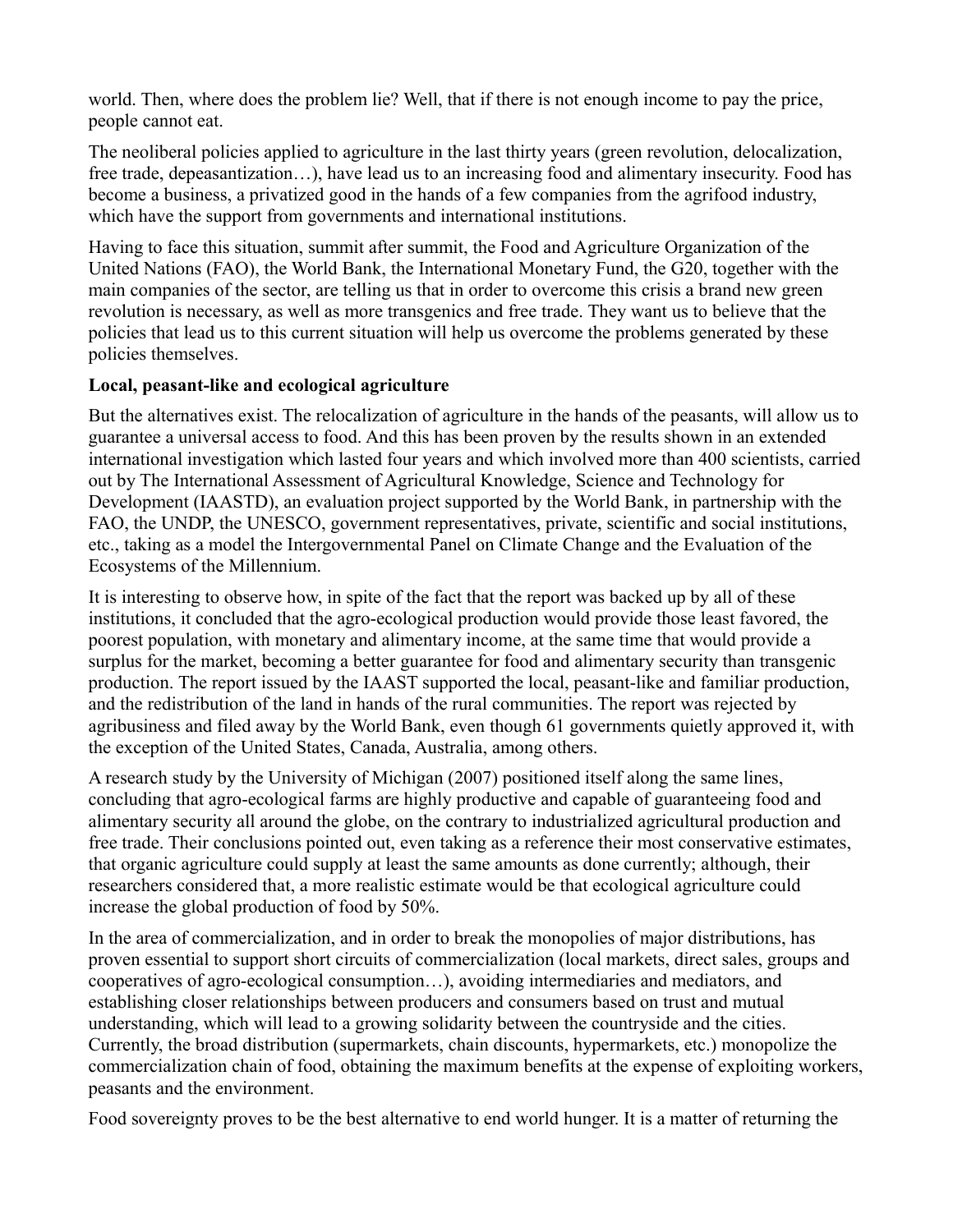control of the agricultural and food policies to the people (peasants, workers, consumers, women…), as well as their access to the land and the common goods (water, seeds…). A food sovereignty which will have to be deeply feminist, recognizing the role of women as a guarantee of food to a global level, and fighting against the oppression, not only of the capitalist system, but also of the patriarchal system.

#### **Esther Vivas**

\* Contribution to the working group on agro-ecology, food sovereignty and degrowth at the Second Conference on Economic Degrowth for Ecological Sustainability and Social Equity. March 26-29th 2010, Barcelona.

\* Esther Vivas is a member of the Center of Studies for Social Movements of the Universitat Pompeu Fabra in Barcelona; she is an activist and co-author of books like Del campo al plato (Icaria editorial, 2009) and Supermercados, no gracias (Icaria editorial, 2007), among others.

Google Analytics

[Europe Solidaire Sans Frontières] - http://www.europe-solidaire.org/spip.php?article26779 English > Theory > Patriarchy, family > **Women, work**

**Without women there is no food sovereignty**

VIVAS Esther 2011

A shorter version of this article is also available on ESSF (article 26777): [La Via Campesina: Food](http://www.europe-solidaire.org/spip.php?article26777)  [Sovereignty and the Global Feminist Struggle](http://www.europe-solidaire.org/spip.php?article26777)

Systems of food production and consumption have always been socially organized, but their organization has varied historically. In the last few decades, under the impact of neoliberal politics, the logic of capitalism has been imposed upon the ways in which food is produced and consumed (Bello, 2009). [\[1\]](http://www.europe-solidaire.org/spip.php?page=article_impr&id_article=26779#nb1)

This article analyzes the impact of agro-industrial policies on women and the key role that peasant women in the Global North and South play in the production and distribution of food. It analyzes how the dominant agricultural model can incorporate a feminist perspective and how the social movements that work towards food sovereignty can incorporate a feminist perspective.

## **[C](http://www.europe-solidaire.org/spip.php?page=article_impr&id_article=26779#outil_sommaire)ampesinas and invisible women**

In the countries of the Global South women are the primary producers of food, the ones in charge of working the earth, maintaining seed stores, harvesting fruit, obtaining water and safeguarding the harvest. Between 60 to 80% of food production in the Global South is done by women (50%) worldwide) (FAO, 1996). Women are the primary producers of basic grains such as rice, wheat, and corn which feed the most impoverished populations in the South. Despite their key role in agriculture and food however, women; together with their children; are the ones most affected by hunger.

For centuries, peasant women have been responsible for domestic chores, the care and feeding of their families, the cultivation, exchange and commercialization of household gardens; charged with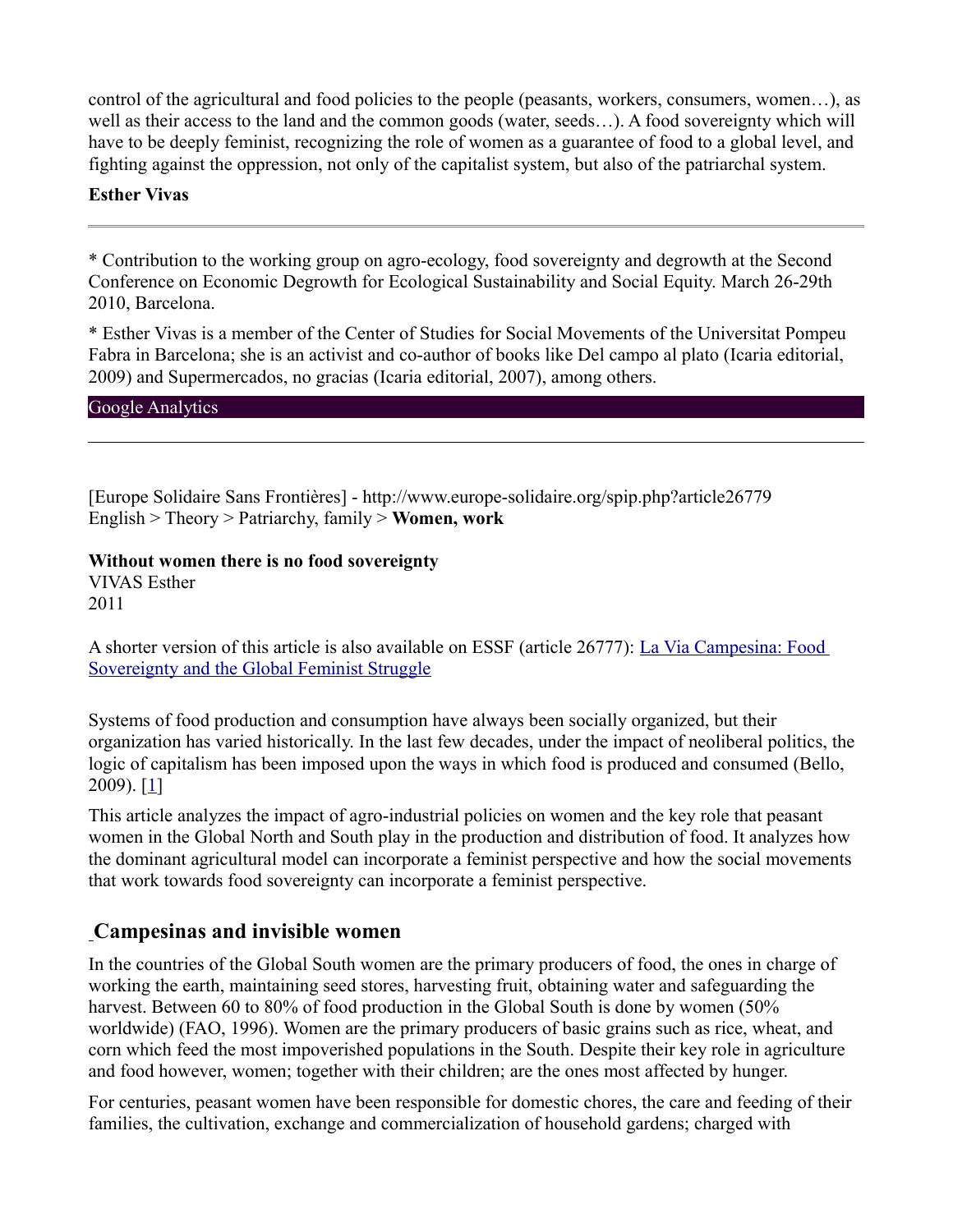reproduction, production and community—all the while occupying an often invisible domestic and social sphere. The main economic transactions in agriculture have traditionally been undertaken by men in markets, with the purchase and sale of animals, and the commercialization of large quantities of grains in the private and public sphere.

This division of roles, assigning women as the caretakers of the house as well as the health and education of their families, and granting men the "technical" management of land and machinery, maintains the assigned gender roles that have persisted in our societies through the centuries and into the present (Oceransky Losana, 2006).

The figures speak for themselves. According to data from the Food and Agriculture Organization of the United Nations (FAO, 1996), in many African countries women represent 70% of the field labor; are responsible for supplying 90% of the domestic water supply and are responsible for between 60 and 80% of the production of food consumed and sold by the family. They account for 100% of the processing of foods, 80% of the activities of food storage and transportation, and 90% of the labor involved in preparing the earth before planting. These numbers demonstrate the crucial role that African women have in the production of small-scale agriculture and the maintenance of their families' subsistence.

In many regions of the Global South however—in Latin America, sub-Saharan Africa, and South Asia —there is a notable "feminization" of salaried agricultural work, especially in non-traditional exportoriented sectors (Fraser, 2009). Between 1994 and 2000, according to White and Leavy (2003), women made up 83% of new employees in the non-traditional agro-export sector. In this way, for the first time, many women have paid jobs with economic gains that give them more power in decision making and the possibility of participating in organizations outside of the family (Fraser, 2009). However, this dynamic shift has been accompanied by a marked gender division in job duties: on plantations, women perform the unskilled work such as gathering and boxing while men bring in the harvest and plant.

The incorporation of women into salaried labor means a double burden of work for women who continue to care for their families while at the same time working to obtain income—principally in precarious jobs. Poorer labor conditions than those of their male counterparts, along with inferior pay for the same jobs, forces women to work more hours in order to receive the same income. In India, for example, the average salary for day labor in the agricultural sector is 30% less for women than men (World Bank, 2007). In Spain, women make 30% less, and this difference can be as high as 40% (Oceransky Losana, 2006).

## **[I](http://www.europe-solidaire.org/spip.php?page=article_impr&id_article=26779#outil_sommaire)mpact of neoliberal policies**

The application of Structural Adjustment Programs (SAPs) in the 80s and 90s in the Global South on the part of the World Bank and the International Monetary Fund, further aggravated already difficult conditions for much of the population in those countries and hit women especially hard.

The shock measures imposed by the SAPs consisted of forcing Southern governments to withdraw all subsidies for staples like bread, rice, milk and sugar. Drastic reductions in public education, health, housing and infrastructure spending were imposed. The forced devaluation of national currency (to cheapen exports) diminished the purchasing capacity of local populations. Increased interest rates to attract foreign capital generated a speculative spiral. These SAPs added to the extreme poverty of many in the Global South (Vivas, 2008).

Structural Adjustment Policies and privatization had major repercussions for women in particular. As Juana Ferrer of the International Gender Commission of Via Campesina illustrates: "In the processes of privatization of public services, the most affected people have been women. Women have been affected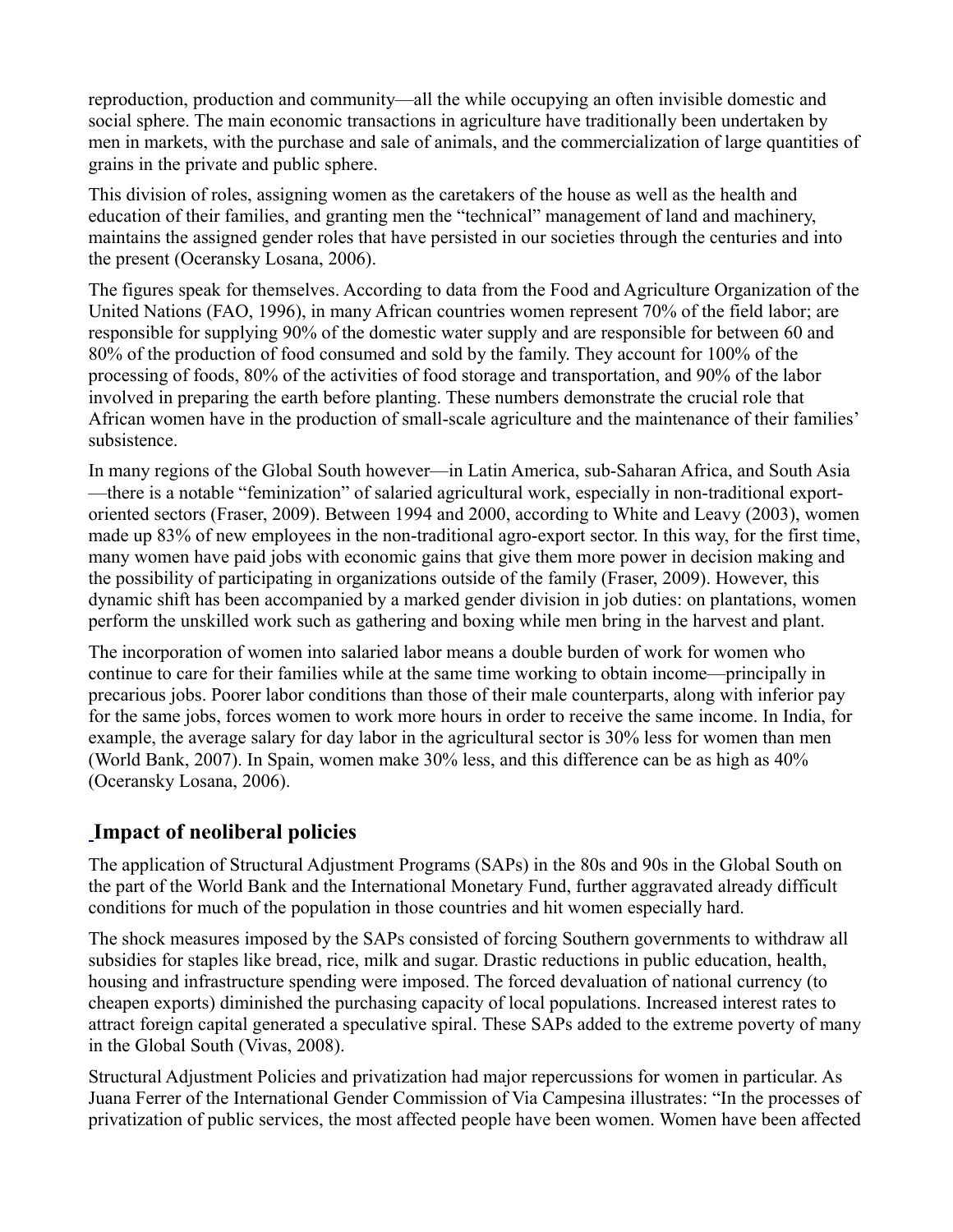above all in the fields of health and education where they have historically carried [the most] responsibility for their families. … In the measure [to which] we do not have access to resources and public services it becomes more difficult to lead a worthwhile life for women" (La Via Campesina, 2006: 30).

The collapse of the countryside the Global South and the intensification of migration to cities has led to a process of "de-peasantization" (Bello, 2009). In many countries this process has not taken the form of a classic rural to urban movement, in which ex-peasants go to the cities to work in factories as part of the industrialization process. Rather, migration has been characterized by a process of "urbanization disconnected from industrialization" in which ex-peasants, pushed into the cities, are then fed back to the periphery (favelas, slums), many living off the informal economy and comprising the "informal proletariat" (Davis, 2006).

Women are an essential component in these national and international migratory flows. Migration leads to the dismantling and abandonment of families, land, and processes of production, while increasing the burdens of family and community on the women who stay behind. In Europe, the United States and Canada women who do migrate take work that European and North American women have not performed for years, thus reproducing an invisible spiral of oppression, as the Global North externalizes its care, social and economic costs to communities of migrant women origin.

The inability to resolve the current health care crisis in Western countries has resulted in the incorporation of large numbers of women into the labor market. Additionally, the aging population of Western countries and the non-responsiveness of the state to their needs has served as an alibi for the importation of millions of "caretakers" from the Global South. As is noted by Ezquerra (2010) "[This] diaspora fills the function of making the incompatibility between the rise of the capitalist system and the maintenance of life in the Centre invisible, and deepens the crisis of care and other crises in the South. … The 'international chain of care' becomes a dramatic vicious cycle that ensures survival of the patriarchal capitalist system" (Ezquerra, 2010:39).

## **[A](http://www.europe-solidaire.org/spip.php?page=article_impr&id_article=26779#outil_sommaire)ccess to land**

Access to land is not a guaranteed right for many women. In numerous Southern countries laws forbid this right, and in those countries where legal access exists there are often traditions and practices that prevent women from property ownership. As Fraser (2009) explains, "In Cambodia, for example, although it is not illegal for women to own land, the cultural norm dictates that they do not possess land; although they are responsible for farm production and agriculture, women have no control over the sale of land or how it is transmitted to children" (Fraser, 2009:34).

In India, Chukki Nanjundaswamy of the peasant organization Karnataka State Farmers Association [\[2\]](http://www.europe-solidaire.org/spip.php?page=article_impr&id_article=26779#nb2) notes that the situation of women with regards to land and health care access is very difficult: "Socially Indian peasant women have almost no rights and are considered an 'addition' to males. Rural women are the most untouchable of the untouchables within the social caste system" (La Via Campesina, 2006: 16).

Access to land for women in Africa today is even more precarious due to increased deaths from AIDS. On the one hand, women are more likely to be infected, but when one of their male relatives who holds title to the land dies, women have great difficulty accessing control. In many communities, women have no right to inherit, and therefore lose their land and other assets when they are widowed (Jayne et al, 2006).

Land is a very important asset—it allows for the production of food, serves as an investment for the future; and as collateral it implies access to credit, etc. The difficulties women have securing access to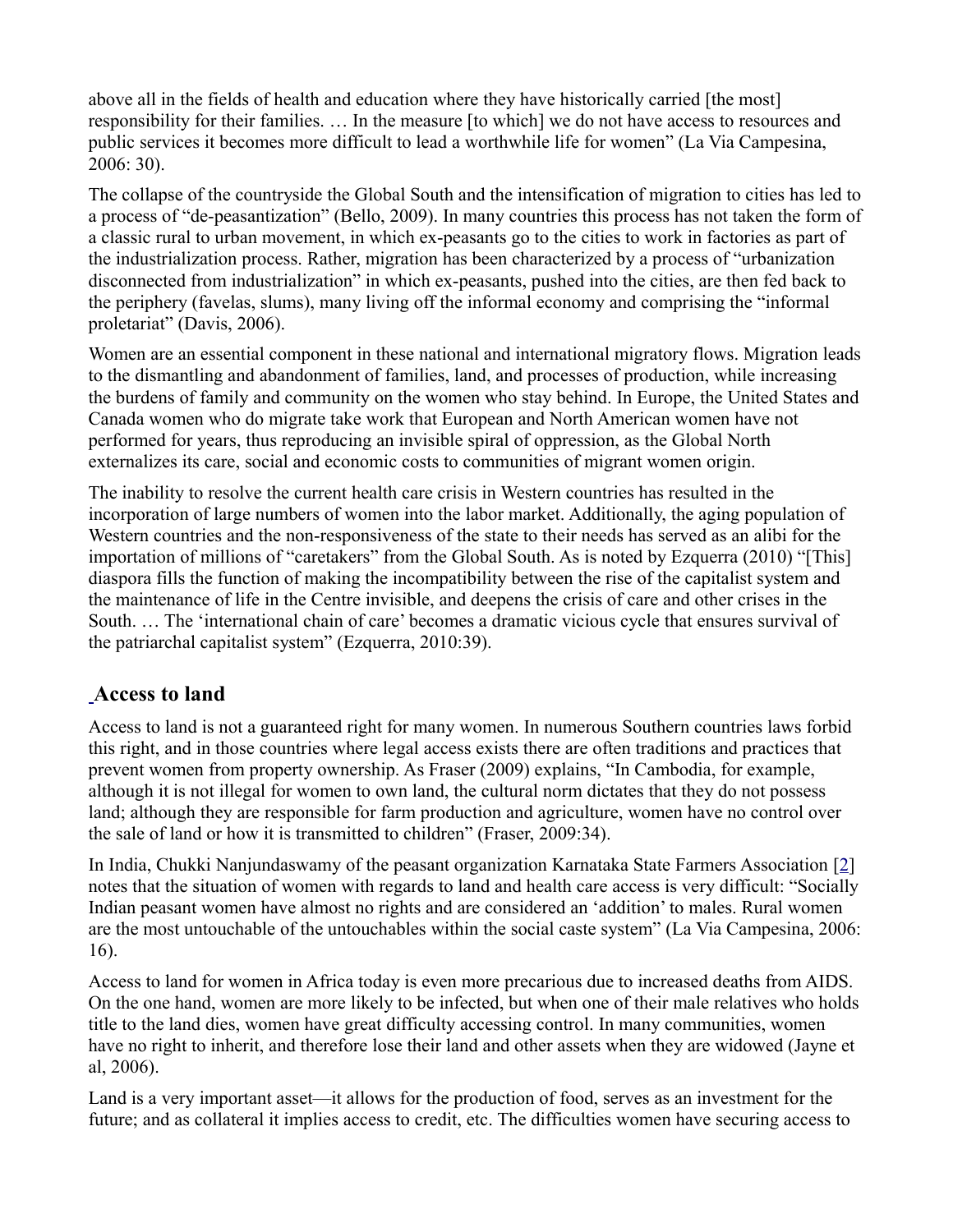land is one more example of how the capitalist and patriarchal agricultural system hits them especially hard. Furthermore, when women do hold title to land, it is mostly lower value land or extension properties.

Women also face more difficulty in obtaining loans, services, and supplies. Globally, it is estimated that women receive only 1% of total agricultural loans, and even so, it is not clear who in the family exercises control over those loans (Fraser, 2009).

These practices do not only exist in the Global South. In Europe, for example, many women farmers work under complete legal uncertainty. Most of them work on family farms where administrative rights are the exclusive property of the owner of the farm—and women are not entitled to aid, planting, lactic share, etc.

As Elizabeth Vilalba Seivane, secretary of Labrego Galego in Galicia explains, the problems of women in the field—in the South and the North—have much in common despite some obvious differences, "European women are more focused on fighting for our administrative rights on the farm, while elsewhere profound changes are demanded that have to do with land reform or access to land and other basic resources" (La Via Campesina, 2006: 26).

In the US, Debra Eschmeyer of the National Family Farm Coalition explains practices that show this inequality: "For example, when a women farmer goes alone to seek a loan from a bank it is far more complicated [than] if a male farmer seeks a loan" (La Via Campesina, 2006: 14).

## **[A](http://www.europe-solidaire.org/spip.php?page=article_impr&id_article=26779#outil_sommaire)gribusiness vs. food sovereignty**

Today, the current agro-industrial model has proven unable to satisfy the dietary needs of individuals, in addition to being destructive to the environment. We are facing a food and agricultural system with a high concentration of companies along the entire chain. It is monopolized by a handful of multinational agribusinesses and backed by governments and international institutions that have become accomplices, if not co-beneficiaries, in an unsustainable food production system. This model is an imperialist tool aimed at political, economic and social control over the Global South by the North's major economic powers like the United States and the European Union (Toussaint, 2008; Vivas, 2009).

As Desmarais (2007) notes, the food system can be understood as a broad horizontal chain that has been taking more and more away from production and consumption in favor of the appropriation of various stages of production by agribusiness, leading to the loss of peasant autonomy.

The food crisis that erupted during 2007 and 2008, caused a strong increase in the price of staple foods [\[3\]](http://www.europe-solidaire.org/spip.php?page=article_impr&id_article=26779#nb3), highlighting the high volatility of agriculture and the food system. It also introduced the figure of over one billion hungry people in the world—one person in six, according to data from the FAO (2009).

The problem is a not a lack of food, but rather the inability to access it. In fact, grain production worldwide has tripled since the 60's, while the global population has only doubled (GRAIN, 2008). We can see that there is enough food to feed the entire global population. However, for the millions of people in developing countries who spend between 50% and 60% of their income on food (up to 80% in the poorest countries), rising prices make it impossible to access.

There are fundamental reasons that explain the deep food crisis. Neoliberal policies applied indiscriminately over the past thirty years on a global scale forced vulnerable markets to open up to the global economy. Payments of debt by the South led to the privatization of formerly public goods and services (water, agricultural protections). Add to this a model of agriculture and food production in the service of capitalist logic, and you have the main contributing factors to the situation that has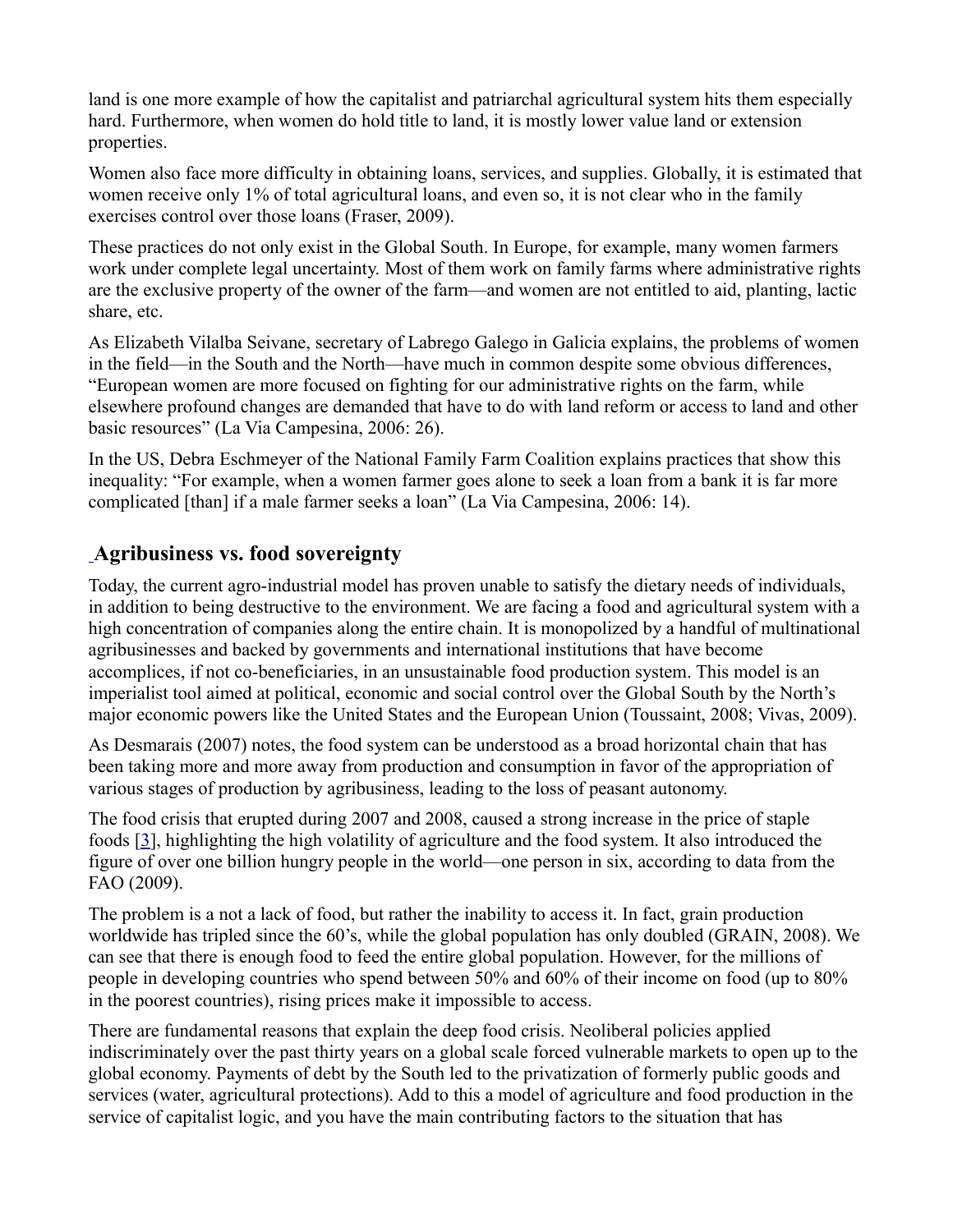dismantled a once-successful model of peasant agriculture that had guaranteed people's food security for decades (Holt-Giménez and Patel, 2010). This has had a very negative impact on people, particularly women, and the environment.

Food Sovereignty is a powerful alternative to this destructive agricultural model. This paradigm promotes "the right of peoples to define their own agricultural policies and … to protect and regulate domestic agricultural production and the domestic market" (VVAA, 2003: 1). Food sovereignty seeks to regain the right to decide what, how and where to produce what we eat. It promotes the idea that the land, water, and seeds are in peasants' hands, and that we deserve to control our food systems.

There is an inherent feminist perspective incorporated in food sovereignty. As pointed out by Yoon Guem Soon, a Korean peasant woman and representative of Via Campesina in Asia: "Feminism is a process for getting a decent place for women in society, to combat violence against women and to claim and reclaim our land and save it from the hands of multinationals and large companies. Feminism is the way for rural women to take an active and worthy role within society" (La Via Campesina, 2006:12).

## **[L](http://www.europe-solidaire.org/spip.php?page=article_impr&id_article=26779#outil_sommaire)a Via Campesina**

Via Campesina is the world's foremost international movement of small farmers. It promotes the right of all peoples to food sovereignty. Via Campesina was established in 1993 at the dawn of the antiglobalization movement, and gradually became one of the major organizations in the critique of neoliberal globalization. Its ascent is an expression of peasant resistance to the collapse of the rural world caused by neoliberal policies, and the intensification of those policies as embodied in the World Trade Organization (Antentas and Vivas, 2009a).

Since its founding, Via Campesina has promoted a "female peasant" identity that is politicized, linked to land, food production and the defense of food sovereignty—built in opposition to the current agribusiness model (Desmarais, 2007). Via Campesina embodies a new kind of "peasant internationalism" (Bello, 2009), that can be viewed as a "peasant component" of the new international resistance presented by the anti-globalization movement (Antentas and Vivas, 2009).

In 1996, coinciding with the World Food Summit at the FAO in Rome, Via Campesina highlighted food sovereignty as a political alternative to a profoundly unfair and predatory food system. This does not imply a romantic return to the past, but rather recovers knowledge and traditional practices and combines them with new technologies and new knowledge (Desmarais, 2007). As noted by McMichael (2006), there is a "mystification of the small" in a way that rethinks the global food system to encourage democratic forms of food production and distribution.

## **[A](http://www.europe-solidaire.org/spip.php?page=article_impr&id_article=26779#outil_sommaire) feminist perspective**

Over time, Via Campesina has incorporated a feminist perspective, working to achieve gender equality within their organizations, and building alliances with feminist groups, including the international World March of Women, among others.

At the heart of La Via Campesina, the struggle of women is situated at two levels: defending their rights as women within organizations and society in general, and the struggle as peasant women together with their colleagues against the neoliberal model of agriculture (EHNE and La Via Campesina 2009).

Feminist work in Via Campesina has taken important steps forward since its inception. In the First International Conference in Mons (Belgium) in 1993, all the elected coordinators were men. In the final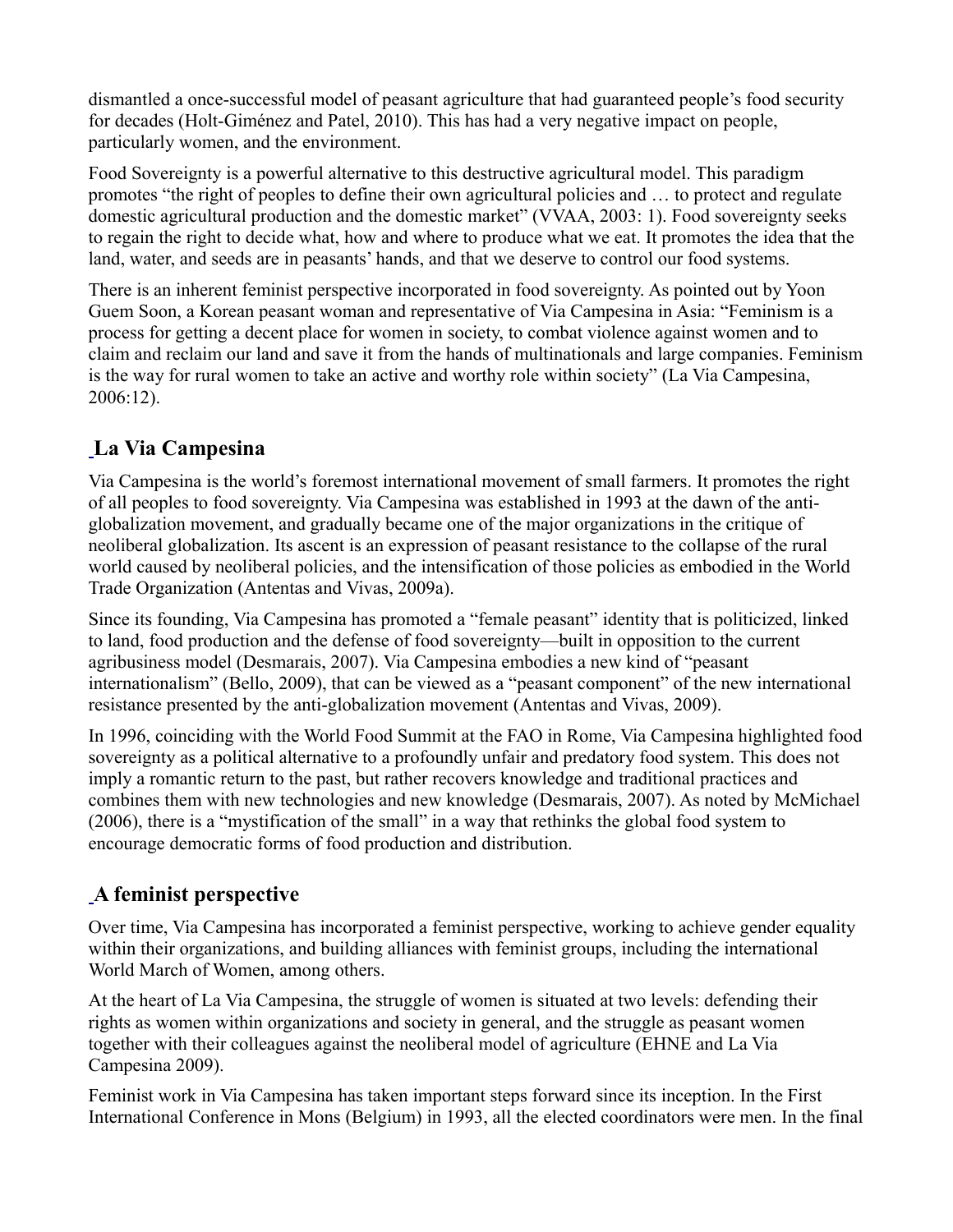declaration the situation of rural women hardly received any mention. Although it identified the need to integrate women's needs in the work of Via Campesina, the conference failed to establish mechanisms to ensure participation of women in successive meetings. Thus, at the 2nd International Conference in Tlaxcala (Mexico) in 1996, the percentage of women attending was 20% of the total: the same as at the 1st International Conference. To address this issue, a special women's committee was created (later known as the Women's Committee of La Via Campesina) and methods that permitted better representation and participation were enacted.

This move facilitated the incorporation of feminist analysis in Via Campesina. Thus, when Via Campesina publicly presented the concept of food sovereignty at the World Food Summit of FAO in Rome in 1996, women contributed their own demands. These included the need to produce food locally, and they added the dimension of "human health" to "sustainable agricultural practices," demanding a drastic reduction in harmful chemical inputs and advocating the active promotion of organic agriculture. Women also insisted that food sovereignty could not be accomplished without greater female participation in the definition of rural policies (Desmarais, 2007).

For Francisca Rodriguez of the peasant association ANAMURI in Chile: "Acknowledging the reality and demands of rural women has been a challenge in all peasant movements. … The history of this acknowledgement has gone through various stages of struggle for recognition from within, to break with the chauvinist organizations ... over the past twenty years, rural women's organizations have gained [an] identity … we have reconstructed as women in a half-labored rural locale," (Mugarik Gabe, 2006:254).

The work of the Women's Commission helped promote exchanges between women from different countries, including women-specific meetings to coincide with international summits. Between 1996 and 2000, the Commission's work focused mainly on Latin America—through training, exchange and discussion—and rural women increased their participation in all levels and activities of La Via Campesina.

As Annette Desmarais noted, "In most countries, agricultural and rural organizations are dominated by men. The women of La Via Campesina refuse to accept these subordinate positions. While acknowledging the long and difficult road ahead, women accept the challenge with enthusiasm, and vow to carry out a major role in shaping the Via Campesina as a movement committed to gender equality" (Desmarais, 2007:265).

In October 2000, just before the 3rd International Conference of La Via Campesina in Bangalore (India), the 1st International Assembly of Women Farmers was organized. This allowed for greater participation of women in the organization. The Assembly adopted three major goals: 1) to ensure the participation of 50% of women at all levels of decisions and activities of La Via Campesina, 2) to maintain and strengthen the Women's Commission, and 3) to ensure that documents, training events and speeches of Via Campesina did not have sexist content or sexist language (Desmarais, 2007).

Members at the conference agreed to change the institutional structure to ensure gender equity. As Paul Nicholson of La Via Campesina notes: "[In Bangalore] it was determined that equality of man and woman in spaces and positions of representation in our organization opened a whole internal process of reflection on the role of women in the struggle for women peasants' rights. … The gender perspective is being addressed now in a serious way, not only in the context of parity in responsibilities, but also a profound debate about the roots and tentacles of patriarchy and violence against women in the rural world." (Food Sovereignty, Biodiversity and Cultures 2010: 8).

This strategy forced the member organizations of Via Campesina at national and regional levels to rethink their work in a gender perspective and to incorporate new measures to strengthen the role of women (Desmarais, 2007). Josie Riffaud of the Confédération Paysanne in France, states that: "the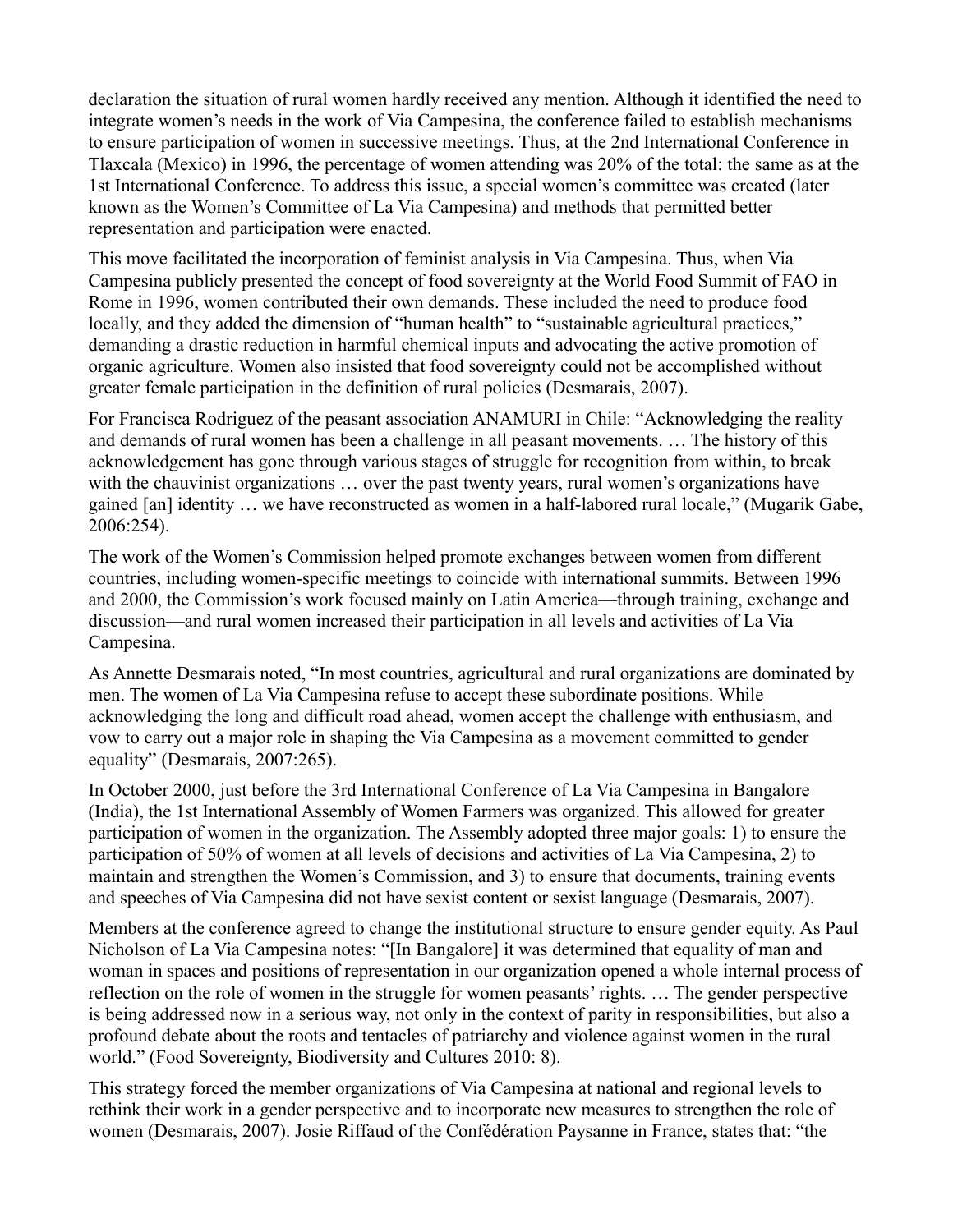decision was critical of [lack of gender] parity in the Via Campesina, as allowed in my organization, the Confédération Paysanne. We also apply this measure." (La Via Campesina, 2006: 15).

As part of the 4th International Conference in Sao Paulo, Brazil, in June 2004; the 2nd International Assembly of Women Farmers brought together more than a hundred women from 47 countries on all continents. The main lines of action that emerged from the meeting were to take action against physical and sexual violence against women; both domestically and internationally; demand equal rights and invest in education. As its final statement states: "We demand our right to a dignified life, respect for our sexual and reproductive rights; and the immediate implementation of measures to eradicate all forms of physical, sexual, verbal and psychological violence. … We urge states to implement measures to ensure our economic autonomy, access to land, health, education and equal social status." (2nd International Assembly of Women Farmers, 2004).

In October 2006, the World Congress of Women of La Via Campesina was highlighted in Santiago de Compostela, Spain. Participants included women from agricultural organizations in Asia, North America, Europe, Africa and Latin America; with the objective of analyzing and discussing the meaning of equality in the field from a feminist perspective, and a plan of action to achieve it. As one of the presentations—Sergia Galván's Women's Health Collective of the Dominican Republic—pointed out, the women of La Via Campesina had three challenges ahead: 1) to advance the theoretical discussion to incorporate the feminist peasant perspective in mainstream feminist analysis, 2) continue work on autonomy as a vital reference for the consolidation of the movement of rural women, and 3) to overcome the feeling of guilt in the struggle for higher positions of power over men (La Via Campesina, 2006).

The World Congress of Women of La Via Campesina emphasized the need to further strengthen the articulation of women of La Via Campesina, and created mechanisms for a greater exchange of information and specific plans for struggle. Among the concrete proposals were the articulation of a global campaign to combat violence perpetrated against women, to extend the discussion to all organizations that are part of Via Campesina, and to work to recognize the rights of rural women in demanding equality in access to land, credit, markets and administrative rights (La Via Campesina, 2006).

At the 5th International Conference in Maputo, Mozambique, in October 2008, La Via Campesina hosted the 3rd International Assembly of Women. The assembly approved the launch of a campaign targeting all forms of violence faced by women in society (physical, economic, social, sexist, cultural, and access to power) which are also present in rural communities and their organizations.

Work that aims at achieving greater gender equality is not easy. Despite the formal equality, women face obstacles when traveling or attending meetings and gatherings. As Annette Desmarais (2007:282) noted, "There are many reasons why women do not participate at this level. Perhaps the most important is the persistence of ideologies and cultural practices that perpetuate unequal gender relations and unfairness. For example, the division of labor by gender means that rural women have less access to the most precious resource, time, to participate as leaders in agricultural organizations. Being involved in reproductive, productive and community work makes it much less likely [for women] to have time for training sessions and learning as leaders."

It is a struggle against the tide, and despite some concrete victories, we face a long fight in our organizations; and, more generally, socially.

## **[W](http://www.europe-solidaire.org/spip.php?page=article_impr&id_article=26779#outil_sommaire)eaving Alliances**

La Via Campesina has established alliances with various organizations and social movements at the international, regional, and national levels. One of the most significant alliances has been with the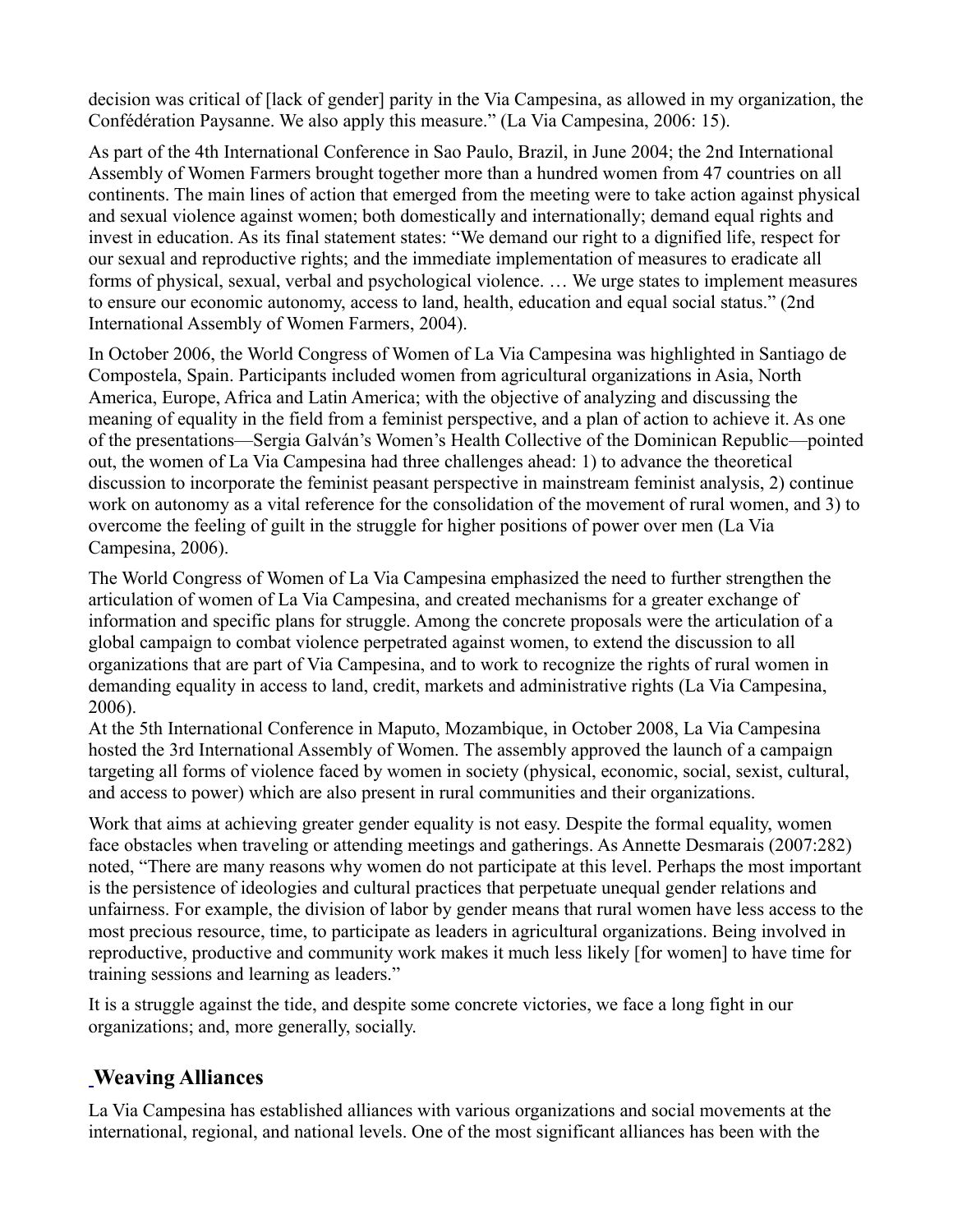World March of Women, a leading feminist global network that has called for joint actions and meetings, and has collaborated in activities: the International Forum for Food Sovereignty held in Mali in 2007, among others.

The original meeting between the two networks was under the anti-globalization movement, and its purpose was to agree on counter-summits and activities within the World Social Forum. The incorporation of a feminist perspective within Via Campesina generated more solidarity, and this has built over time. At the Forum for Food Sovereignty in 2007 in Sélingué, Mali a meeting was convened by leading international social movements such as Via Campesina, the World March of Women, the World Forum of Fisher Peoples, and others to advance strategies within a wide range of social movements (farmers, fishers, consumers) to promote food sovereignty.

Women were a major catalyst in this meeting, as organizers and participants. The Nyéléni Forum in Sélingué was named in honor of the legend of a Malian peasant woman who struggled to assert herself as a woman in a hostile environment. Delegates from Africa, America, Europe, Asia and Oceania attended the meeting and identified the capitalist and patriarchal system as primarily responsible for the violations of women's rights, while reaffirming their commitment to transform it.

The World March of Women has taken up food sovereignty as an inalienable human right, especially for women. Miriam Nobre, coordinator of the international secretary of the World March of Women, participated in October 2006 at the World Congress of Women of La Via Campesina in the global feminist movement. The 7th International Meeting of the World March of Women in Vigo, Spain in October 2008, held a forum and exhibition for food sovereignty, showing the links between the feminist struggle and those of peasant women.

The success of this collaboration is embodied in the dual membership of women who are active members in the World March of Women, and La Via Campesina. These experiences encourage closer ties and collaboration between both networks, and strengthens the feminist struggle of rural women that is part of the broader struggle against capitalism and patriarchy.

## **[C](http://www.europe-solidaire.org/spip.php?page=article_impr&id_article=26779#outil_sommaire)onclusion**

The current global food system has failed to ensure the food security of communities. Currently more than a billion people worldwide suffer from hunger. The global food system has had a profoundly negative environmental impact; promoting an intensive agro-industrial model that has contributed to climate change and collapsing agro-biodiversity. This system has been particularly detrimental to women.

Developing alternatives to this agricultural model requires incorporating a gender perspective. The food sovereignty alternative to the dominant agro-industrial model has to have a feminist position to break with patriarchal and capitalist logic.

La Via Campesina, the largest international movement for food sovereignty, is moving in this direction: creating alliances with other social movements—especially feminist organizations and networks such as the World March of Women—to promote networking and solidarity among women in North and South, urban and rural areas, and between them and their companions. As Via Campesina says: "Globalize the struggle. Globalize hope."

### **Esther Vivas**

## *Bibliography*

The 2nd International Assembly of Women Farmers (2004) Declaration of the Second International Assembly of Women Farmers in: [http://movimientos.org/cloc/show\\_te...](http://movimientos.org/cloc/show_text.php3?key=2903)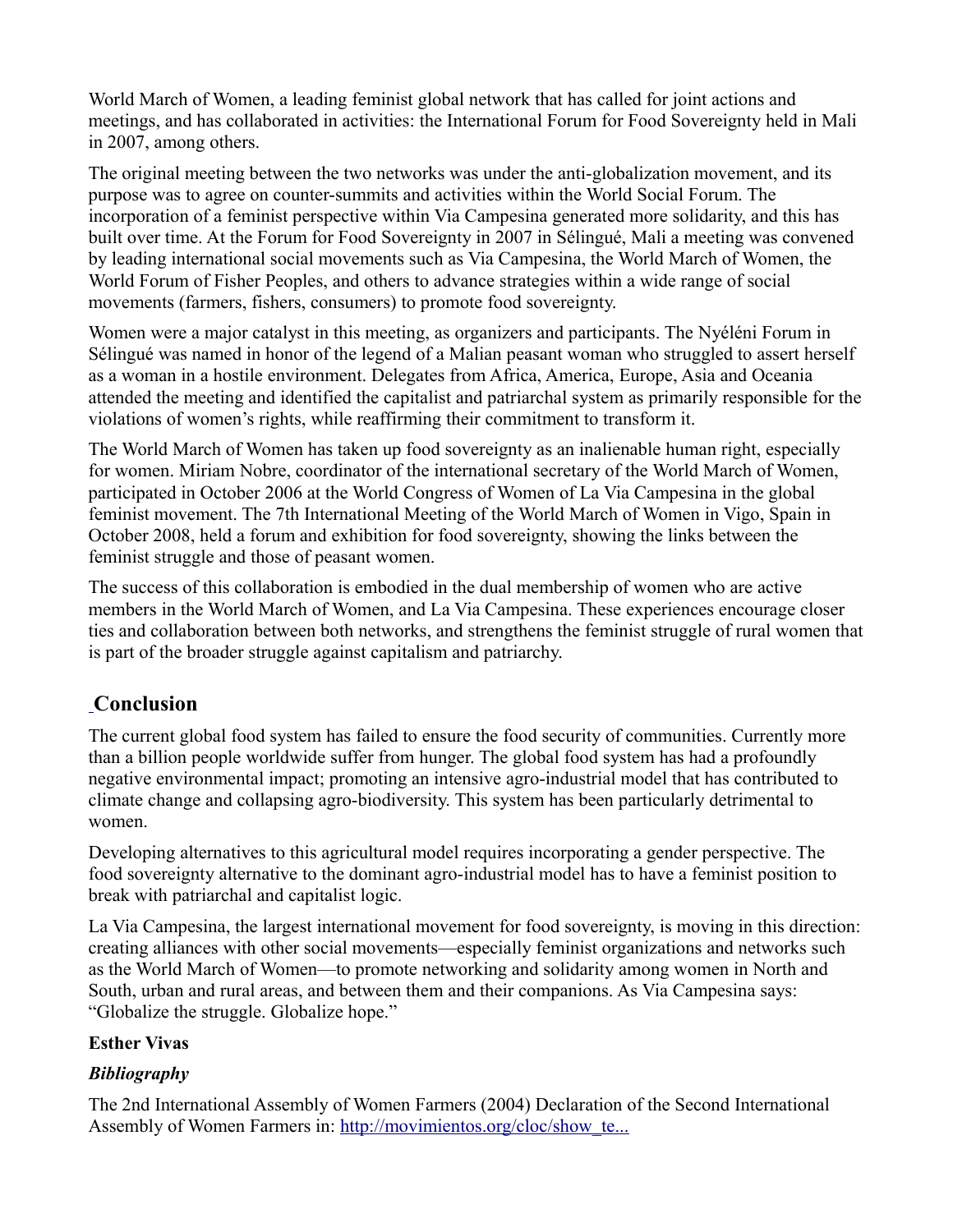Antentas, JM. and Vivas, E. (2009a) "La Via Campesina to Global Justice" in *Political Ecology*, No. 38, pp. 97-99.

(2009b) "Internationalism(s) yesterday and today" *Viento Sur*, No. 100, pp. 33-40.

World Bank (2007) *World Development Report 2008: Agriculture for Development*, Washington DC, World Bank.

Bello, W. (2009). *The Food Wars*. London. Verso.

Davis, M. (2006) *Planet of slums*. London. Verso.

Desmarais, Annette A. (2007) *La Via Campesina. Globalization and the power of the peasantry*. Madrid. Editorial Popular.

La Vía Campesina EHNE and (2009) *La Vía Campesina. The struggles of the peasantry and world* [http://viacampesina.net/downloads/P...](http://viacampesina.net/downloads/PDF/viacas.pdf)

Ezquerra, S. (2010) "The care crisis: origins, possible false solutions and opportunities" in Viento Sur, No. 108, pp. 37-43.

FAO (1996) *Towards Sustainable Food and Sustainable Food security security.Women* in: [http://www.fao.org/waicent/faoinfo/...](http://www.fao.org/waicent/faoinfo/SUSTDEV/FSdirect/FBdirect/FSP001.htm)

FAO (2009) *1020 million people are hungry*: [http://www.fao.org/news/story/es/it...](http://www.fao.org/news/story/es/item/20568/icode)

Fraser, A. (2009) Agriculture for Development. London. Oxfam International. *GRAIN* (2008), Making a killing from hunger:<http://www.grain.org/articles/?id=40>

Holt-Giménez, E. and Patel, R., and Annie Shattuck (2010) *Food Rebellions:Crisis and the Hunger for Justice*. Barcelona. El Viejo Topo.

Jayne et al. (2006) "HIV / AIDS and the Agricultural Sector in Eastern and Southern Africa: Anticipating the consequences" in Gillespie, S. (ed.), *AIDS, Poverty, and Hunger*. IFPRI.

La Via Campesina (2006) *World Congress of Women of La Via Campesina*: [http://epueblos.pangea.org/saliment...](http://epueblos.pangea.org/salimentaria/pairoses/documents/congreso_mundial_mulleres.pdf)

McMichael, P. (2000) "Global food politics" In Magdoff, F. et al. *Hungry for profit*. New York. Monthly Review Press, pp. 125-143.

McMichael, P. (2006) "Feeding the world: agriculture, development and ecology" en Panitch, L. y Leys, C. *Socialist Register 2007*. London. Merlin Press, pp. 170-194.

Mugarik Gabe (2006) "Gender Strategies for Food Sovereignty" en Fernández Such (coord.) *Soberanía alimentaria*. Barcelona. Icaria editorial, pp. 253-319.

Oceransky Losana, S. (2006) "The relations between women and men in rural areas: their inheritance in our projects" en *VVAA Los pies en la tierra*, Barcelona, Virus editorial.

Food Sovereignty, Biodiversity and Cultures (2010) "Tour of the Peasant Struggles" in Soberanía alimentaria, biodiversidad y culturas, nº1, pp. 3-10.

Toussaint, É. (2008) *Let us talk about the causes of food crisis* in: [http://www.cadtm.org/Volvamos-a](http://www.cadtm.org/Volvamos-a-hablar-de-las-causas-de)[hab...](http://www.cadtm.org/Volvamos-a-hablar-de-las-causas-de)

Vivas, E. (2008) *Standing against the foreign debt*. Barcelona. El Viejo Topo.

Vivas, E. (2009) "The subtleties of global food" en Montagut, X. y Vivas, E. *Del campo al plato*. Barcelona. Icaria editorial, pp. 9-40.

VVAA (2003) Our world is not for sale. First there is the peoples' food sovereignty WTO out of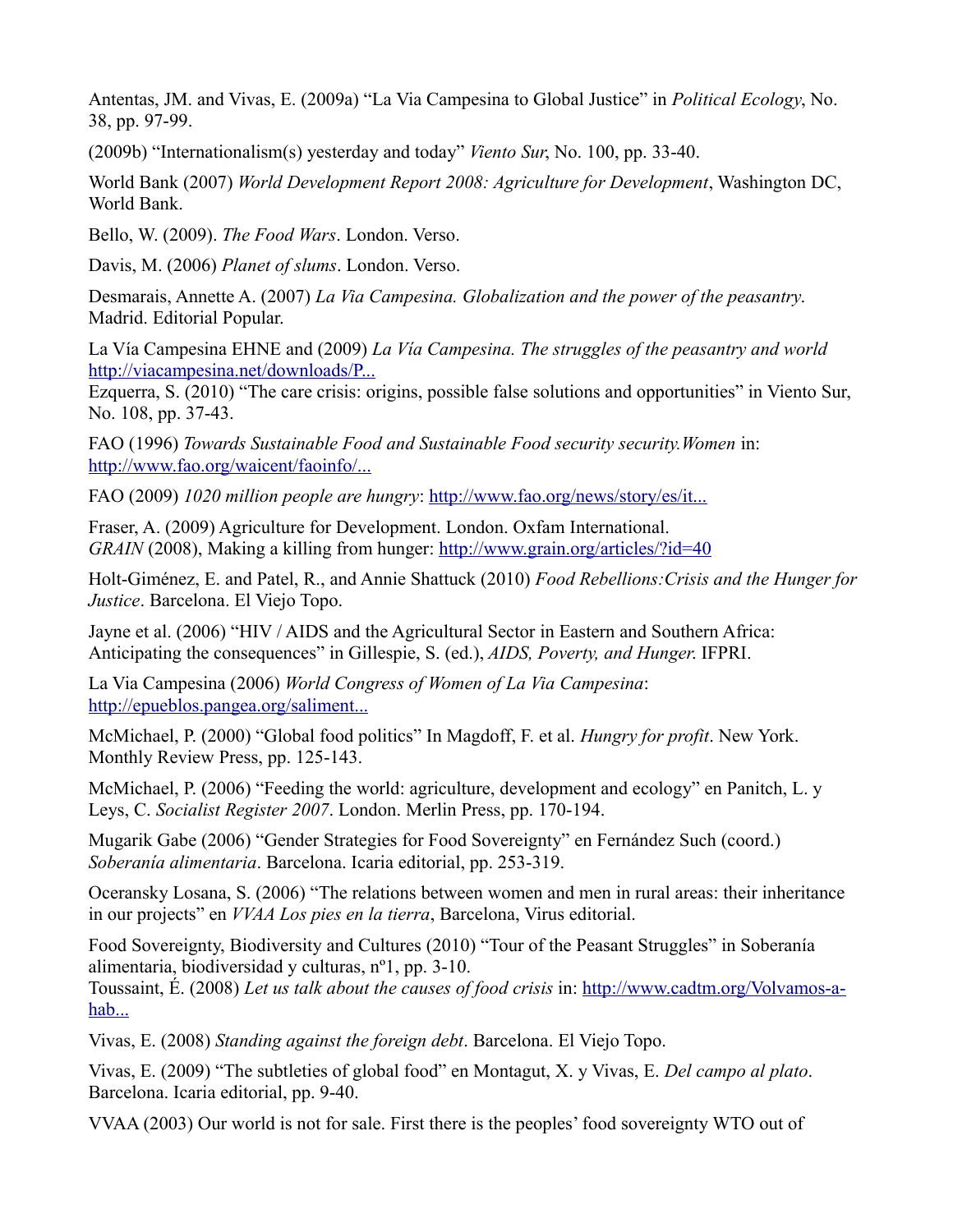agriculture and food! in: [http://www.viacampesina.org/main\\_sp...](http://www.viacampesina.org/main_sp/index2.php?option=com_content&do_pdf=1&id=345)

White H. y Leavy S. (2003) *Labour markets in Africa: What do models need to explain?* Brighton. Institute for Development Studies y University of Sussex.

[\[1\]](http://www.europe-solidaire.org/spip.php?page=article_impr&id_article=26779#nh1) For a more detailed analysis of the historical evolution of the global food system see McMichael (2000).

[\[2\]](http://www.europe-solidaire.org/spip.php?page=article_impr&id_article=26779#nh2) All women farmers mentioned in this article are part of member organizations of La Via Campesina.

[\[3\]](http://www.europe-solidaire.org/spip.php?page=article_impr&id_article=26779#nh3) According to the index of food prices by FAO, recorded between 2005 and 2006, an increase of 12% the following year, in 2007, an increase of 24% between January and July 2008, a rise about 50%. Cereals and other staple foods were those that suffered the largest increases (Vivas, 2009).

\* [http://esthervivas.com/english/with...](http://esthervivas.com/english/without-women-there-is-no-food-sovereignty/)

\* Part of this article has been published at Food Movements Unite! Strategies to Transform Our Food System (Food First, 2011)]]

\* Esther Vivas is a member of the Center for the Study of Social Movements at the University Pompeu Fabra in Barcelona. 2.

#### Google Analytics

[Europe Solidaire Sans Frontières] - http://www.europe-solidaire.org/spip.php?article27481 English > Theory > Transitional Societies (modern)

**On Cooperation – "If the whole of the peasantry had been organized in cooperatives, we would by now have been standing with both feet on the soil of socialism"**

"Given social ownership of the means of production, given the class victory of the proletariat over the bourgeoisie, the system of civilized cooperators is the system of socialism" LENIN Vladimir

6 January 1923

#### $-I -$

It seems to me that not enough attention is being paid to the cooperative movement in our country. Not everyone understands that now, since the time of the October revolution and quite apart from NEP (on the contrary, in this connection we must say—because of NEP), our cooperative movement has become one of great significance. There is a lot of fantasy in the dreams of the old cooperators. Often they are ridiculously fantastic. But why are they fantastic? Because people do not understand the fundamental, the rock-bottom significance of the working-class political struggle for the overthrow of the rule of the exploiters. We have overthrown the rule of the exploiters, and much that was fantastic, even romantic, even banal in the dreams of the old cooperators is now becoming unvarnished reality.

Indeed, since political power is in the hands of the working-class, since this political power owns all the means of production, the only task, indeed, that remains for us is to organize the population in cooperative societies. With most of the population organizing cooperatives, the socialism which in the past was legitimately treated with ridicule, scorn and contempt by those who were rightly convinced that it was necessary to wage the class struggle, the struggle for political power, etc., will achieve its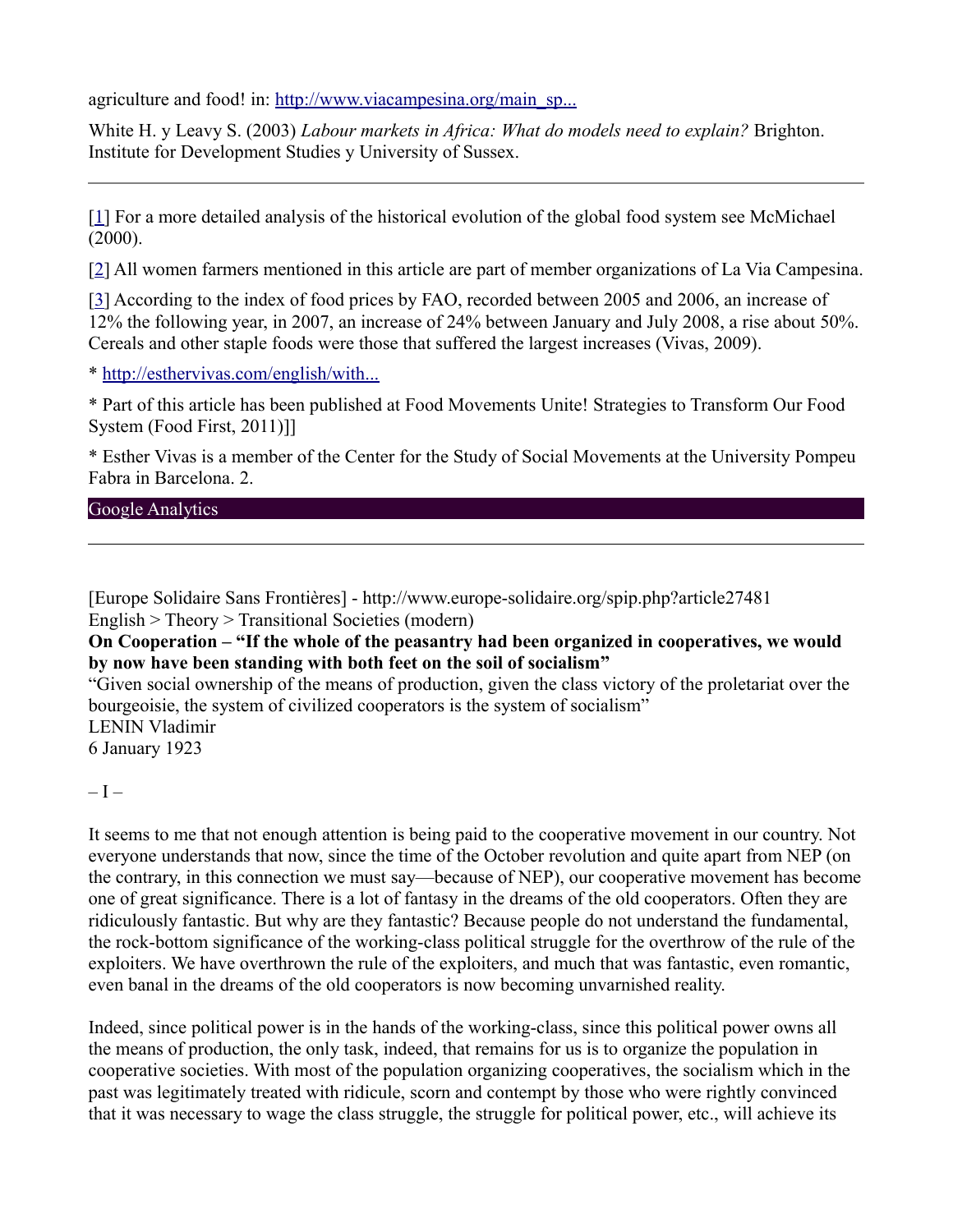aim automatically. But not all comrades realize how vastly, how infinitely important it is now to organize the population of Russia in cooperative societies. By adopting NEP we made a concession to the peasant as a trader, to the principal of private trade; it is precisely for this reason (contrary to what some people think) that the cooperative movement is of such immense importance. All we actually need under NEP is to organize the population of Russia in cooperative societies on a sufficiently largescale, for we have now found the degree of combination of private interest, of private commercial interest, with state supervision and control of this interest, that degree of its subordination to the common interests which was formerly the stumbling block for very many socialists. Indeed, the power of the state over all large-scale means of production, political power in the hands of the proletariat, the alliance of this proletariat with the many millions of small and very small peasants, the assured proletarian leadership of the peasantry, etc. — is this not all that is necessary to build a complete socialist society out of cooperatives, out of cooperatives alone, which we formerly ridiculed as huckstering and which from a certain aspect we have the right to treat as such now, under NEP? Is this not all that is necessary to build a complete socialist society? It is still not the building of socialist society, but it is all that is necessary and sufficient for it.

It is this very circumstance that is underestimated by many of our practical workers. They look down upon cooperative societies, failing to appreciate their exceptional importance, first, from the standpoint of principal (the means of production are owned by the state), and, second, from the standpoint of transition to the new system by means that are the simplest, easiest and most acceptable to the peasant.

But this again is a fundamental importance. It is one thing to draw out fantastic plans for building socialism through all sorts of workers associations, and quite another to learn to build socialism in practice in such a way that every small peasant could take part in it. That is the very stage we have now reached. And there is no doubt that, having reached it, we are taking too little advantage of it.

We went too far when we reintroduced NEP, but not because we attached too much importance to the principal of free enterprise and trade — we want too far because we lost sight of the cooperatives, because we now underrate cooperatives, because we are already beginning to forget the vast importance of the cooperatives from the above two points of view.

I now propose to discuss with the reader what can and must at once be done practically on the basis of this "cooperative" principle. By what means can we, and must we, start at once to develop this "cooperative" principle so that its socialist meaning may be clear to all?

Cooperation must be politically so organized that it will not only generally and always enjoy certain privileges, but that these privileges should be of a purely material nature (a favorable bank rate, etc.). The cooperatives must be granted state loans that are greater, if only by a little, than the loans we grant to private enterprises, even to heavy industry, etc.

A social system emerges only if it has the financial backing of a definite class. There is no need to mention the hundreds of millions of rubles that the birth of "free" capitalism cost. At present we have to realize that the cooperatives system is a social system we must now give more than ordinary assistance, and we must actually give that assistance. But it must be it assistance in the real sense of the word, i.e., it will not be enough to interpret it to mean assistance for any kind of cooperative trade; by assistance we must mean aid to cooperative trade in which really large masses of the population actually take part. It is certainly a correct form of assistance to give a bonus to peasants who take part in cooperative trade; but the whole point is to verify the nature of this participation, to verify the awareness behind it, and to verify its quality. Strictly speaking, when a cooperator goes to a village and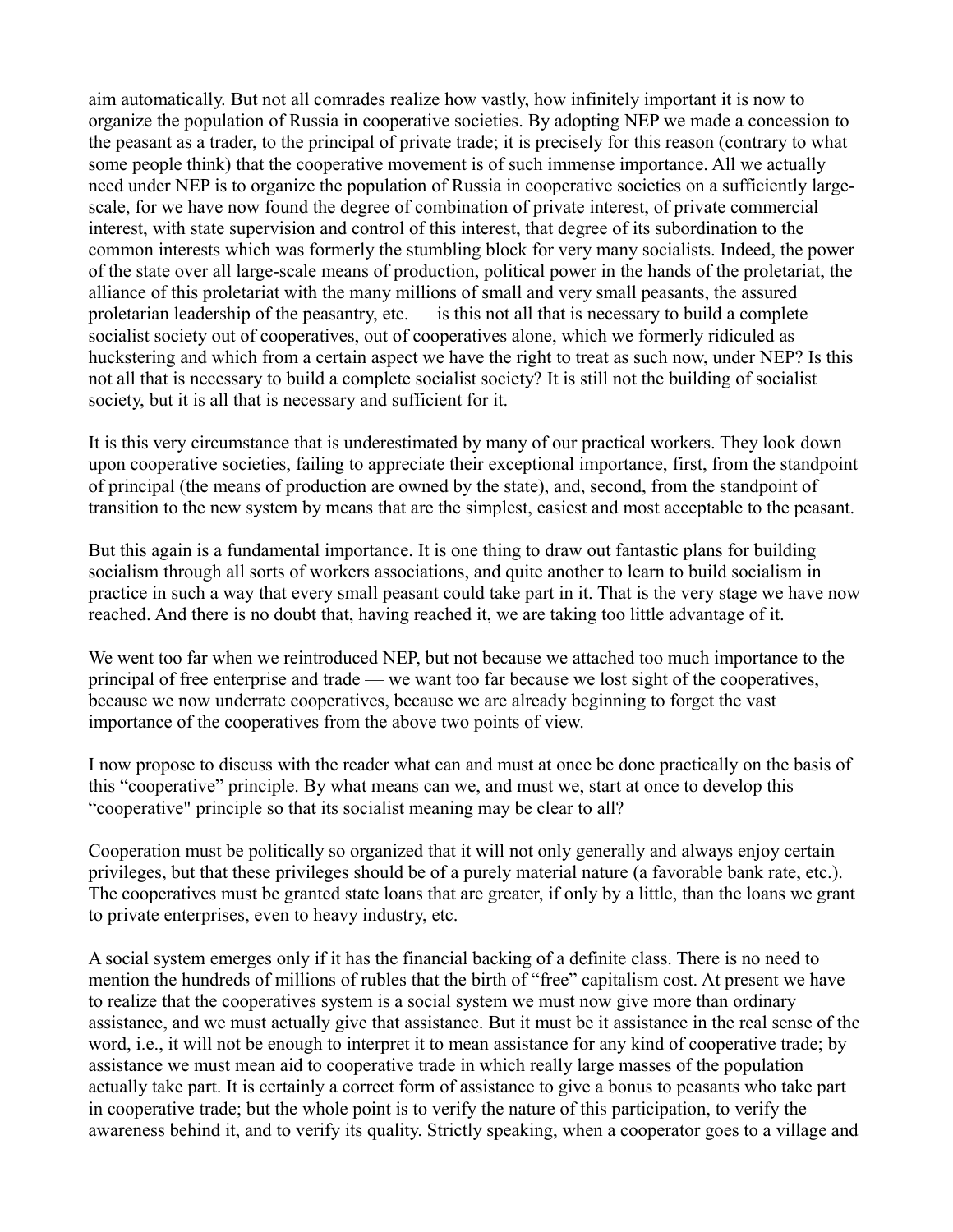opens cooperative store, the people take no part in this whenever; but at the same time guided by their own interests they will hasten to try to take part in it.

There is another aspect this question. From the point of view of the "enlightened" European there is not much left for us to do to induce absolutely everyone to take not a passive, but inactive part in cooperative operations. Strictly speaking, there is "only" one thing we have left to do and that is to make our people so "enlightened" that they understand all the advantages of everybody participating in the work of the cooperatives, and organizes participation. "only" the fact. There are now no other devices needed to advance to socialism. But to achieve this "only", there must be a veritable revolution —the entire people must go through a period of cultural development. Therefore, our rule must be: as little philosophizing and as few acrobatics as possible. In this respect NEP is an advance, because it is adjustable to the level of the most ordinary peasant and does not demand anything higher of him. But it will take a whole historical epoch to get the entire population into the work of the cooperatives through NEP. At best we can achieve this in one or two decades. Nevertheless, it will be a distinct historical epoch, and without this historical epoch, without universal literacy, without a proper degree of efficiency, without training the population sufficiently to acquire the habit of book reading, and without the material basis for this, without a certain sufficiency to safeguard against, say, bad harvests, famine, etc.—without this we shall not achieve our object. The thing now is to learn to combine the wide revolutionary range of action, the revolutionary enthusiasm which we have displayed, and displayed abundantly, and crowned with complete success—to learn to combine this with (I'm almost inclined to say) the ability to be an efficient and capable trader, which is quite enough to be a good cooperator. By ability to be a trader I mean the ability to be a cultured trader. Let those Russians, or peasants, who imagine that since they trade they are good traders, get that well into their heads. This does not follow that all. They do trade, but that is far from being cultured traders. They now trade in an Asiatic manner, but to be a good trader one must trade in the European manner. They are a whole epoch behind in that.

In conclusion: a number of economic, financial and banking privileges must be granted to the cooperatives—this is the way our socialist state must promote the new principle on which the population must be organized. But this is only the general outline of the task; it does not define and depict in detail the entire content of the practical task, i.e., we must find what form of "bonus" to give for joining the cooperatives (and the terms on which we should give it), the form of bonus by which we shall assist the cooperative sufficiently, the form of bonus that will produce the civilized cooperator. And given social ownership of the means of production, given the class victory of the proletariat over the bourgeoisie, the system of civilized cooperators is the system of socialism.

January 4, 1923

– II –

Whenever I wrote about the New Economic Policy I always quoted the article on state capitalism which I wrote in 1918 ["Left-Wing" Childishness and the Petty-Bourgeois Mentality; part III]. This has more than once aroused doubts in the minds of certain young comrades but their doubts were mainly on abstract political points.

It seemed to them that the term "state capitalism" could not be applied to a system under which the means of production were owned by the working-class, a working-class that held political power. They did not notice, however, that I use the term "state capitalism", firstly, to connect historically our present position with the position adopted in my controversy with the so-called Left Communists; also, I argued at the time that state capitalism would be superior to our existing economy. It was important for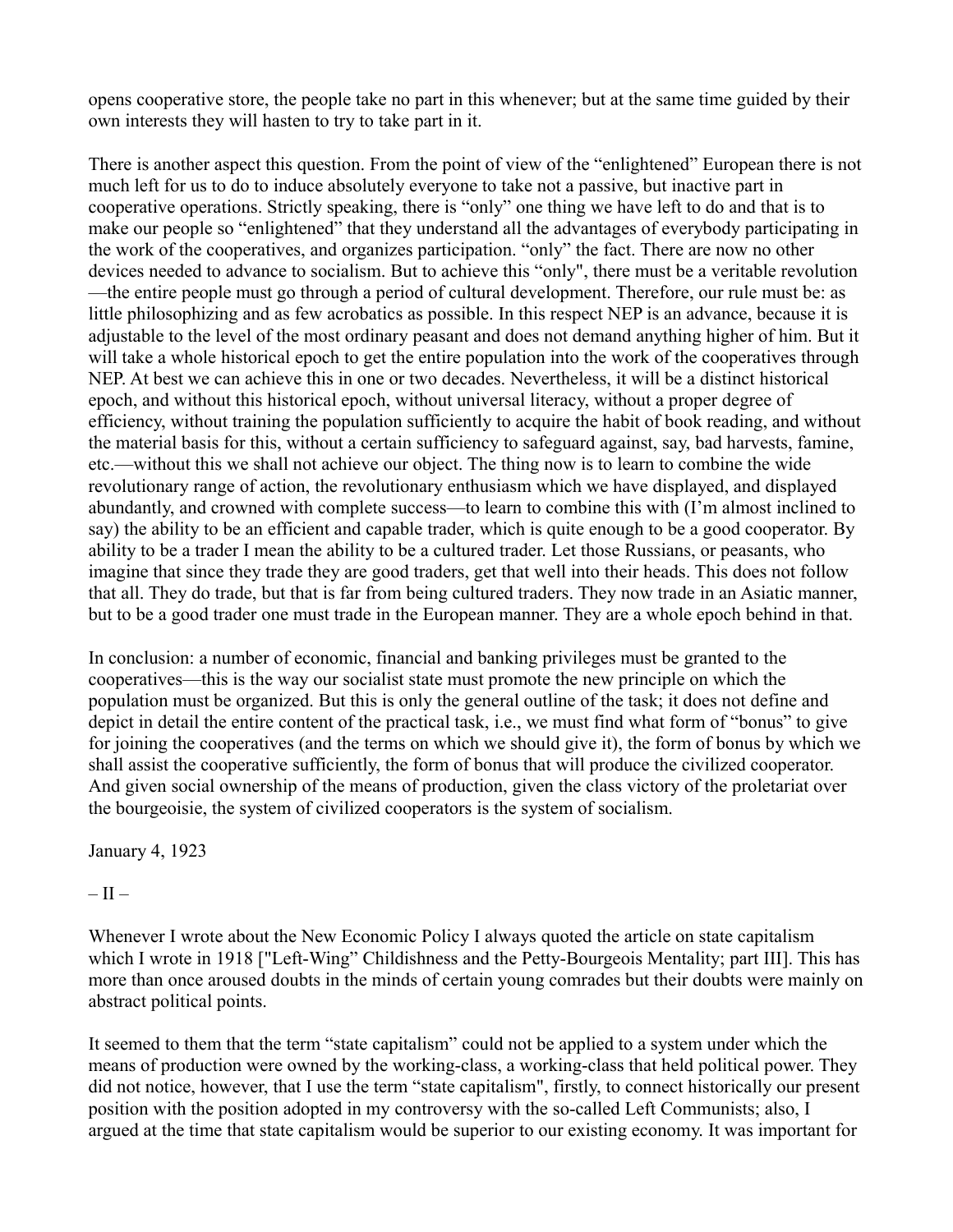me to show the continuity between ordinary state capitalism and the unusual, even very unusual, state capitalism to which I referred in introducing the reader to the New Economic Policy. Secondly, the practical purpose was always important to me. And the practical purpose of our New Economic Policy was to lease out concessions. In the prevailing circumstances, concessions in our country would unquestionably have been a pure type of state capitalism. That is how I argued about state capitalism.

But there is another aspect of the matter for which we may need state capitalism, or at least a comparison with it. It is a question of cooperatives.

In the capitalist state, cooperatives are no doubt collective capitalist institutions. Nor is there any doubt that under our present economic conditions, when we combine private capitalist enterprises—but in no other way than nationalized land and in no other way than under the control of the working-class state —with enterprises of the consistently socialist type (the means of production, the land on which the enterprises are situated, and the enterprises as a whole belonging to the state), the question arises about a third type of enterprise, the cooperatives, which were not formally regarded as an independent type differing fundamentally from the others. Under private capitalism, cooperative enterprises differ from capitalist enterprises as collective enterprises differ from private enterprises. Under state capitalism, cooperative enterprises differ from state capitalist enterprises, firstly, because they are private enterprises, and, secondly, because they are collective enterprises. Under our present system, cooperative enterprises differ from private capitalist enterprises because they are collective enterprises, but do not differ from socialist enterprises if the land on which they are situated and means of production belong to the state, i.e., the working-class.

This circumstance is not considered sufficiently when cooperatives are discussed. It is forgotten that owing to the special features of our political system, our cooperatives acquire an altogether exceptional significance. If we exclude concessions, which, incidentally, have not developed on any considerable scale, cooperation under our conditions nearly always coincides fully with socialism.

Let me explain what I mean. Why were the plans of the old cooperators, from Robert Owen onwards, fantastic? Because they dreamed of peacefully remodeling contemporary society into socialism without taking account of such fundamental questions as the class struggle, the capture of political power by the working-class, the overthrow of the rule of the exploiting class. That is why we are right in regarding as entirely fantastic this "cooperative" socialism, and as romantic, and even banal, the dream of transforming class enemies into class collaborators and class war into class peace (so-called class truce) by merely organizing the population in cooperative societies.

Undoubtedly we were right from the point of view of the fundamental task of the present day, for socialism cannot be established without a class struggle for the political power and a state.

But see how things have changed now that the political power is in the hands of the working-class, now that the political power of the exploiters is overthrown and all the means of production (except those which the workers' state voluntarily abandons on specified terms and for a certain time to the exploiters in the form of concessions) are owned by the working-class.

Now we are entitled to say that for us the mere growth of cooperation (with the "slight" exception mentioned above) is identical with the growth of socialism, and at the same time we have to admit that there has been a radical modification in our whole outlook on socialism. The radical modification is this; formerly we placed, and had to place, the main emphasis on the political struggle, on revolution, on winning political power, etc. Now the emphasis is changing and shifting to peaceful, organizational,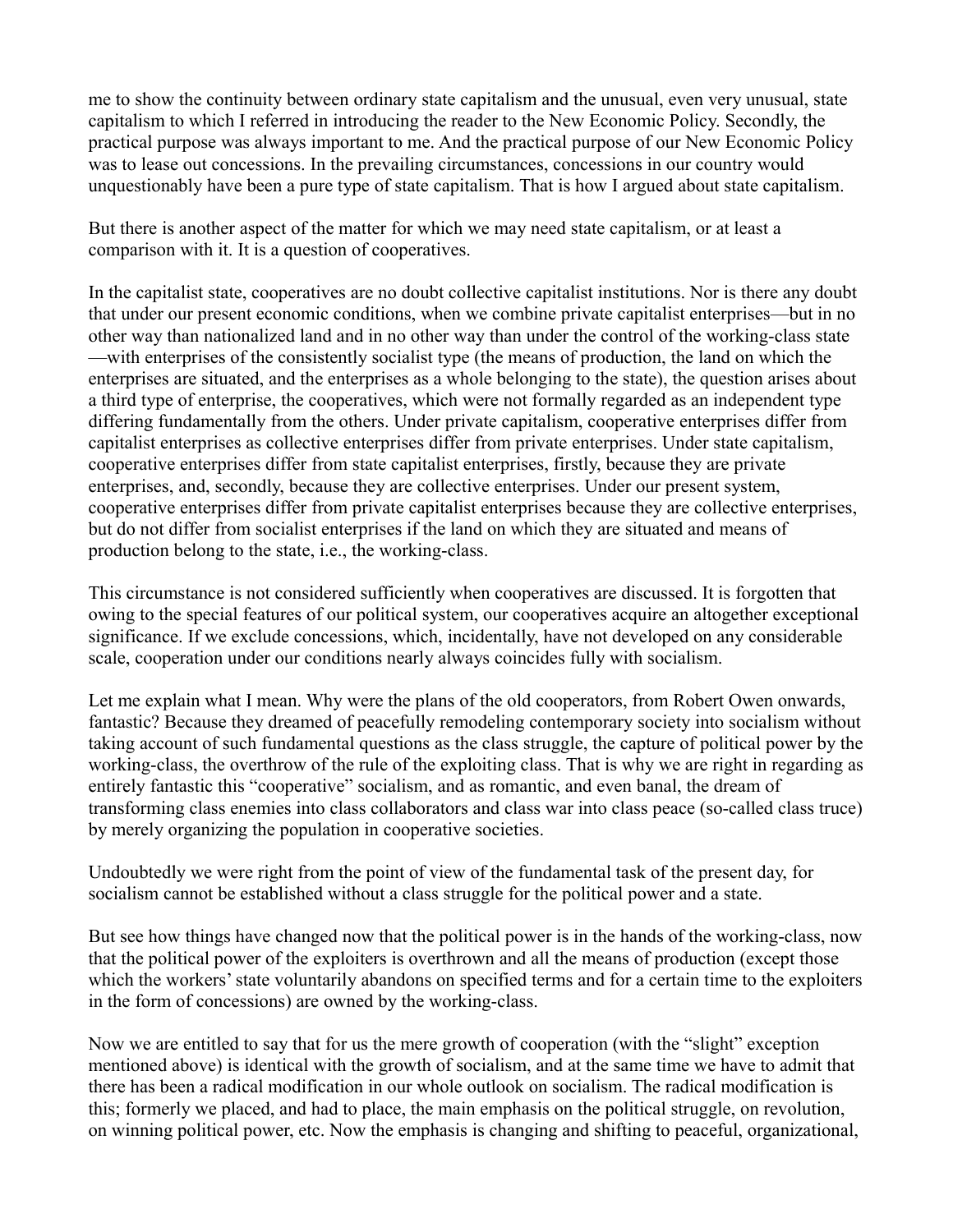"cultural" work. I should say that emphasis is shifting to educational work, were it not for our international relations, were it not for the fact that we have to fight for our position on a worldscale. If we leave that aside, however, and confine ourselves to internal economic relations, the emphasis in our work is certainly shifting to education.

Two main tasks confront us, which constitute the epoch—to reorganize our machinery of state, which is utterly useless, in which we took over in its entirety from the preceding epoch; during the past five years of struggle we did not, and could not, drastically reorganize it. Our second task is educational work among the peasants. And the economic object of this educational work among the peasants is to organize the latter in cooperative societies. If the whole of the peasantry had been organized in cooperatives, we would by now have been standing with both feet on the soil of socialism. But the organization of the entire peasantry in cooperative societies presupposes a standard of culture, and the peasants (precisely among the peasants as the overwhelming mass) that cannot, in fact, be achieved without a cultural revolution.

Our opponents told us repeatedly that we were rash in undertaking to implant socialism in an insufficiently cultured country. But they were misled by our having started from the opposite end to that prescribed by theory (the theory of pedants of all kinds), because in our country the political and social revolution preceded the cultural revolution, that very cultural revolution which nevertheless now confronts us.

This cultural revolution would now suffice to make our country a completely socialist country; but it presents immense difficulties of a purely cultural (for we are illiterate) and material character (for to be cultured we must achieve a certain development of the material means of production, we must have a certain material base).

Vladimir Ilyich Lenin, January 6, 1923

\* Written: January 4 & 6, 1923 First Published under the title "On Cooperation": Pravda (No. 115-116) May 26-27, 1923 Source: Lenin's Collected Works, 2nd English Edition, Progress Publishers, Moscow, 1965, Volume 33, (p. 467-75) Transcription/Mark-up: Brian Baggins

Public Domain: Lenin Internet Archive (2000). You may freely copy, distribute, display and perform this work; as well as make derivative and commercial works. Please credit "Marxists Internet Archive" as your source.

http://www.marxists.org/archive/len... Google Analytics

[Europe Solidaire Sans Frontières] - http://www.europe-solidaire.org/spip.php?article16862 English > Forums & movements > On: Common Goods & Environment > Climate Fourth International: 16th Congress **Mobilization for the climate and anti-capitalist strategy** TANURO Daniel 25 February 2010

Report presented to the Sixteenth World Congress of the Fourth International for the "Climate change"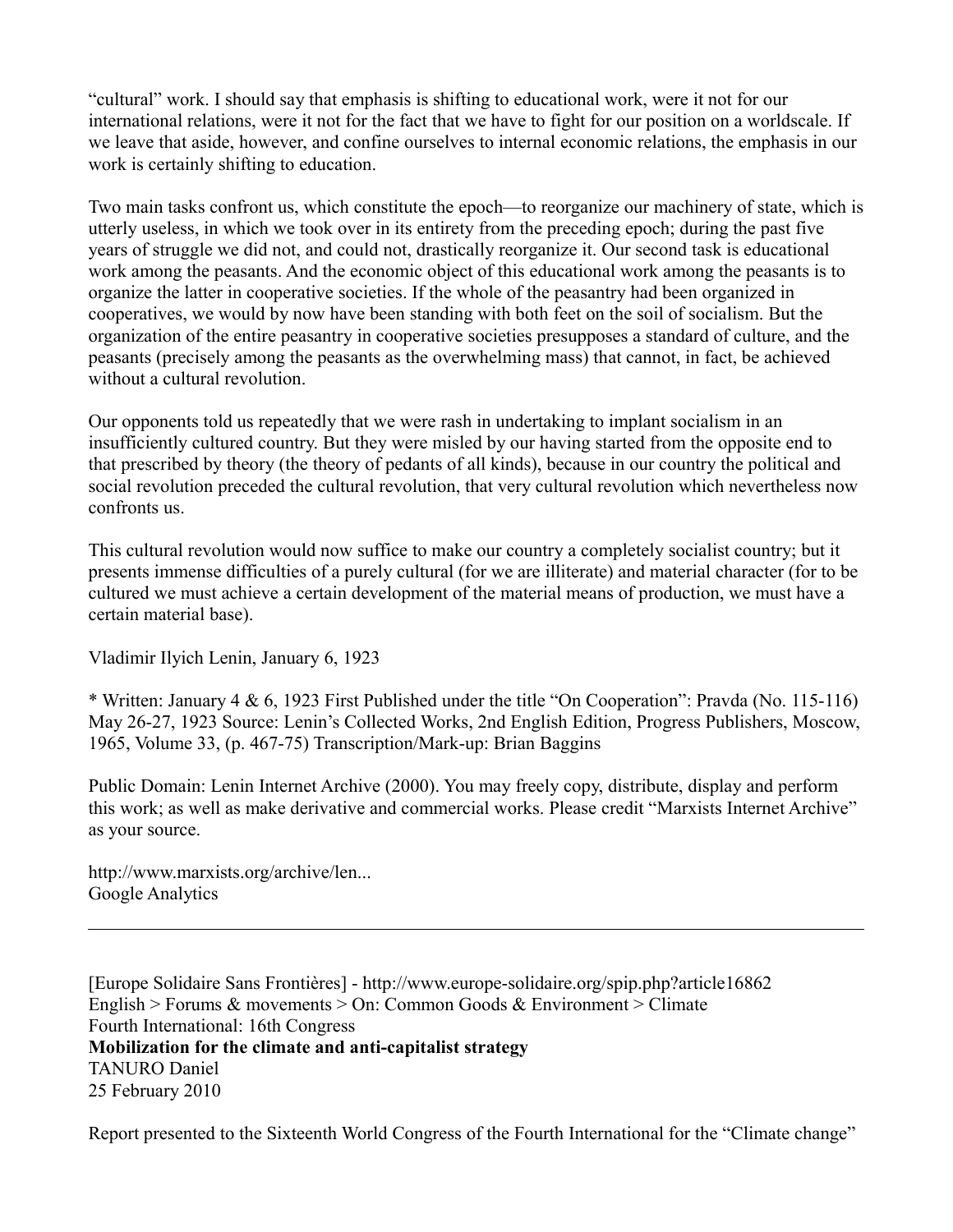discussion. Table of contents

> The ecological crisis and (...) The Fourth International (...)

Three billion human beings lack the essentials of life. The satisfaction of their needs requires increased production of material goods. Therefore increased consumption of energy. Today, 80 per cent of this energy is of fossil origin, and consequently a source of greenhouse gases which are unbalancing the climatic system.

However, we can no longer permit ourselves to unbalance the climate. We are probably no longer very far from a "tipping point" beyond which phenomena which are uncontrollable and irreversible on a human timescale are likely to be set in motion, which could lead to a situation that humanity has never experienced and which the planet has not experienced for 65 million years: a world without ice. A world in which the sea level would rise by approximately 80 metres compared to its level today.

The total disappearance of ice is certainly not for tomorrow: the process could take up to a thousand years. But it could be set in motion in twenty, thirty or forty years and involve a rise in the sea level of several metres before the end of the century. To prevent this happening, it is necessary to radically reduce greenhouse gas emissions, therefore to completely do without fossil fuels within two or three generations.

Do without coal, oil, natural gas? It is possible: the technical potential of renewable energies is sufficient to take over. But in practice, in the very short period of time we dispose of, the energy transition is possible only if it goes hand in hand with an important reduction in energy consumption. A reduction so great that it cannot be only attained by an increase in energy efficiency: a reduction of material production and of transport of goods is necessary.

This is enough to understand and to make people understand that humanity is facing a gigantic challenge. A challenge of a completely new nature, which will dominate the twenty-first century. A challenge which contributes to determining the conditions of intervention of revolutionary Marxists and of the workers' movement in general.

Capitalism cannot rise to this double challenge. Neither on the social level, nor on the environmental level. More exactly: it cannot rise to it in a way that is acceptable for humanity (I will come back later on this). The reason for this incapacity is the same on the two levels: the purpose of capitalism is not the production of use values for the satisfaction of finite human needs, but the potentially infinite production of value by many and competing capitals, organised around rival states.

A capitalism without growth is a contradiction in terms, says Schumpeter. The relative dematerialization of production is certainly a reality, but it is more than compensated for by the increase in the mass of goods produced. This accumulation dynamic constitutes the fundamental reason for which "green capitalism" is an illusion, in the same way as is "social capitalism". There are green capitals, without any doubt, there are even more and more, and they generate considerable surplus value. But they do not replace dirty capitals: they are added to them, and the latter, because they dominate, determine the rhythms, the technological choices and the modalities of introduction of the former.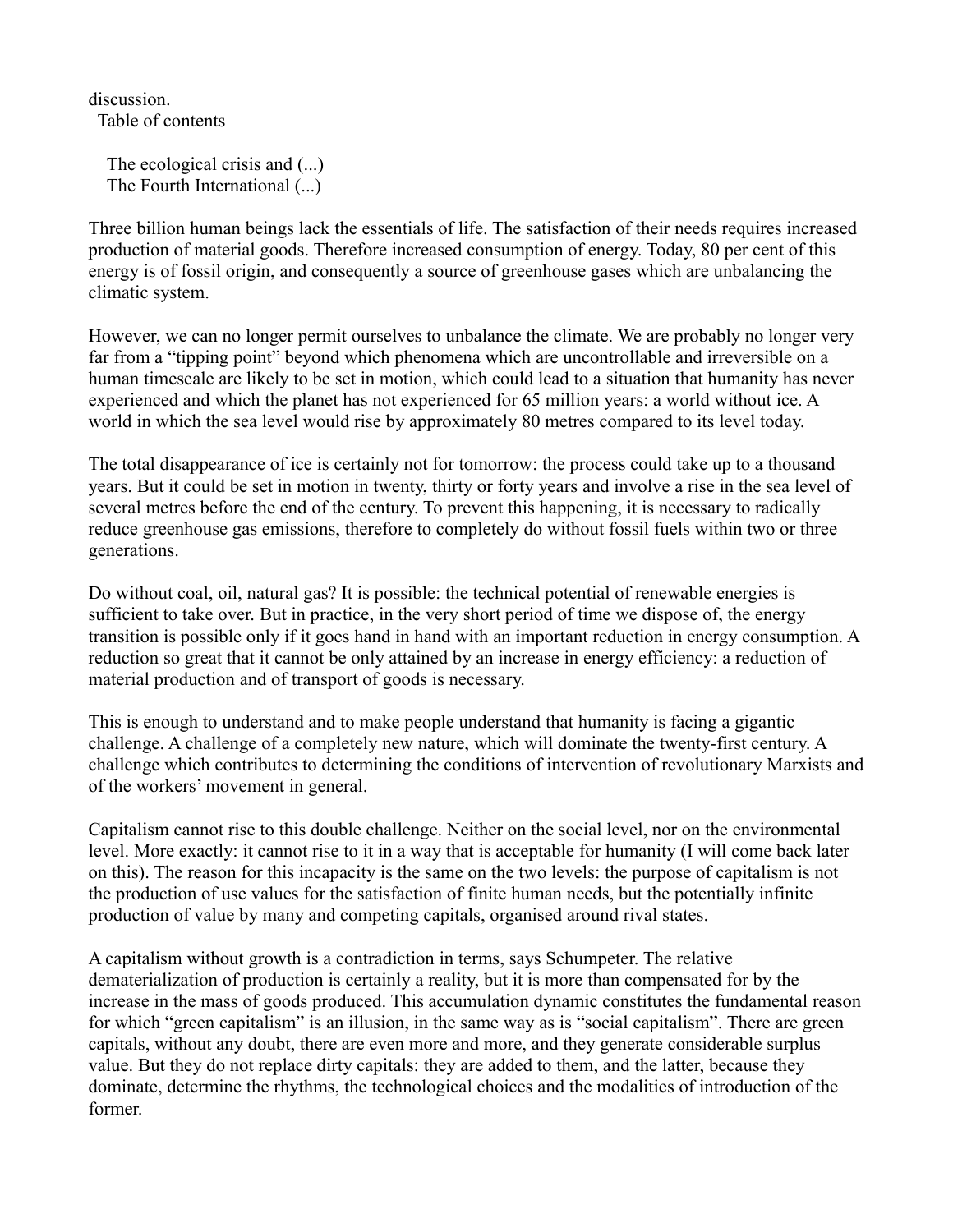The recent past does not leave any doubt on this subject. Look at Barack Obama: at the time of the presidential campaign, he promised to make the polluters pay, in order to massively support green energies (150 billion dollars in 10 years) and to help the most underprivileged layers in society to handle the increase in the price of energy. This policy was supposed to create five million jobs. But along came the subprime crisis and of all these intentions, there remains nothing. In the USA as in the EU, the polluters will receive rights to pollute for nothing, sell them at a profit and pass on the price to the consumers.

Capitalist climate policy reinforces the capitalists who are destroying the climate. Thus we can see in action the power of the fossil energy lobbies and the sectors which are linked to them, such as cars, shipbuilding, aeronautics, petrochemicals and others. This confirms the Marxist analysis according to which monopolies have the power to slow down the equalization of rates of profit. In the case of fossil fuels, this power is all the stronger in that it is anchored in the ownership of deposits, mines etc, therefore in ground rent. The result is laid out before our eyes: in all countries, climate plans do not represent even half of what would be necessary in terms of reduction of greenhouse gases emissions. Moreover, these plans are deepening social inequality and are accompanied by a headlong flight into dangerous technologies: nuclear energy, the massive production of biofuels and the capture and geological sequestration of CO2 (supposed to make coal "clean").

It is within this general framework that we have to look at the farce of Copenhagen: the ultramediatised conference supposed to lead to a new constraining and ambitious international treaty to take over from the Kyoto Protocol ended in a rout: without targets in hard figures, without deadlines, without even a reference year from which to measure reductions in emissions.

Moreover, Copenhagen could well mark a turn towards a policy even more dangerous than that of the Protocol. By the agreement they concluded, in fact, the 25 big polluting countries were largely freed from the scientific pressure of the IPCC and the principle of common but differentiated responsibilities. It was a horse-traders' agreement between imperialism and the new rising capitalist powers, who shared out the atmosphere on the backs of the peoples, the workers and the poor of the entire world. It is very much to be feared that the Cancun Conference in December will confirm this turn. In that case, on the basis of current national climate plans, we can project a rise in the average surface temperature between 3.2 and 4.9°C in 2100 (compared to the eighteenth century).

We should be wary of falling into a catastrophism with eschatological undertones. Some apocalyptic discourses, indeed, only invoke urgency in order to argue for sacrifices and to conjure away the responsibility of capitalism. But there is no doubt that a rise in temperature of 4°C would lead to real social and ecological catastrophes.

It is a question here of taking the exact measure of the threat. It is not the future of the planet which is at stake, nor life on Earth, nor even the survival of mankind. Apart from an asteroid dropping on us, a large-scale nuclear accident is probably the only thing that can threaten the survival of our species. Climate change, in any case, does not threaten it. But it threatens to seriously worsen the conditions of existence of the 3 billion men and women who already lack the essentials of life. And it threatens the physical survival of a few hundred millions of them, those who are the least responsible for global warming.

Mike Davis, in Late Victorian Holocausts, described in detail the horrible famines which caused tens of millions of victims at the end of the nineteenth century. These famines were the combined result of an exceptional sequence of El Nino and of the formation of the world market in agricultural produce. It is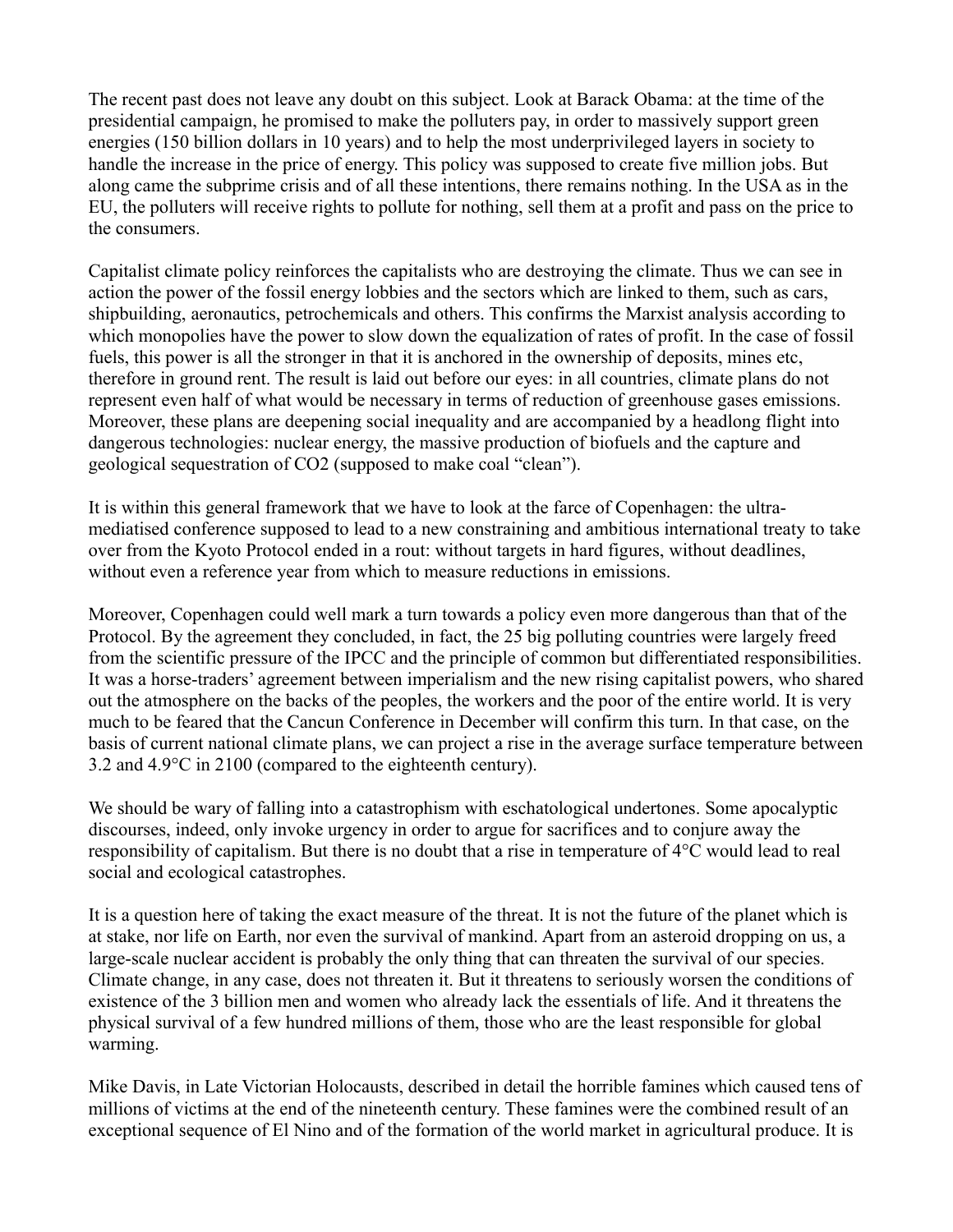the repetition of such tragedies that we must expect. With the difference that this time the drama will be due entirely to the thirst for profit of big capital, in particular of the monopolistic sectors based on fossil fuels. This enables us to define precisely the reasons for the inability of capitalism to meet the challenge. "There is no situation without a way out for capitalism", said Lenin. Indeed. But this time the way out is likely to be particularly barbarous.

The ecological crisis and the social crisis are one and the same

It is obvious that the ecological crisis and the social crisis are one and the same crisis: the crisis of the capitalist system. The expression "ecological crisis" is misleading: it is not nature which is in crisis, but the relationship between society and nature. It is not the climate which is in crisis, and its disturbance is not due to "human activity" in general: it is due to a certain type of this activity, historically determined, based on fossil fuels. The ecological crisis, in other words, is nothing but a manifestation of the deep systemic crisis of capitalism.

It is absolutely obvious that satisfying the right to development and to social needs in general at the same time as carrying out the gigantic reductions in emissions which are necessary in the coming forty years is possible only if you adopt a radical anti-capitalist perspective. Esther Vivas will come back to our political tasks in the second part of this report. I will confine myself here to listing the principal measures which are necessary: to remove useless or harmful production; to plan the transition towards another energy system; to establish renewable sources and to develop energy efficiency, independently of the costs (according to thermodynamic rationality, not profit); to transfer, massively and free of charge, clean technologies to the peoples of the South, via the public sectors of the countries concerned; to set up a world fund for adaptation to the effects of global warming in poor countries; to support peasant agriculture against agribusiness; to relocate a substantial part of production, in particular agricultural production; to redistribute wealth by making inroads into the revenues of capital; to radically reduce working time and work rhythms, without loss of wages, with hiring of extra workers; to expropriate the credit and energy sectors….

People say: "it is easier said than done". No doubt, but the first thing to do… is to say it. And that is what we must do initially, as an International: say it. That will not isolate us, on the contrary. The fight against climate change gives really considerable credibility to the anti-capitalist alternative. The very scale of the problem, its global character, its urgency, the monstrous injustice of the foreseeable consequences: all that makes it possible to introduce directly and in very simple terms the need for a radical rupture with the generalized production of commodities.

Considering the enormity of what is at stake, it is much more than a policy option that is posed: it is a choice of civilization. Through the climatic danger, capitalism makes it possible for us to rehabilitate communism for what it really is: a project of civilization worthy of the name. The project of a human community self-managing common natural resources in a rational and careful way, in order to allow everyone to live well. Faced with vaguely anti-liberal projects, the fight against climate change reinforces our choice of a clearly anti-capitalist line, as it does our refusal of any participation in governments which manage capitalism.

Strategically, the fight for the climate is not distinguished for us from the general struggle of the exploited and oppressed. It can only be carried out effectively by them: the working class, young people, women, the poor, small farmers, indigenous people. The working class has to play an important role there, because only it can provide the foundations of another mode of production in which it will decide what is produced, how, why, for whom and in what quantity.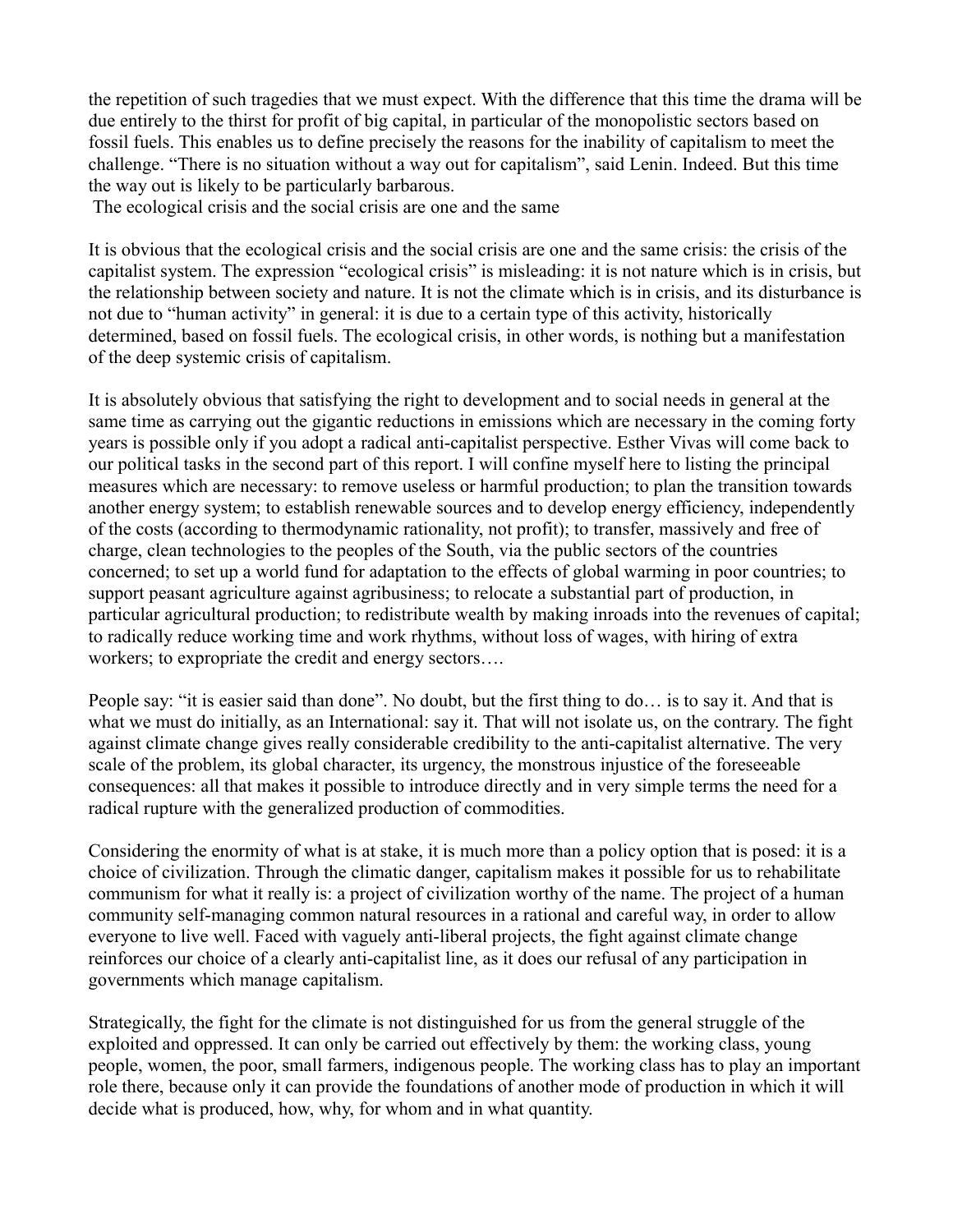At the same time, it is an understatement to say that the environmental question in general, and the fight for the climate in particular, is difficult to introduce into the workers' movement. This difficulty results from the situation of the workers as the most exploited class, divorced from its means of production, divorced in particular from nature as a means of production, and which sees these means of production appropriated by capital confronting it as hostile forces.

The conclusion which results from this is that the possibility of integrating ecology into the class struggle depends on the class struggle itself. The more the workers are beaten, atomized, demoralized, the more they will see the defence of the climate as a threat, and the more the capitalist class will be able to really use the protection of the climate as a pretext to attack them even more. In such a context, ecological consciousness can progress only in the alienated form of an inner conflict between the consumer convinced of the necessity to behave in a sober and responsible fashion and the producer preoccupied by the loss of his employment.

On the other hand, the more the workers are successful in their struggles, the more they will gain confidence in their own strength, the more they will be able to deal with the ecological question by bringing to it collectively, as producers and as consumers of their own production, the anti-capitalist solutions that are essential.

A better relationship of forces between in favour of the exploited and oppressed is the necessary prerequisite for an anti-capitalist solution to the climatic crisis, in other words of any acceptable solution. But this prerequisite is by no means sufficient, and does not allow us to put off until later the fight for the environment. Indeed, in addition to its urgency, the ecological question has a certain number of specific characteristics such that the formation of an anti-capitalist class consciousness comes up against even greater obstacles here than in other fields.

Three conclusions flow from this:

Firstly, the importance of building a political instrument, an anti-capitalist political party capable of presenting analyses of the double crisis, social and ecological. Seldom has the need for a revolutionary party and a revolutionary International, acting as a collective intellectual, been so obvious;

Secondly, the importance of a programme of demands making it possible to link concretely the social and ecological dimensions of the capitalist crisis. The key point here is that the climatic crisis, by giving a new topicality to the idea of a completely different kind of society, rehabilitates at the same time the concept of the transitional programme, capable of establishing a bridge between the current situation and this global alternative;

Thirdly, the importance of social dialectics to help the working-class vanguard to play its role. It is no accident that peasants, indigenous peoples and youth are on the front lines in the social mobilization for the climate. Young people are fighting for their future, against a monstrous society in which those in authority know what is happening, but let it happen. As for the peasants and indigenous peoples, unlike the workers, they are not divorced from their means of production, in particular the land. Faced with a capitalist system which has condemned them to death, they have understood that the fight for the climate is part and parcel of their overall struggle and confers upon it a formidable additional dimension of legitimacy. "The peasants can cool down the planet that agribusiness is heating up" said an official statement of Via Campesina a little before Copenhagen. The workers can also cool down the planet. By producing for needs, not for profit, by radically reducing working time, etc. The convergence of the social movements can help them to become aware of the enormous force that they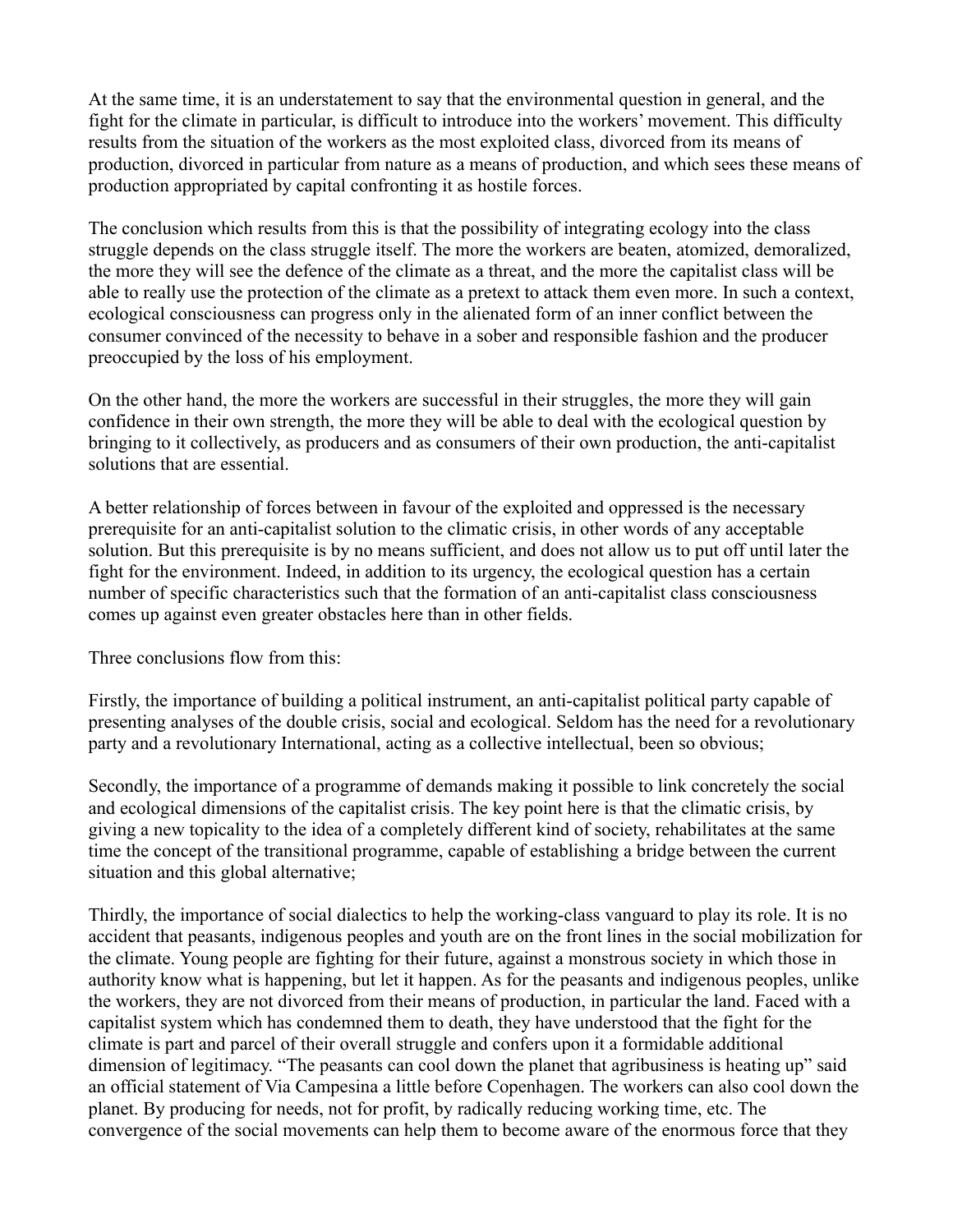represent. There lies in particular the importance of the Cochabamba conference convened by Evo Morales. The Fourth International will call iself ecosocialist

By adopting this Draft Resolution, the Fourth International will call itself ecosocialist. Some people refuse this label, saying: "what use is it, socialism is enough". Among the adversaries of ecosocialism, there are those for whom nothing has changed, who refuse that the pure schema of the October Revolution should be polluted by the ecological question. They are not, as far as I know, present in our ranks. Moreover, there are comrades who, while accepting the radical innovation of the combined social and ecological crisis, regard ecosocialism as an unnecessary concession to political ecology. That is not what it is about.

We can discuss at length whether or not there was such a thing as an ecology of Marx. Personally, I believe Marx was much more of an ecologist that we have said he was. But that is not what is really important.

What is really important is that all the Marxist currents missed the ecological question, that some of them continue to miss it and that all of them still have difficulty in responding to it in a convincing way.

Calling ourselves ecosocialists is first of all a way of saying "we have understood" or, at the very least, "we know that we must understand something which we did not understand". It is a new label on the bottle, a little bit like the new shirt that Lenin said had to be put on. A new label can be useful.

But ecosocialism is much more than a label. Though the concept is still work in progress, we can indicate a series of points on which it is substantially different from socialism as generations of militants conceived of it, and as our own current conceived of it.

The starting point is that to stabilize the climate implies a different energy system. Not only other technologies to produce electrical power, heat or movement, but also a different kind of agriculture, a different rationality and a different organization of space. The building of this new system will inevitably be a long-term task, requiring the destruction of the capitalist productive apparatus. The taking of political power is only the starting point of this upheaval.

The new energy system that must be built implies necessarily the decentralization of the production of electric power – which is in particular a prerequisite for the rational use of heat - and the relocation of a part of its production. Decentralization and relocation are perfectly compatible with the project of world socialism, and essential to its democratic self-management. However, it cannot really be disputed that these two concerns do not emerge spontaneously from our programmatic tradition, which rather puts the accent on world planning of production and exchanges.

Another new set of problems relates to the importance of living labour. Our programme allocates a major role to the need to invest living labour in services such as personal care, teaching, health, etc. So these problems are not foreign to us. But, for all the other sectors, we rely on the idea that machines and robots will make it possible to free, to the maximum degree, producers from the burden of physical work. This idea must be called into question, because taking care of the ecosystems requires an intelligence and a sensitivity which can be only be brought by human labour. This is particularly obvious in the case of agriculture: in order to "cool the Earth", as Via Campesina says, it is necessary to replace agribusiness by peasant or co-operative organic agriculture. That inevitably implies greater investment in human labour (which means neither the return to primitive agriculture nor the end of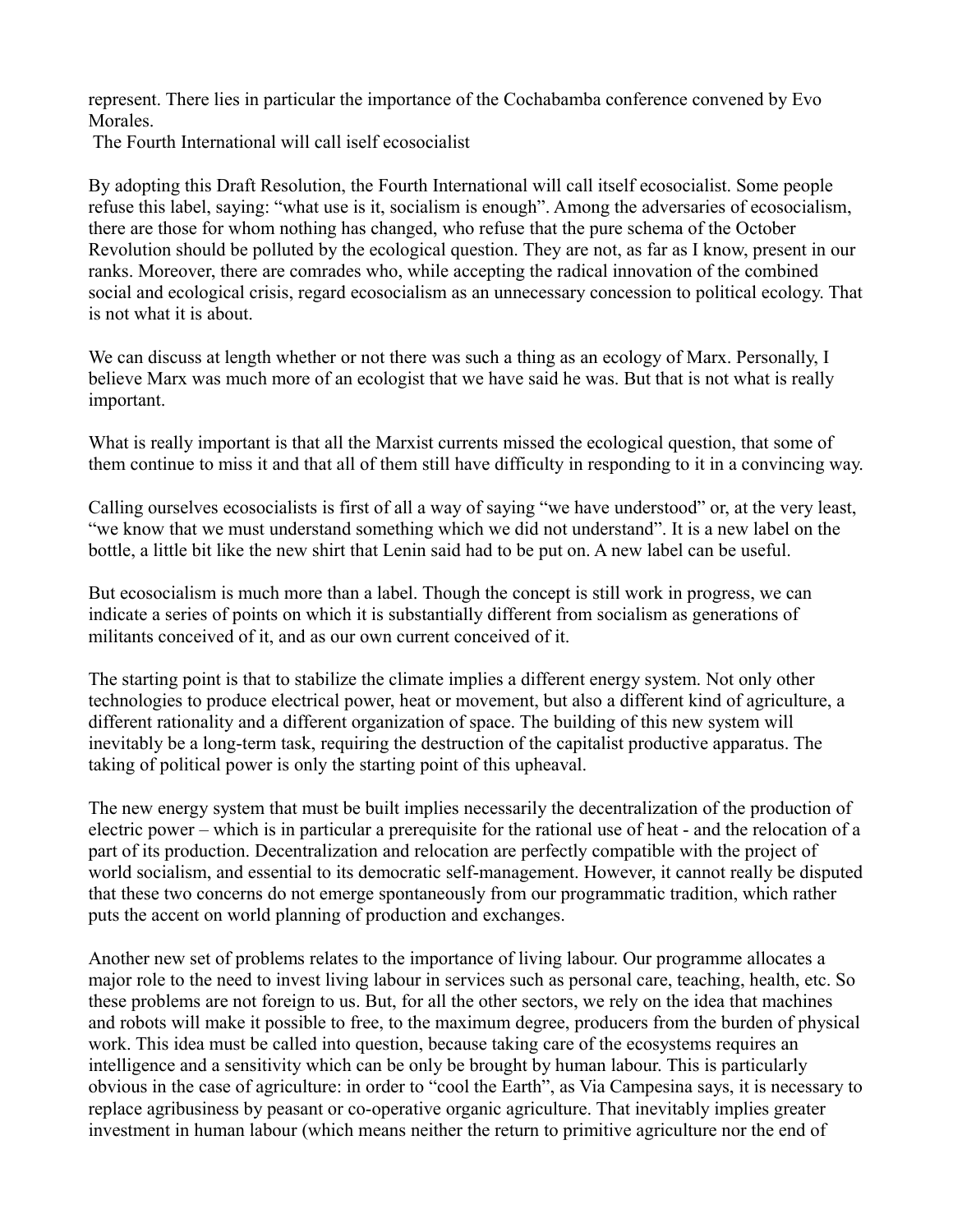progress, but another form of progress).

Lastly, the very conception of nature needs to be re-examined. In the context of the capitalist ecological crisis Marxism can really no longer be satisfied with looking at nature solely from the point of view of production, i.e. as a stock of resources, a platform for work and a dumping ground for waste. We must also learn how to look at nature from the point of view of nature itself, from the point of view of largescale exchanges of matter and of the operating conditions of the ecosystems, which in the final instance determine the living conditions of humanity. There are invaluable indications on this subject in Marx, we have to take hold of them and develop them.

On all these points, the resolution only opens up a process of ongoing theoretical work to which the International will have to come back. But it is important as of now to send out a signal, to show we are moving. In Copenhagen, in December, a breach opened. For the first time, a mass mobilization on global environmental issues took on the character of a social struggle against the system in place: "Change the system, not the climate", "Planet not profit". This internationalist movement will develop. It offers us considerable potentialities. An anti-capitalist tendency did not wait for us to develop. We must reinforce it.

#### Daniel Tanuro

\* Daniel Tanuro, a certified agriculturalist and eco-socialist environmentalist, writes for "La gauche", (the monthly of the LCR-SAP, Belgian section of the Fourth International). Google Analytics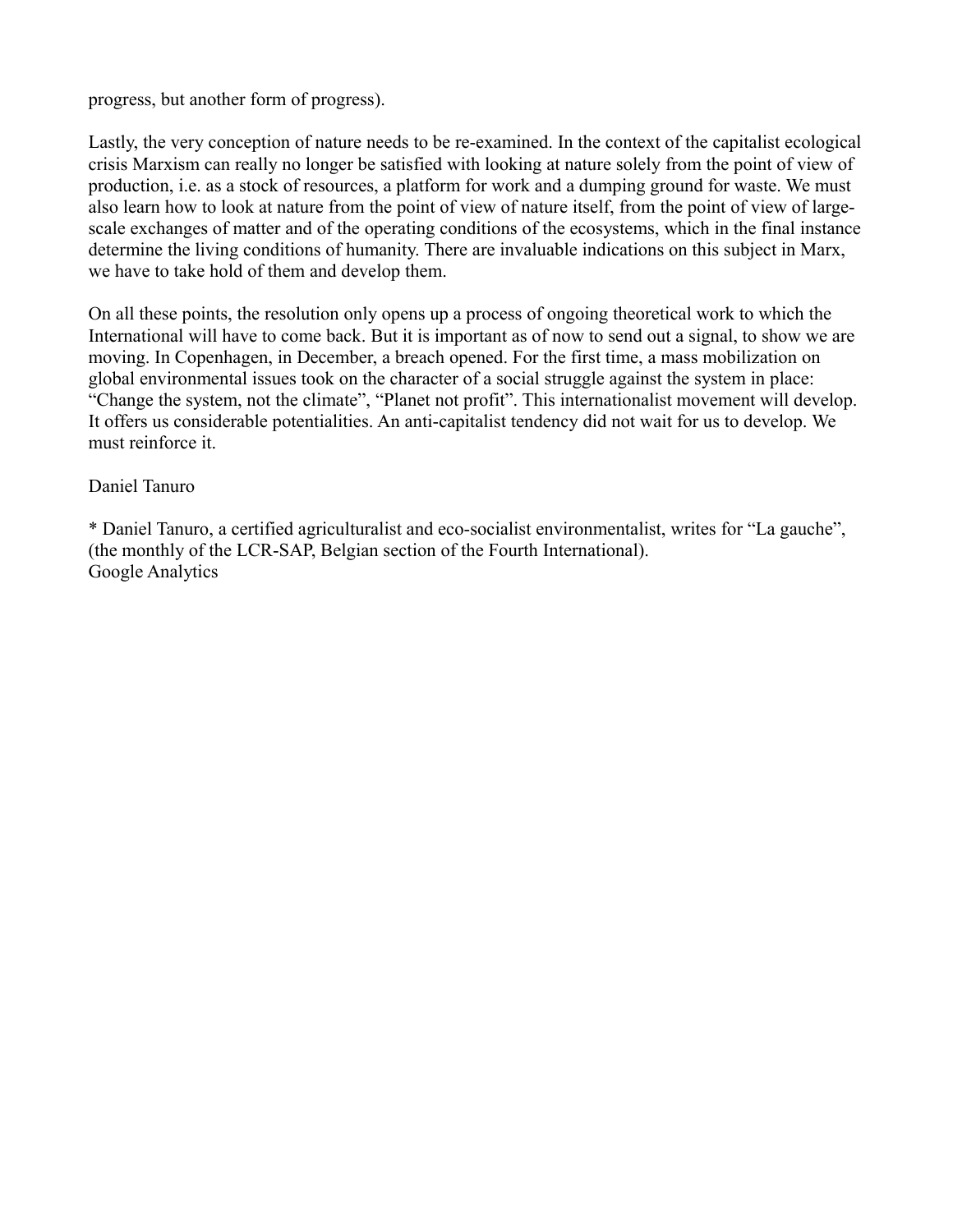## **Naomi Klein: Climate change, unions, and a united left agenda**

Posted on September 4, 2013

"This is a green labour revolution I'm talking about. An epic vision of healing our country from the *ravages of the last 30 years of neoliberalism and healing the planet in the process."*

UNIFOR is a new union, created by the merger of the Canadian Autoworkers and the Canadian Energy and *Paper Workers Union. Author and journalist Naomi Klein spoke at UNIFOR's founding convention in Toronto on September 1, 2013.*

#### **OVERCOMING 'OVERBURDEN': THE CLIMATE CRISIS AND A UNIFIED LEFT AGENDA**

#### **Why unions need to join the climate fight**

#### **by Naomi Klein**

I'm so very happy and honored to be able to share this historic day with you. The energy in this room — and the hope the founding of this new union has inspired across the country  $-$  is contagious.

It feels like this could be the beginning of the fight back we have all been waiting for, the one that will chase Harper from power and restore the power of working people in Canada.

So welcome to the world UNIFOR.

A lot of your media coverage so far has focused on how big UNIFOR is — the biggest private sector union in Canada.And when you are f acing as many attacks as workers are in this country, being big can be very helpf ul. But big is not a victory in itself .

The victory comes when this giant platform you have just created becomes a place to think big, to dream big, to make big demands and take big actions. The kind of actions that will shift the public imagination and change our sense of what is possible.

And it's that kind of "big" that I want to talk to you about today.

Some of you are f amiliar with a book I wrote called *The Shock [Doctrine](http://www.amazon.com/gp/product/0312427999?ie=UTF8&camp=1789&creativeASIN=0312427999&linkCode=xm2&tag=commondreams-20)*. It argues that over the past 35 years, corporate interests have systematically exploited various forms of mass crises - economic shocks, natural disasters, wars – in order to ram through policies that enrich a small elite, by shredding regulations, cutting social spending and forcing large-scale privatizations.

As Jim Stanf ord and Fred Wilson argue in their paper laying out UNIFOR's vision, the attacks working people in Canada and around the world are f acing right now are a classic case of The Shock Doctrine.

There's no shortage of examples, from the mass slashing of salaries and layoffs of public sector workers in Greece, to the attacks on pension f unds in Detroit in the midst of a cooked up bankruptcy, to the Harper government's scapegoating of unions for its own policy failures right here in Canada.

I don't want to spend my time with you proving that this ugly tactic of exploiting public fear for private gain is alive and well. You know it is; you are living it.

I want to talk about how we fight it.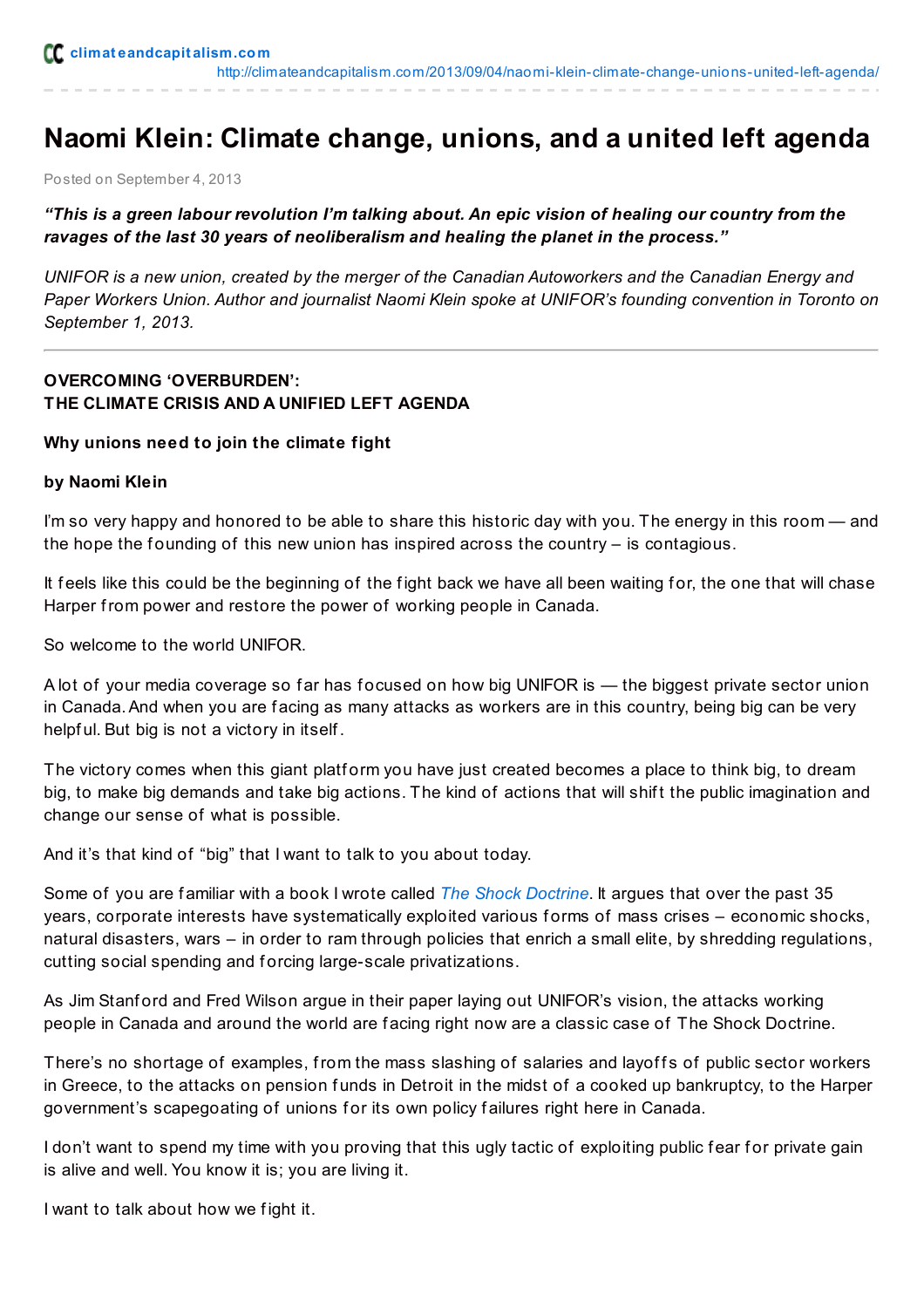And I'll be honest with you: when I wrote the book, I thought that just understanding how the tactic worked, and mobilizing to resist it, would be enough to stop it. We even had a slogan: "Information is shock resistance.Arm yourself ."

But I have to admit something to you: I was wrong. Just knowing what is happening – just rejecting their story, saying to the politicians and bankers: "No, you created this crisis, not us" or "No, we're not broke, it's just that you are hording all the money" may be true but it's not enough.

It's not even enough when you can mobilize millions of people in the streets to shout "We won't pay for your crisis." Because let's f ace it – we've seen massive mobilizations against austerity in Greece, Spain, Italy, France, Britain. We've occupied Wall Street and Bay Street and countless other streets.And yet the attacks keep coming.

Some of the new movements that have emerged in recent years have staying power, but too many of them arrive, raise huge hopes, and then seem to disappear or fizzle out. The reason is simple. We are trying to organize in the rubble of a 30 year war that has been waged on the collective sphere and workers rights. The young people in the streets are the children of that war.

And the war has been so complete, so successful, that too often these social movements don't have anywhere to stand. They have to occupy a park or a square to have a meeting. Or they are able to build a power base in their schools, but that base is transient by its nature, they are out in a few years.

This transience makes these movements far too easy to evict simply by waiting them out, or by applying brute state force, which is what has happened in far too many cases.

And this is one of the many reasons why the creation of UNIFOR, and your promise of reviving Social Unionism – building not just a big union but a vast and muscular network of social movements – has raised so much hope.

#### *Because our movements need each other.*

The new social movements bring a lot to the table – the ability to mobilize huge numbers of people, real diversity, a willingness to take big risks, as well as new methods of organizing including a commitment to deep democracy.

But these movements also need you – they need your institutional strength, your radical history, and perhaps most of all, your ability to act as an anchor so that we don't keep rising up and f loating away. We need you to be our fixed address, our base, so that next time we are impossible to evict.

And we also need your organizing skills. We need to f igure out together how to build sturdy new collective structures in the rubble of neoliberalism. Your innovative idea of community chapters is a terrific start.

It's also important to remember that you are not starting from scratch. A remarkable group of people gathered a little less than a year ago for the Port Elgin Assembly and produced what they called the Making Waves agenda.

The most important message to come out of that process is that our coalitions cannot just be about topdown agreements between leaders; the change has to come from the bottom up, with f ull engagement from members.

And that means investing in education. Education about the ideological and structural reasons why we have ended up where we are. If we are going to build a new world, our foundation must be solid.

It also means getting out there and talking to people face to face. Not just the public, not just the media, but re-invigorating your own members with the analysis we share. But there's something else too.Another reason why we can't seem to win big victories against the Shock Doctrine.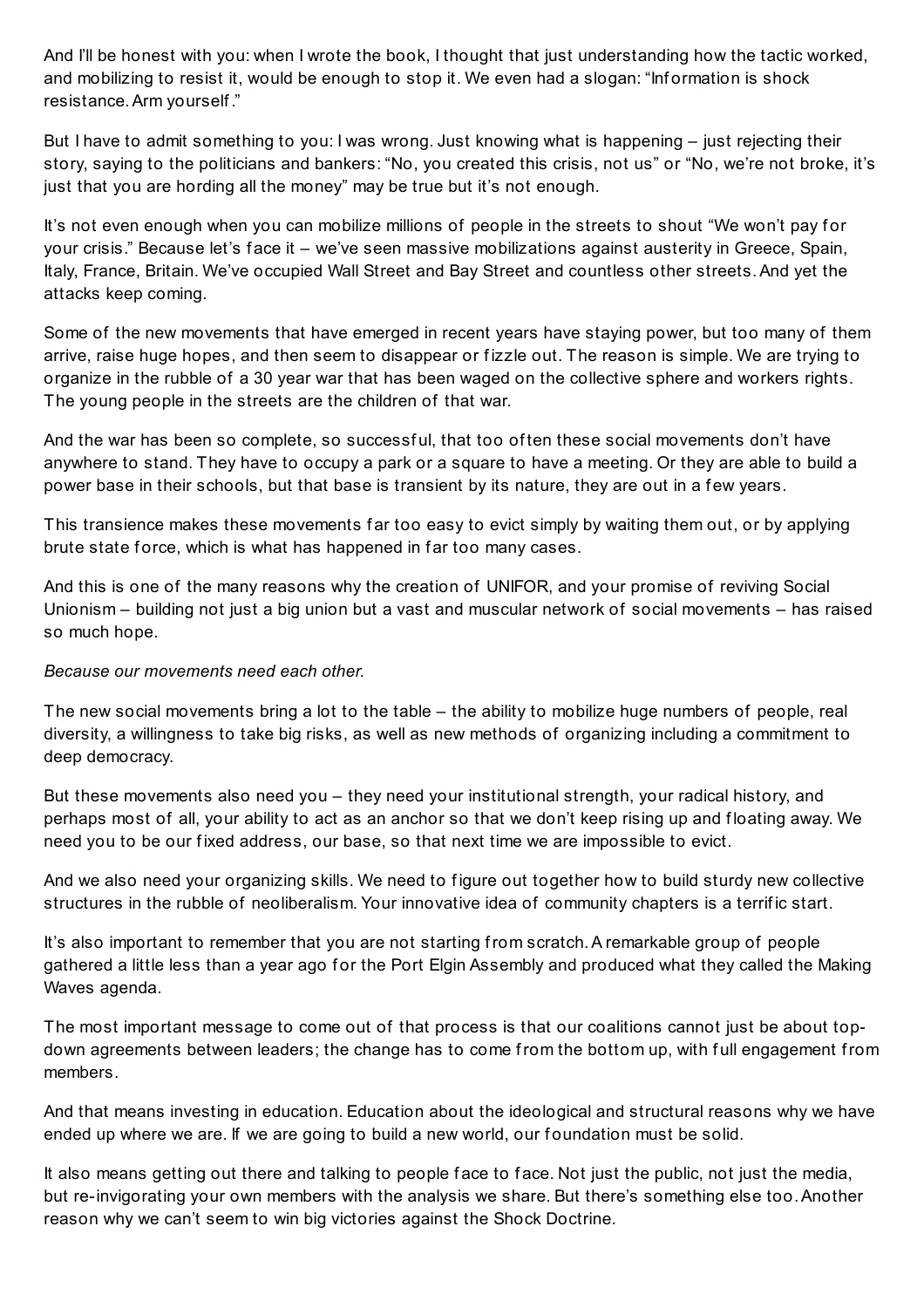Even when there is mass resistance to an austerity agenda, and even when we understand how we got here, something is stopping us – collectively – from fully rejecting the neoliberal agenda. And I think what it is, is that we don't fully believe that it's possible to build something in its place. For my generation, and younger, deregulation, privatization and cutbacks is all we've ever known.

We have little experience building or dreaming. Only defending. And this is what I've come to understand as the key to fighting the Shock Doctrine.

We can't just reject the dominant story about how the world works. We need our own story about what it could be.

We can't just reject their lies. We need truths so powerful that their lies dissolve on contact with them. We can't just reject their project. We need our own project.

Now, we know Stephen Harper's project – he has only one idea for how to build our economy.

#### **Harper's one idea**

Dig lots of holes, lay lots of pipe. Stick the stuff from the pipes onto ships – or trucks, or railway cars – and take it to places where it will be refined and burned. Repeat, but more and faster. Before anyone figures out that this is his one idea, and what has allowed him to maintain the illusion that he is some kind of responsible economic manager, while the rest of the economy f alls apart.

It's why it's so important to this government to accelerate oil and gas production at an outrageous pace, and why it has declared war on everyone standing in the way, whether environmentalists or First Nations or other communities.

It's also why the Harper government is willing to sacrif ice the manuf acturing base of this country, waging war on workers, attacking your most basic collective rights.

This is not just about extracting specif ic resources – Harper represents an extreme version of a particular worldview. One that I sometimes call "extractivism".And others times simply call capitalism.

#### **Extractivism**

It's an approach to the world based on taking and taking without giving back. Taking as if there are no limits to what can be taken– no limits to what workers' bodies can take, no limits to what a functioning society can take, no limits to what the planet can take.

In the extractivist mindset, labour is a commodity just like the bitumen. And maximum value must be extracted from that resource – ie you and your members – regardless of the collateral damage. To health, f amilies, social f abric, human rights.

When crisis hits, there is only ever one solution: take some more, faster. On all fronts.

So that is their story – the one we're trapped in. The one they use as a weapon against all of us.And if we are going to def eat it, we need our own story.

#### **Climate change – Don't look away**

So I want to offer you what I believe to be the most powerful counter-narrative to that brutal logic that we have ever had.

Here it is: our current economic model is not only waging war on workers, on communities, on public services and social safety nets. It's waging war on the life support systems of the planet itself. The conditions for life on earth.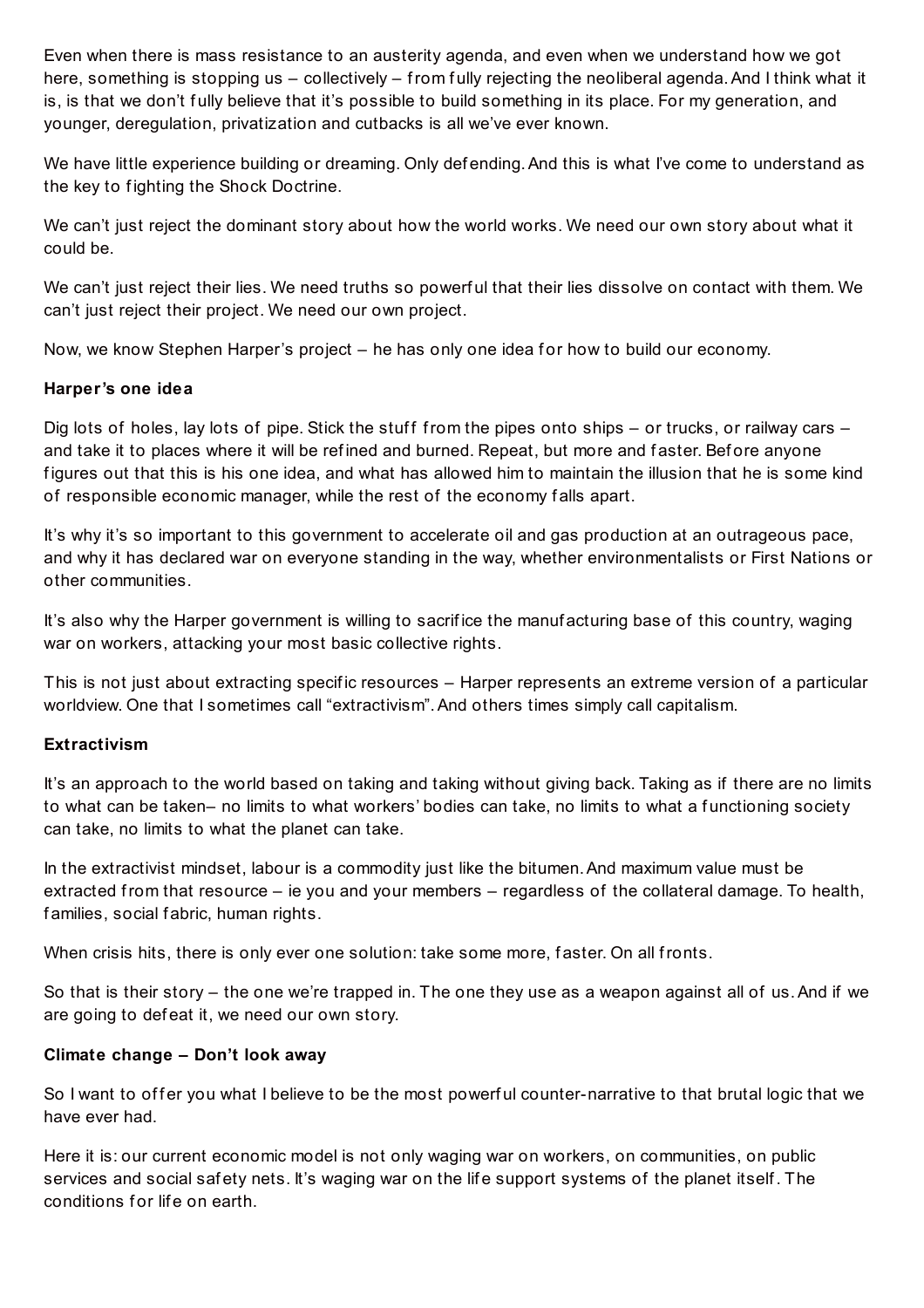Climate change. It's not an "issue" for you to add to the list of things to worry about it. It is a civilizational wake up call. A powerful message – spoken in the language of fires, floods, storms and droughts — telling us that we need an entirely new economic model, one based on justice and sustainability.

It's telling us that when you take you must also give, that there are limits past which we cannot push, that our f uture health lies not in digging ever deeper holes but in digging deeper inside ourselves – to understand how ALL our f ates are interconnected.

Oh, and one last thing. We need to make this transition, like, yesterday. Because our emissions are going in exactly the wrong direction and there's very little time left.

Now I know talking about climate change can be a little uncomf ortable f or those of you working in the extractive industries, or in manuf acturing sectors producing carbon-intensive products like cars and planes. I also know that despite your personal fears, you haven't joined the deniers like some of your counterparts in the U.S. - both of your former unions have all kinds of great climate policies on the books.

And this isn't some recent conversion either: the CEP courageously fought for Kyoto all the way back in the 90s. The CAW has been fighting against the environmental destruction of free trade deals even longer. [Former CEP President] Dave Coles even got arrested protesting the Keystone XL pipeline. That was heroic.

But ... how to say this politely? ... I think it's fair to say that climate change hasn't traditionally been your members greatest passion.

And I can relate: I'm not an environmentalist. I've spent my adult life fighting for economic justice, inside our country and between countries. I opposed the WTO not because of its effects on dolphins but because of its effects on people, and on our democracy.

The case I want to make to you is that climate change – when its f ull economic and moral implications are understood — is the most powerful weapon progressives have ever had in the fight for equality and social justice.

But first, we have to stop running away from the climate crisis, stop leaving it to the environmentalist, and look at it. Let ourselves absorb the fact that the industrial revolution that led to our society's prosperity is now destabilizing the natural systems on which all of life depends.

I'm not going to bore you with a whole bunch of numbers. Though I could remind you that the World Bank says we're on track for a four degrees warmer world. That the International Energy Agency –not exactly a protest camp of green radicals – says the Bank is being too optimistic and we're actually in for 6 degrees of warming this century, with "catastrophic implications for all of us". That's an understatement: we haven't even reached a full degree of warming yet and look at what is already happening.

#### **Climate change is happening now**

97% of the Greenland ice-sheet's surf ace was melting last summer – as Bill McKibben says, we've taken one of the great features of the planet and broken it.

And then there are the extreme weather events. Hell, I was in Fort McMurray this summer and the contents of the town's museum – literally, its history – was f loating around in the water.

I was trying to get interviews with the big oil companies but their headquarters in Calgary were all empty as the downtown was dark and the city was frantically bailing out from the worst flood it has ever seen. And not even the provincial NDP had the courage to say: this is what climate change looks like and we are going to have a lot more of it if those oil companies get their way.

We know that this climate emergency is only getting more dire. And our excuses about why we can't do anything about it – why it's somebody else's issue – are melting away.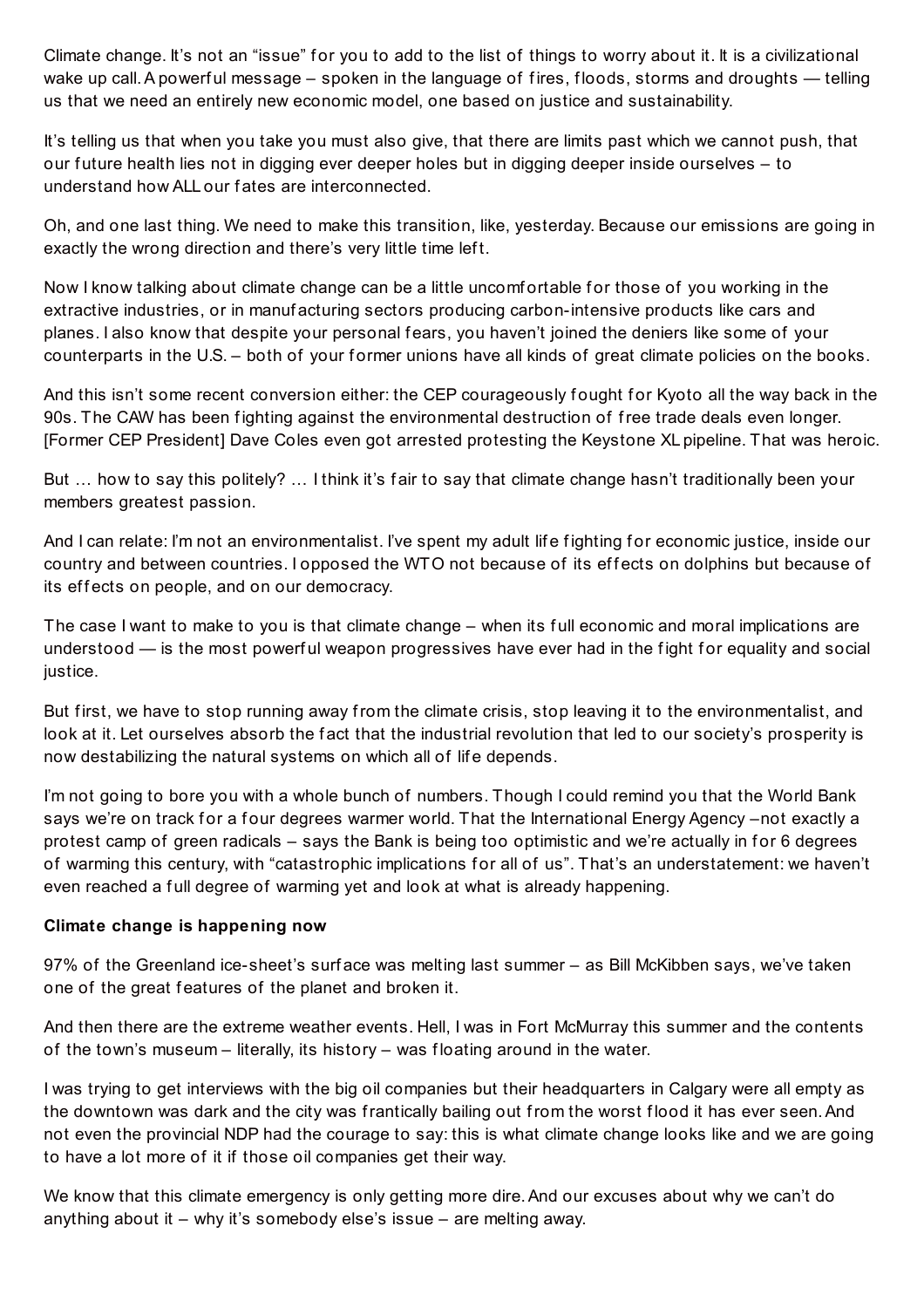But engaging on climate does not mean dropping everything else you are doing and turning into a raving environmentalist. Because I know that the f ights you are already waging against austerity, against new free trade deals, against attacks on unions have never been more important.

Which is why I'm not calling you to drop anything.

#### **Climate change is at the heart of all our existing demands**

My argument is that the climate threat makes the need to f ight austerity all the more pressing, since we need public services and public infrastructure to both bring down our emissions and prepare for the coming storms.

Far from trumping other issues, climate change vindicates much of what the left has been demanding for decades.

In f act, climate change turbo-charges our existing demands and gives them a basis in hard science. It calls on us to be bold, to get ambitious, to win this time because we really cannot afford any more losses. It enf lames our vision of a better world with existential urgency.

What I'm going to show you is that confronting the climate crisis requires that we break every rule in the free-market playbook — and that we do so with great urgency.

#### **Climate action = The left agenda**

So I'm going to quickly lay out what I believe a genuine climate action plan would look like.And it's not the market-driven non-sense we hear from some of the big green groups in the U.S. – changing your light bulbs, or carbon trading and off setting. This is the real deal, getting at the heart of why our emissions are soaring.

And you will notice that a lot this will sound familiar. That's because much of this agenda is already embraced in the vision of your new union, not to mention everything you have been fighting for in the past.

First of all, we need to revive and reinvent the public sphere. If we want to lower our emissions, we need subways, streetcars and clean-rail systems that are not only everywhere but affordable to everyone.

We need energy-efficient affordable housing along those transit lines. We need smart electrical grids carrying renewable energy. We need garbage collection that has, as its goal, the elimination of garbage.

And we don't just need new infrastructure. We need major investments in the old infrastructure to cope with the coming storms. For decades we have fought against the steady starving of the public sphere.

Again and again we've seen how those decades of cuts have left us more vulnerable to climate disasters: superstorms bursting through decaying levees, heavy rain washing sewage into lakes, wildf ires raging as fire crews are underpaid and understaffed. Bridges and tunnels buckling under the new reality of heavy weather.

Far from taking us away from the fight for a robust public sphere, climate change puts us right in the middle of it – but this time armed with arguments that raise the stakes signif icantly. It is not hyperbole to say that our future depends on our ability to do what we have so long been told we can no longer do: act collectively.And who better than unions to carry that message?

The renewal of the public sphere will create millions of new, high paying union jobs – jobs in fields that don't hasten the warming of the planet.

But it's not just boilermakers, pipef itters, construction workers and assembly line workers who get new jobs and purpose in this great transition.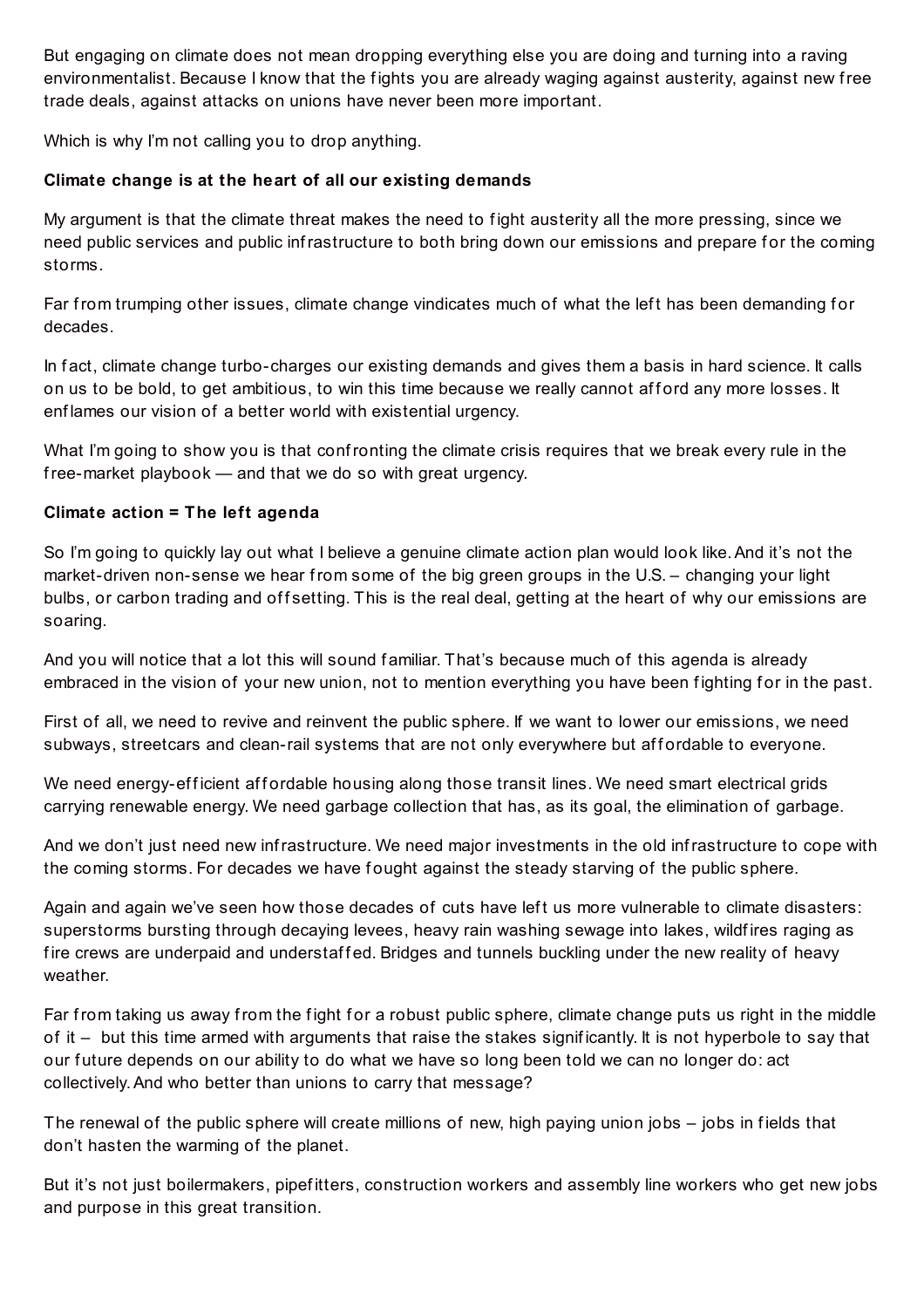There are big parts of our economy that are already low-carbon. They're the parts f acing the most disrespect, demeaning attacks and cuts. They happen to be jobs dominated by women, new Canadians, and people of color.

And they're also the sectors we need to expand massively: the care-givers, educators, sanitation workers, and other service sector workers. The very ones that your new union has pledged to organize. The lowcarbon workers who are already here, demanding living wages and respect. Turning low-paying low-carbon jobs into higher-paying jobs is itself a climate solution and should be recognized as such.

Here I think we should take inspiration from the fast-food workers in the United States and their historic strikes this past week. They are showing how this organizing can be done. Maybe it will turn out to be the first uprising in a sustained rebellion fighting for both real wages and real food! One in which the health of the workers and the health of society are inextricably linked.

It should be clear by now that I am not suggesting some half-assed token "green jobs" program. This is a green labour revolution I'm talking about.An epic vision of healing our country from the ravages of the last 30 years of neoliberalism and healing the planet in the process.

Environmentalists can't lead that kind of revolution on their own. No political party is rising to the challenge. We need you to lead.

#### **How to pay for it**

So the big question is: how are we going to pay for all this? I mean, we're broke, right? Or so our government is always telling us.

But with stakes this high, crying broke isn't going to cut it. We know that it's always possible to find money to bail out banks and start new wars. So that means we have to go to where the money is, and the money is with the fossil fuel companies and the banks that finance them. We have to get our hands on some of their super prof its to help clean up the mess they made. It's a simple concept, well established in law: the polluter pays.

We know we can't get the money by continuing to extract more. So as we wind down our dependence on fossil fuels, as we extract LESS, we have to keep MORE of the profits.

There's lots of ways to do that. A national carbon tax and higher royalties are the most obvious. A financial transaction tax would be a big help. Raising corporate taxes across the board would too.

When you do that, suddenly, digging holes and laying pipe isn't the only option on the table.

Quick example.A recent study from the CCPA compared the public value from a f ive billion dollar pipeline – Enbridge Gateway for instance – and the value from the same amount of money invested in green economic development.

Spend that money on a pipeline, you get mostly short-term construction jobs, big private sector profits, and heavy public costs for future environmental damage.

Spend that money on public transit, building retrof its and renewable energy, and you get, at the very least, three times as many jobs...not to mention a safer future. The actual number of jobs could be many times more than that, according to their modeling.At the highest end, green investment could create 34 times more jobs than just building another pipeline.

And how do you raise f ive billion dollars f or public investments like that? A minimal national carbon tax of ten dollars a tonne would do the trick.And there would be f ive billion new dollars every year. Unlike the oneoff Enbridge put on the table.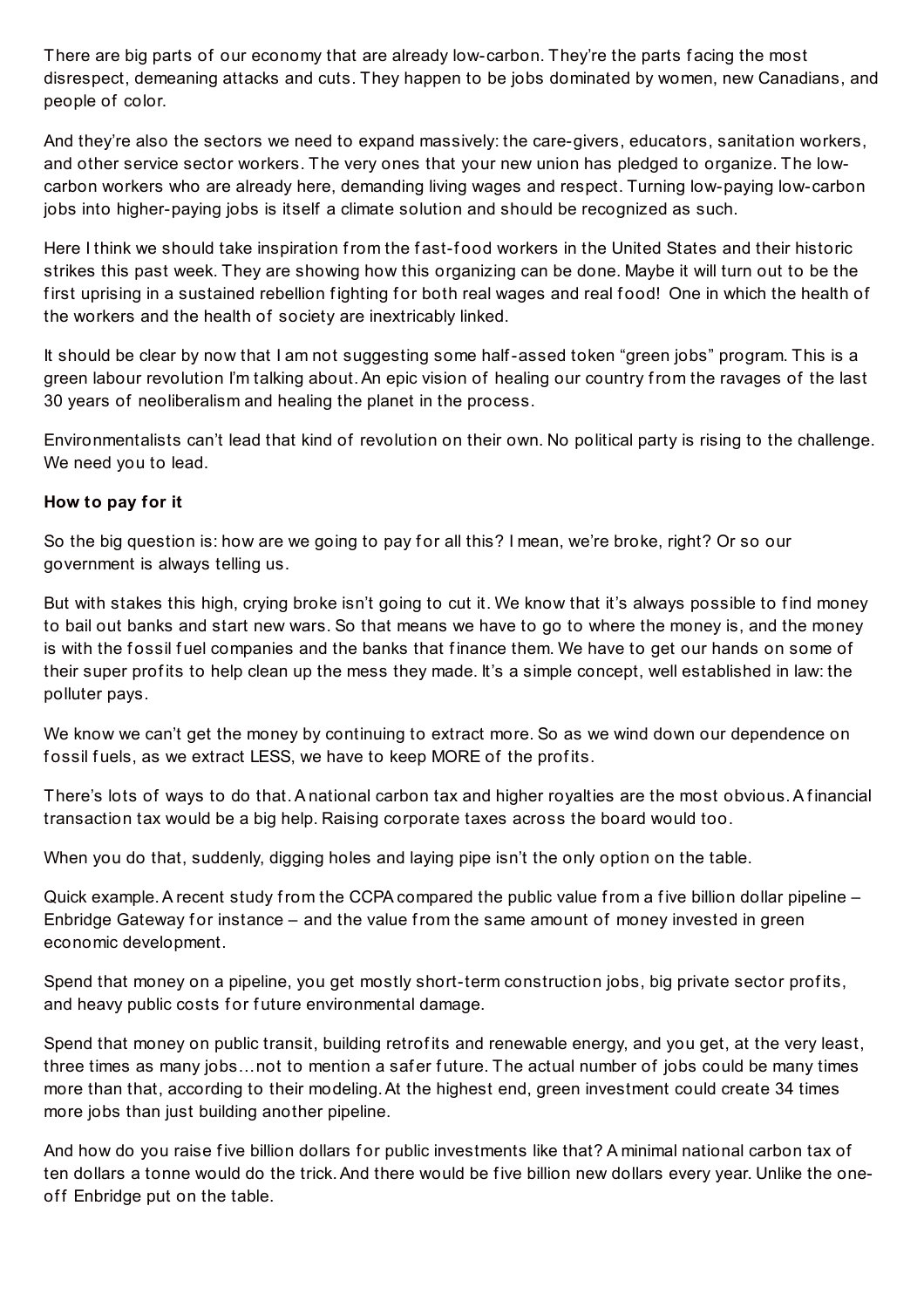Environmentalists, and I include myself here, have to do a much better job of not just saying no to projects like Northern Gateway but also forcefully saying yes to our solutions about how to build and finance green infrastructure.

Now: these alternatives makes perf ect sense on paper, but in the real world, they slam headlong into the dominant ideology that tells us that we can't increase taxes on corporations, that we can't say no to new investment, and moreover, that we can't actively decide what kind of economy we want – that we are supposed to leaving it all to the magic of the market.

Well – we've seen how the private sector manages this crisis. It's time to get back in there. This transition needs to be publicly managed.And that will mean everything from new crown corporations in energy, to a huge re-distribution of power, infrastructure and investment.

A democratically-controlled, de-centralized energy system operated in the public interest. This agenda is increasingly being described as "energy democracy" and it's not a new idea in the union world – Sean Sweeney of the Global Labor Institute at CornellUniversity is here today, and many fine trade unions – including CEP – have been working on this agenda for years. It's time to turn energy democracy into a reality here in Canada. "Power to the people" is a terrif ic slogan to start with.

As you all know, there have been some modest attempts by provincial governments to play a more activist role in bringing about a green transition, while resisting the pressure to double down on dirty energy.

But in those cases, we're starting to see something very disturbing. In the provinces where governments have taken the most positive, bold action, they're getting dragged into trade court.

And that brings me to the last piece of a real progressive climate agenda.

#### **Trade**

It's time to rip up so-called Free Trade deals once and for all. And we sure as hell can't be signing new ones.

You've fought them for decades now, since the CAW played such a pivotal role in the battle against the first Free Trade deal with the US. You've fought them because they undermine workers rights both here and abroad, because they drive a race to the bottom, because they hyper-empower corporations.

And you were right – even more right than you knew. Because not only is corporate globalization largely responsible for soaring emissions, but now the logic of free trade is directly blocking us from making the specif ic changes needed to reduce climate chaos in response.

A couple of quick examples.

Ontario's Green Energy plan is far from perfect. But it has a very sensible "buy local" provision so that wind and solar projects in Ontario actually deliver jobs and economic benef its to local communities. It's the core principle of a just transition.

Well, the World Trade Organization has decided that this measure is illegal. The CAW is already in a coalition fighting back – but more green policies will face the same corporate challenges.

Here's another example. Quebec banned fracking – a courageous move that has been taken up by two consecutive governments. But a US drilling company is planning to sue Canada for \$250- million dollars under NAFTA's Chapter 11, claiming the ban interferes with its "valuable right to mine for oil and gas under the St. Lawrence river."

We should have seen this coming. A WTO official was quoted almost a decade ago, saying that the WTO enables challenges against "almost any measure to reduce greenhouse gas emissions."

In other words, these maniacs think trade should trump everything, including the planet itself . If there has ever been an argument to stop this madness, climate change is it.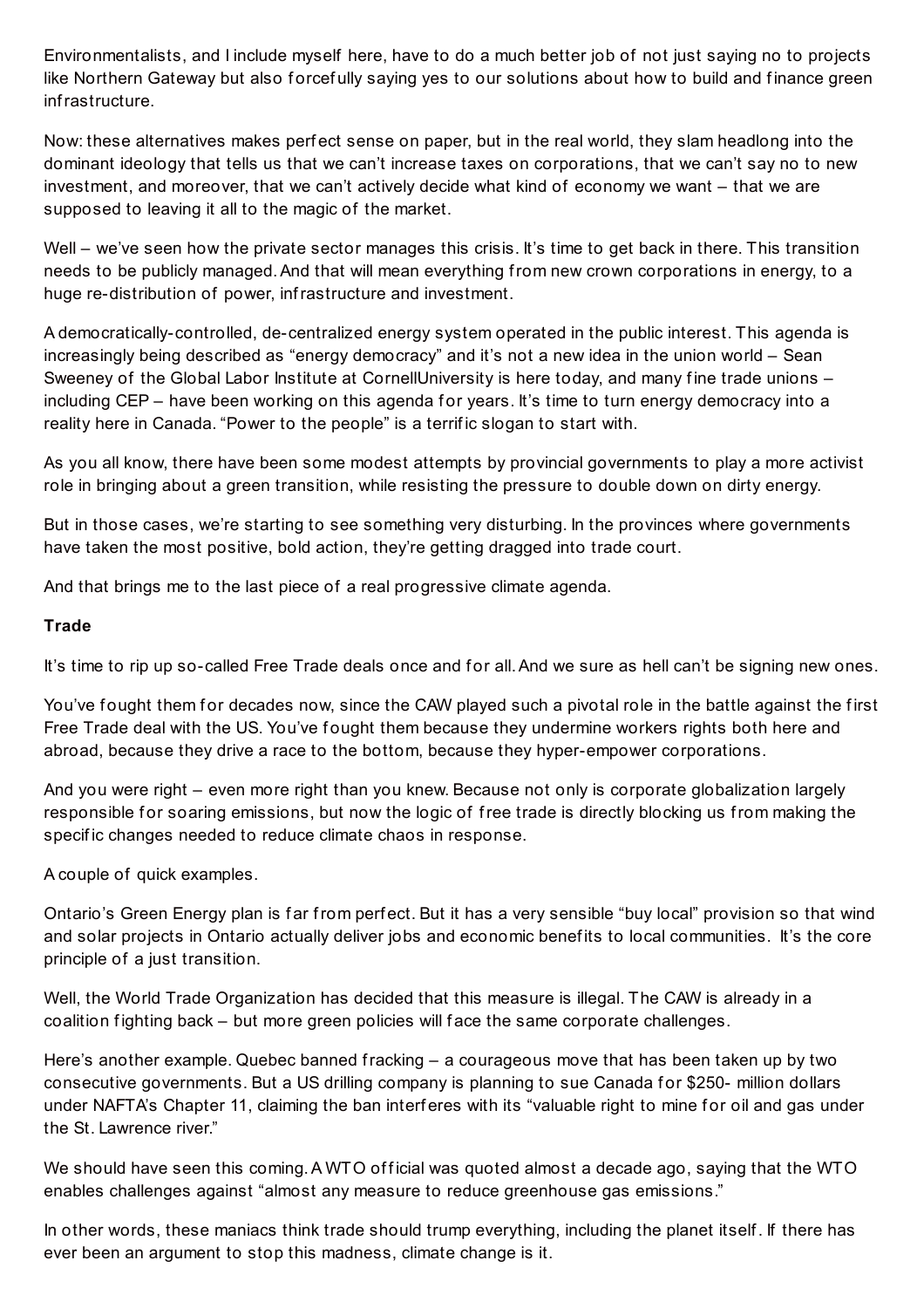The battle lines have never been clearer. Climate change is the argument that must trump all others in the battle against corporate free trade. I mean, sorry guys, but the health of our communities and our planet is just a little more important than your god-given right to obscene profits.

These are moral arguments we can win.

And we don't have to wait for governments to give us permission. Next time they close a factory making fossil-fuel machinery – whether cars, tractors, or airplanes – don't let them do it.

Do what workers are doing from Argentina to Greece to Chicago: occupy the f actory. Turn it into a green worker co-op. Go beyond negotiating a last, sad severance. Demand the resources – from companies and governments – to start building the new economy right now.

Whether that's electric trains or windmills. Watch that factory turn into a beacon for students, anti-poverty activists, environmentalists, First Nations. All fighting together for that vision.

Climate change is a tool. Pick it up and use it. Use it to demand the supposedly impossible.

It's not a threat to your jobs, it's the key to liberation from a logic that is already waging a war on the entire concept of dignif ied work.

So all we need is the political power to make this vision a reality.And that power can be built on the urgency and science of the climate crisis.

If we stay true to a clear vision that these changes are what is required to stave off an ecological collapse, then we will change the conversation.

We'll escape from the clutches of narrow free-market economics, where we are constantly told to ask for less and expect less and we will find ourselves in a conversation about morality – about what kind of people we want to be, about what kind of world we want for ourselves and our kids.

If we set the terms of that conversation, we back Stephen Harper up against the wall.

We finally hold him accountable for the lethal ideology he serves  $-$  the one that he has been hiding behind that bland and boring mask of his.

That's how you shift the balance of forces in this country.

If UNIFOR becomes the voice for a boldly different economic model, one that provides solutions to the attacks on working people, on poor people, and the attacks on the Earth itself , then you can stop worrying about your continued relevance.

You will be on the front lines of the fight for the future, and everyone else – including the opposition parties – will have to follow or be left behind.

#### **First Nations**

I believe that a key to this shift is deepening your alliance with First Nations, whose constitutionally guaranteed title to land and resources is the biggest legal barrier Harper f aces to his vision of Canada as an extraction and export machine – a country-sized sacrif ice zone.

As my friend Clayton Thomas Mueller says, imagine if the workers and First Nations actually joined forces in a meaningful coalition – the rightful owners of the land, side by side with the people working the mines and pipelines, coming together to demand another economic model?

People and the earth itself on one side, predatory capitalism on the other. The Harper Tories wouldn't know what hit them.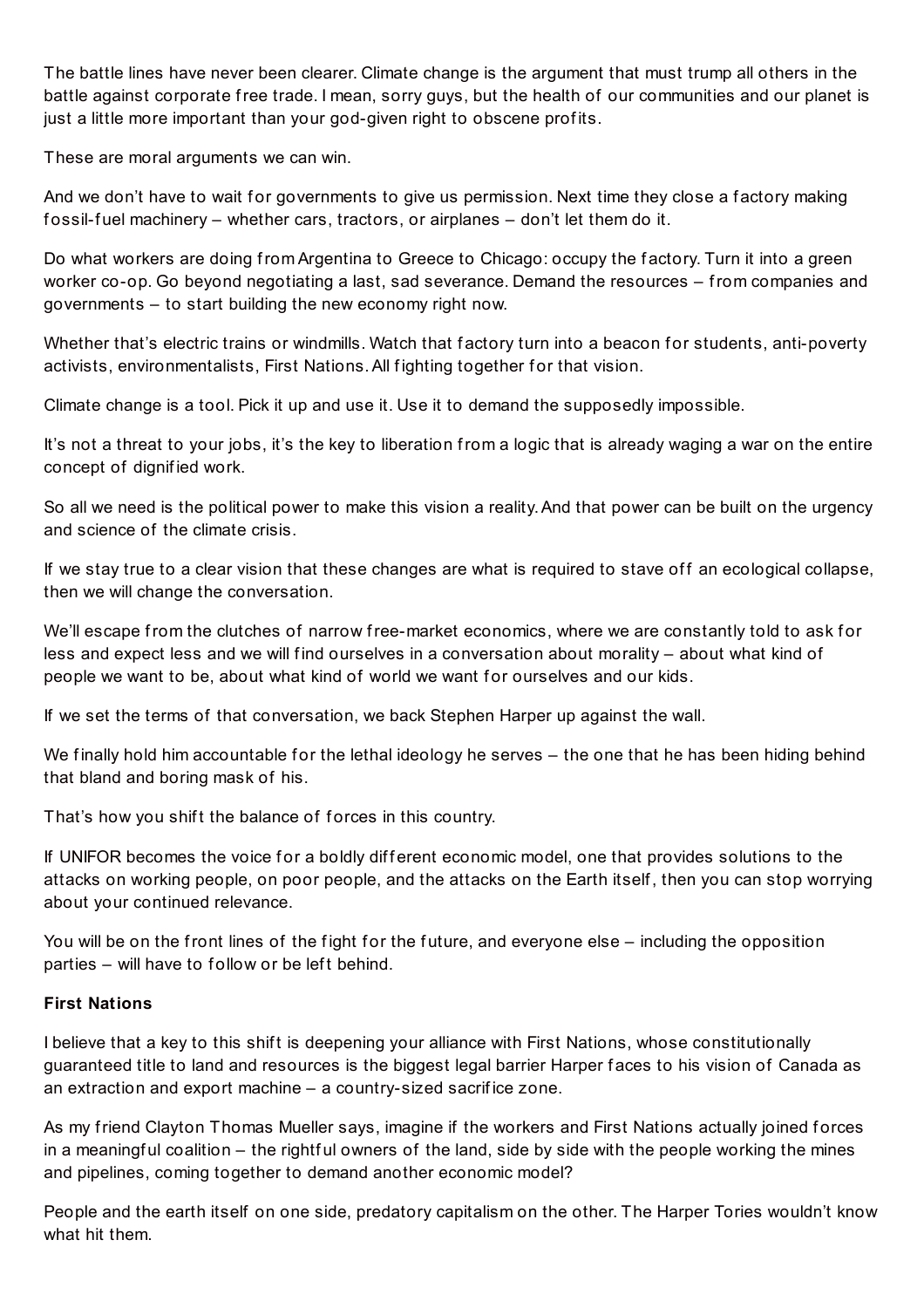But this is about more than strategic alliances. As we tell our own story of a different Canada to stand up to Harper's story about endless extraction, we will need to learn from the Indigenous worldview. The one that understands that you can't just take and take, but also care-take, and give back whenever you harvest. That five-year-plans are for kids, and grownups think about seven generations. A worldview that reminds us that there are always unf oreseen consequences because everything is connected.

Because building the kinds of deep coalitions that we need begins with identif ying the threads that connect all of our struggles.And indeed that recognize they are the SAME struggle.

I want to leave you with a word that might help. Overburden.

#### **Overburden**

When I was in the tar sands earlier this summer, I kept thinking about it. Overburden is the word used by mining companies to describe the "waste earth covering a mineral deposit." But mining companies have a strange definition of waste. It includes forests, fertile soil, rocks, clay – basically anything that stands between them and the gold, copper, or bitumen they are af ter.

Overburden is the life that gets in the way of money. Life treated as garbage.

As we passed pile af ter pile of masticated earth by the side of the road, it occurred to me that it wasn't just the dense and beautiful Boreal forest that was "overburden" to these companies.

*We are all overburden*. That's certainly the way the Harper government sees us.

- Unions are overburden since the rights you have won are a barrier to unf ettered greed.
- Environmentalists are overburden, because they are always going on about climate change and oil spills.
- Indigenous people are overburden, since their rights and court challenges get in the way.
- Scientists are overburden, since their research proves what I've been telling you.
- Democracy itself is overburden to our government whether it's the right of citizens to participate in an environmental assessment hearing, or the right of Parliament to meet and debate the future of the country.

This is the world deregulated capitalism has created, one in which anyone and anything can find themselves discarded, chewed up, tossed on the slag heap.

But "overburden" has another meaning. It also means, simply, "to load with too great a burden"; to push something or someone beyond their limits.

And that's a very good description of what we're experiencing too.

Our crumbling infrastructure is overburdened by new demands and old neglect. Our workers are overburdened by employers who treat their bodies like machines. Our streets and shelters are overburdened by those whose labour has been deemed disposable. The atmosphere is overburdened with the gasses we are spewing into it.

And it is in this context that we are hearing shouts of "enough!" from all quarters. This much and NO f urther.

We heard it from the fast food worker in Milwaukee, who went on strike this week holding a sign saying, "I am worth more" and helped set off a national debate about inequality.

We heard it from the Quebec Students last summer, who said "No" to a tuition increase and ended up unseating a government and sparking a national debate about the right to free education.